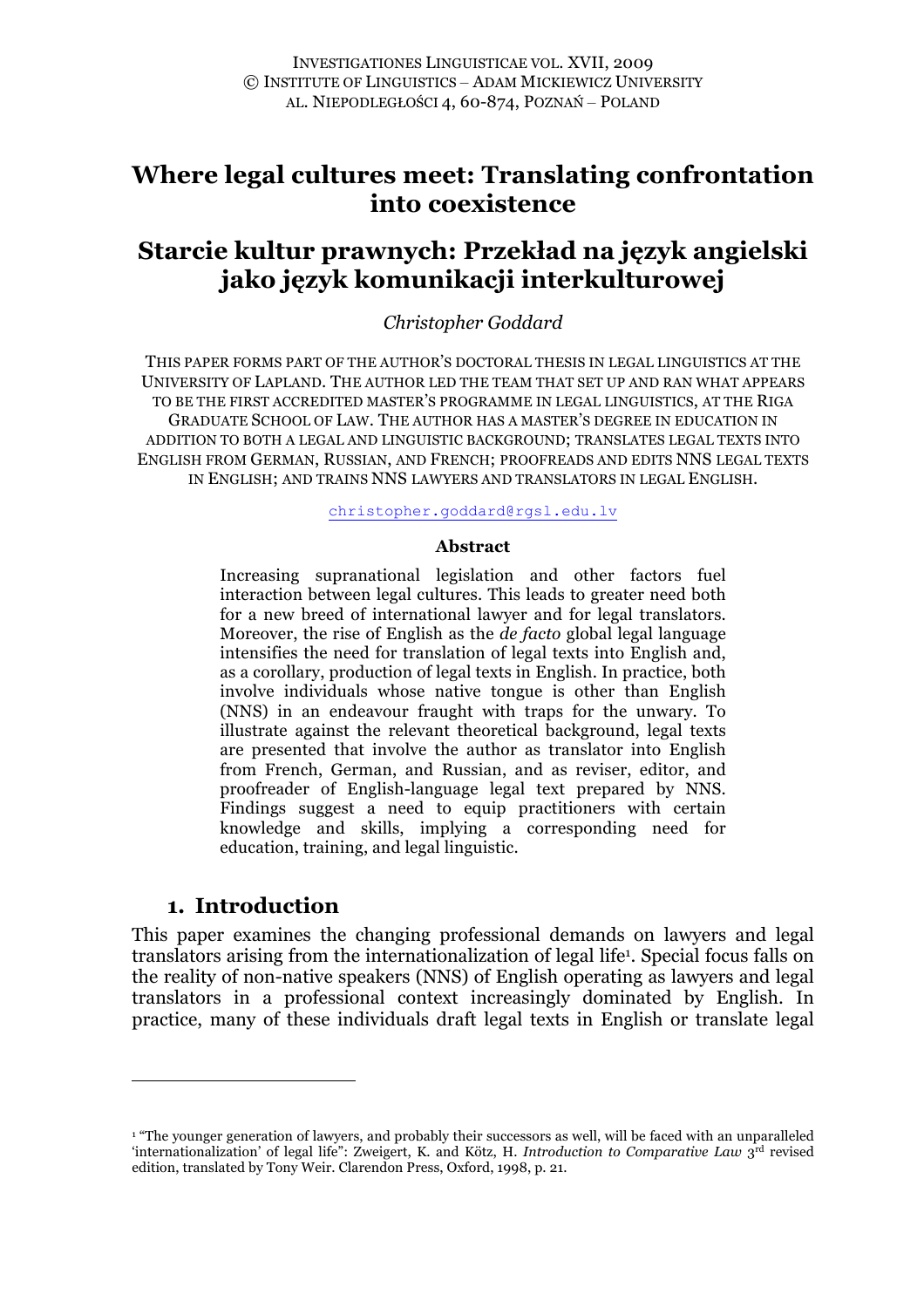texts into English<sup>2</sup>. Both tasks require knowledge and skills in order to deal with the challenges arising. This paper discusses the challenges, highlighting the knowledge and skills required to address them and the implicit corresponding training requirements.

# **1.1. Lawyers and Legal Translators in an Evolving Legal World**

The new international lawyer<sup>3</sup> is a very different creature from the traditional model dealing with treaties, borders, and sea fishing rights4. The new international lawyer5 must be ready to advise, give opinions, draft, or litigate – often on more than one body of national law and regarding "laws, treaties, and regulations of international bodies and organizations such as the EU, the WTO, or the IMF, which provide bodies of supranational law" <sup>6</sup>. Other factors include the internationalization of business, financial and commercial activity, along with human rights and dispute resolution (e.g. ICSID)7. Today's international lawyer is required to deal with different legal regimes or cultures and to relate to individuals and institutions<sup>8</sup> from other cultures<sup>9</sup>. Structuring business entities and creating successful business relationships requires "awareness of the cultural and social values of the participants and the ability to reflect those values in the international entity or relationship"<sup>10</sup>. The international lawyer must be able to offer "a legal perspective that transcends the national and cultural perspective of the client"11 and interdisciplinary background knowledge (e.g., economics, business, political science)<sup>12</sup>.

By the same token, a greater need arises for legal translators<sup>13</sup>. The ideal legal translator is a comparative lawyer<sup>14</sup>, familiar with legal issues involving more than

l

<sup>2</sup> See *supra* note 1; also Chromá, M. "Semantic and legal Interpretation: Clash or Accord?" in Šarčević, S. (ed.), *Legal Language in Action: Translation, Terminology, Drafting And Procedural Issues*, Nakladni zavod Globus, Zagreb, 2009 pp. 27-42 at p. 30.

<sup>3</sup> Drolshammer, J. & Vogt, N. P. *English as the Language of Law? An Essay on the Legal Lingua Franca of a Shrinking World*, Schulthess Juristische Medien AG, Zürich-Basel-Genf 2003, p. 17.

<sup>4</sup> *Ibid.* p. 16.

<sup>5</sup> *Ibid.* p. 2.

<sup>6</sup> *Ibid.* p.3 and p. 16.

<sup>7</sup> *Ibid.* p.12: "The internationalization of business activity and dispute resolution has been accompanied by the internationalization of lawyers that serve business and resolve its disputes."

<sup>8</sup> The expression "legal institution" is used in its broadest sense, as in Mattila, H. *Comparative Legal Linguistics*, Ashgate, 2006 e.g. pp. 5 (abbreviations), 16 (comparative law), 42 (types of company), 68 and 224 (trust), 75 (murder), 109 (legal terms), 266-7 (*res judicata*) i.e. in the sense of "institutional facts" such as "property" and "marriage". The regime of a legal institution can be defined as the set of legal consequences that flow from the existence of the institution. See e.g. Boella, G. and van der Torre, L., *Contracts in Multiagent Systems: the Legal Institution Perspective* at www.cs.unipr.it/CILC04/DownloadArea/BoellavdT-CILC04.pdf last visited 27 July 2009. See also Zweigert & Kötz *op. cit.* pp22 and 71.

<sup>9</sup> Drolshammer & Vogt *op. cit.* 4-5.

<sup>10</sup> *Ibid.* p.5.

<sup>11</sup> *Ibid*. p. 6.

<sup>12</sup> *Ibid.* p.8.

<sup>&</sup>lt;sup>13</sup> "Translation is a dialogue ...possible with the help of a translator. The translator is the medium through which different texts, languages, sign and legal systems can interact. It is through the translator's work that texts get new lives in new places, not as mere copies, but as translations." Lindroos-Hovinheimo, S. "On the Indeterminacy of Legal Translation" in Wilhelmsson, T., Paunio, E. and Pohjolainen, A. (eds), *Private Law and the Many Cultures of Europe*. Kluwer Law International. 2007, pp. 367-383, p. 382.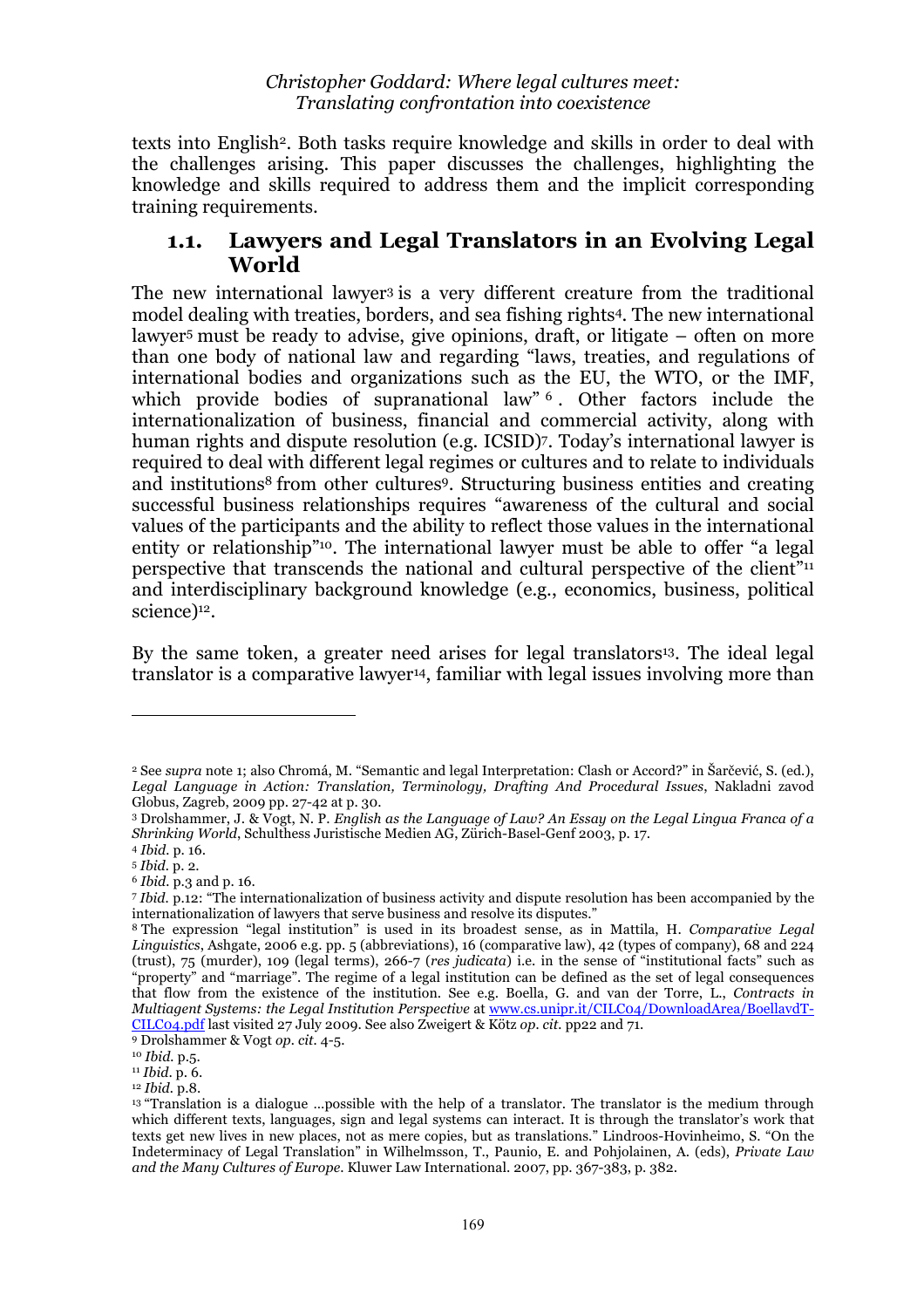one nation's law<sup>15</sup>, familiar with source and target languages<sup>16</sup>. Put differently, "in order to be a legal translator, one needs to be every way as legal as one is a translator"17; in particular, "[d]eep insight into the legal system of the country of the target language is an absolute prerequisite"  $18$ ; Gémar affirms that "the translator should combine the competence of the comparative jurist and the knowhow of the linguist"<sup>19</sup>. This overall view is aptly summarized by Šarčević's profile of the legal translator:

(a) translators need subject expertise in addition to translation skills, and (b) translators must be competent in both translation and law to make legal-linguistic decisions. Legal competence presumes (a) indepth knowledge of legal terminology, and (b) a thorough understanding of legal reasoning and the ability to solve legal problems, to analyze legal texts, and to foresee how the courts will interpret and apply a legal text.20

Legal translators also require practical and theoretical knowledge of relevant legal specialisms<sup>21</sup>, and ideally translate only into the mother tongue<sup>22</sup>, to which can be added competence in the specific legal writing style of the target language<sup>23</sup>.

 $\overline{a}$ 

<sup>16</sup> See e.g. the Chartered Institute of Linguists Handbook, at p. 3: "A degree in the source language (or a combined degree where that language is examined at final degree level)" at combined degree where that language is examined at final degree level)" at www.iol.org.uk/qualifications/DipTrans/DipTrans**Handbook**.pdf last visited 16 July 2009.

17 Blomqvist, L. "One Little Word..." in Wagner, A. and Cacciaguidi-Fahy, S. (eds) *Legal Language and the Search for Clarity: Practice and Tools*, Peter Lang, Bern 2006 pp. 303-327 p. 305 (citing Gémar, J-C 1988. "La Traduction Juridique: Art ou Technique d'Interprétation?" in *Meta* 33/2, 305-319 at p. 306; Sparer, M. 2002. "Peut-on Faire de la Traduction juridique? Comment Doit-on l'Enseigner?" in *Meta* 47/2, 265-278 at p. 275; Lavoie, J. 2003. "Faut-il être Juriste ou Traducteur pour Traduire le Droit?" in *Meta* 48/3 394-401).

<sup>14</sup> See e.g. the Chartered Institute of Linguists Handbook, at p. 2: "Candidates are emphatically advised that those holding a degree in languages generally require additional experience or training" at www.iol.org.uk/qualifications/DipTrans/DipTrans**Handbook**.pdf last visited 16 July 2009.

<sup>15</sup> Drolshammer & Vogt *op. cit.* p.3. See also Kjaer, A. L. "Legal Translation in the European Union: A Research Field in Need of a New Approach" in Kredens, K. and Goźdź-Roszkowski, S. (eds), *Language and the Law: International Outlooks*, Frankfurt am Main, Peter Lang GmbH 2007 69-95: "[I]t is widely acknowledged that translation in the field of law should be based on an interdisciplinary approach which takes as its starting point the legal systems in which source text and target text are to be applied."

<sup>18</sup> *Ibid.* p. 305 (citing Šarčević, S. 1985. "Translation of Culture-bound terms in Laws." in *Multilingua* 4/3, 127- 133 at p. 132; Smith, S. A. 1995. "Culture Clash: Anglo-American Case Law and German Civil Law in translation." in Morris, M. (ed.) *Translation and the Law*), Amsterdam: Benjamins. 1995.

<sup>19</sup> Gémar, J-C "What Legal Translation is and is not – Within or Outside the EU" in Pozzo, B. and Jacometti, V. (eds) *Multilingualism and the Harmonisation of European Law* 2006 Kluwer Law International 69-77, p. 77.

<sup>20</sup> Šarčević, S. *New Approach to Legal Translation*, 1997, Kluwer Law International, The Hague, p. 113, adding (p. 114) "Additionally to these basic legal skills, translators need extensive knowledge of the target legal system and preferably the source legal system, along with drafting skills and a basic knowledge of comparative law and comparative methods. Not surprisingly, these ideal translators do not exist – so what are the appropriate qualifications for legal text translators?" and in fn 17 p. 114 "de Groot sees all legal translation as an act of comparative law (1987: 3), while Bocquet (1994:7) sees the act of comparing between source and target legal system concepts as so important that it forms the second step in a three-step translation process."

<sup>21</sup> See Chromá, M. "Semantic and Legal Interpretation: Two Approaches to Legal Translation" in Bhatia *et al.* (eds) *Language, Culture and the Law: The Formulation of legal Concepts across Systems and Cultures* Peter Lang, Bern 2008 303-315 at p. 305.<br><sup>22</sup> See e.g. the Chartered Institute of Linguists Handbook, at p. 3: "Candidates should normally only translate

from their source language into their mother tongue (or language of habitual use where this has taken the place of their mother tongue and has reached a comparable standard)" at www.iol.org.uk/qualifications/DipTrans/DipTrans**Handbook**.pdf last visited 16 July 2009.

<sup>23</sup> Smith, S. 1995. *op. cit.*in Morris, M. (ed.) *op. cit.* at p. 181 cited in Chromá "Semantic and Legal Interpretation: Two Approaches to Legal Translation" in Bhatia *et al.* (eds) *op. cit.* p. 305. See also note 63 *infra* for Gotti's comment on drafting and stylistics.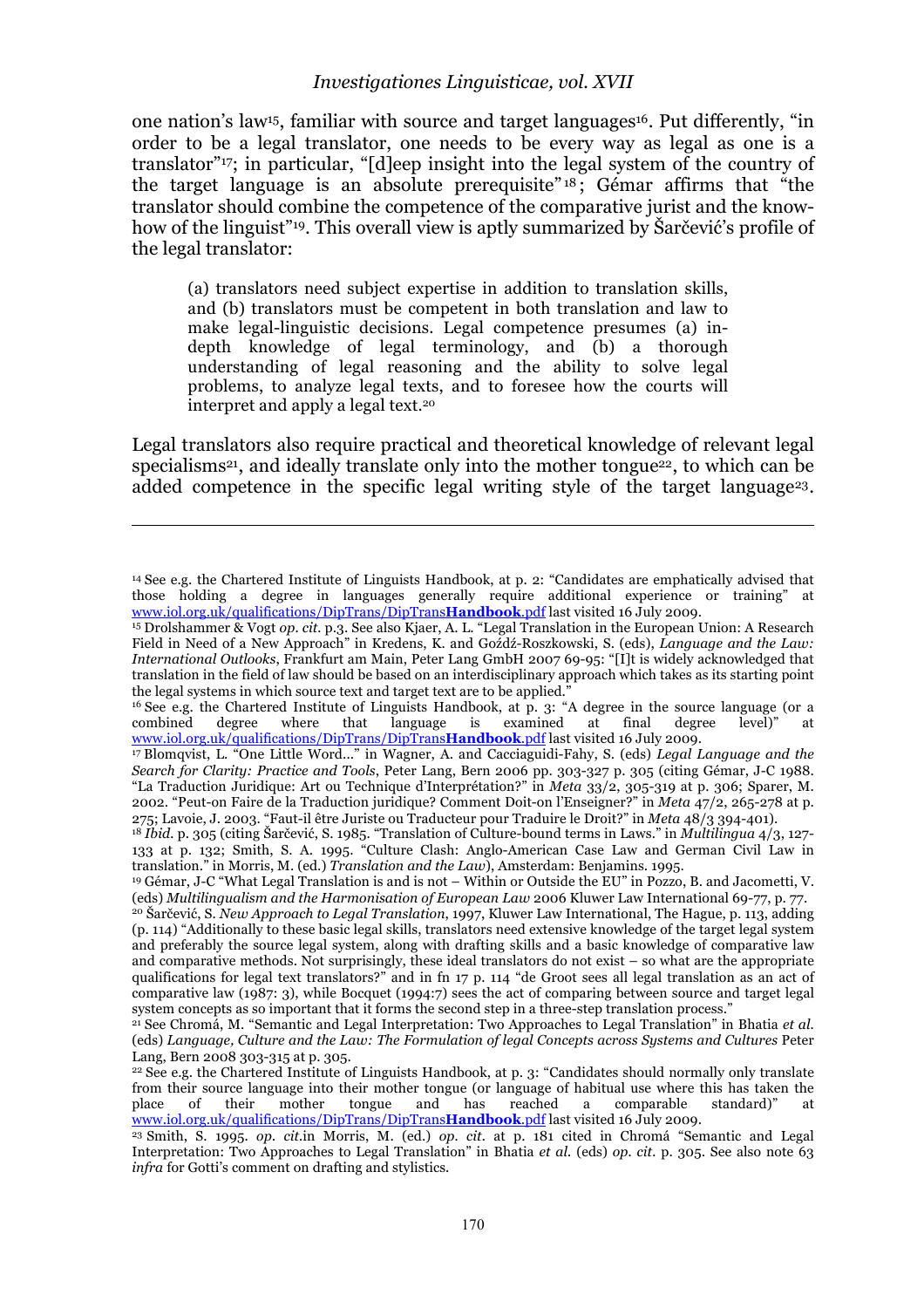Arguably, this ideal skills set is substantially unattainable in practice<sup>24</sup>.

# **1.2. English as an international language of legal communication**

Globalization<sup>25</sup> and the growth of supranational bodies (e.g., UN, NATO, EU, WTO) have brought an increase in legal documentation (e.g., legislation, regulations, agreements) using English<sup>26</sup> as a common language<sup>27</sup>. The importance of legal English28 lies significantly in its being the medium for international (including electronic) commerce29. English is the standard for many companies30, for take-over bids, for international commercial contracts<sup>31</sup>, for arbitration<sup>32</sup>, for "almost all cross-border legal transactions and international legal issues in particular"33 despite all national language legislation34. This holds somewhat less true for the EU, where all languages are in theory equal, but all EU matters relating to e.g. commerce and competition are usually first drafted in English<sup>35</sup>. English is the language of international law and multidisciplinary professional service firms36. In addition, English may be either source or target language, even the medium or relay language37 between source and target languages. In the context of

 $\overline{a}$ 

30 Spichtinger, *op. cit.* pp. 49-50.

33 Drolshammer & Vogt *op. cit.* p. 55.

<sup>24</sup> *Supra* note 21: see comment by Šarčević.

<sup>25</sup> For legal English as a global language, see Mattila *op. cit.* pp. 240-252.

<sup>26</sup> See e.g. Mattila *op. cit*. p. 25 on the relative importance of, and rivalry between, legal languages, noting the strengthening of the position of English worldwide, including in legal circles, illustrating the point by citing use of the major languages within the UNO.

<sup>27</sup> Spichtinger, D. (2000) "The Spread of English and its Appropriation", p. 8. Master's Thesis: Vienna University. Available at http://www.geocities.com/dspichtinger/dipl.htm last visited 04 July 2009. "English ... is used as **the** global language – spoken in all fields which require international contact and cooperation." (Emphasis: Spichtinger). For a list see Crystal, D. (1997) *English as a Global Language*. Cambridge: CUP.

<sup>28 &</sup>quot;International English has its communities…, for example the worldwide community of… lawyers…" Widdowson, H.G. (1997) "EIL, ESL, EFL: global issues and local interests" in *World Englishes 16/1.* 146-53.

<sup>29</sup> Spichtinger (*op. cit.* p. 28) suggests that "specialised subgroups of English users (doctors, lawyers) will have their own international ESP variety (regulated by the members of the in-group)". Evidence for this, and of the growing importance of legal English, is the International Legal English Certificate (ILEC) test recently developed by Cambridge University with a private organization (Translegal) and launched in May 2006 to take its place alongside the Cambridge Business English test and other Cambridge tests in general English. See: http://www.legalenglishtest.org/ last visited 06 August 2009.

<sup>31</sup> See e.g. Mattila, *op. cit.* at p. 261: "During the 19th and 20th centuries, English became the plainly dominant language of international commercial contracts. It is also used where both parties are not from Englishspeaking countries. This produced an important borrowing phenomenon: a large number of English commercial law terms were adopted in other languages. During recent decades, the same phenomenon can be seen in all branches of modern law, by reason of the global influence of American institutions."

<sup>32</sup> Apparently, the dominance of English in arbitration has brought with it mechanisms peculiar to the common law, e.g. discovery. See Frade, C. "Generic Variation in Cross-examination across legal Systems" in Šarčević, S. (ed.), *op. cit.* 2009 pp. 377-392, p. 377. See also Gotti, M. "Legal Drafting in an International Context: Linguistic and Cultural Issues" in *ibid.* pp. 277-299, p. 280.

<sup>34</sup> The spread of English in a global context is a politically charged topic (see Spichtinger, *op. cit.* p. 32); Crystal D. (1997) *op. cit.* Phillipson, R. (1992) *Linguistic Imperialism*. Oxford: OUP. Also Kachru, B*. The Alchemy of English: The Spread, Function and Models of non-native Englishes*. Oxford. Pergamon, 1990. 35 See *infra* notes 133 Guggeis and 134 Kjaer.

<sup>36</sup> See Drolshammer & Vogt *op. cit.* pp. 12-13, 17-18, and 55. For other examples see e.g. websites of Rödl & Partner http://www.roedl.com/ (English and German content) and bnt http://www.bnt.eu/ (English and German content for all offices, with nine other languages for individual country offices).

<sup>37</sup> Interestingly, both English and German are mentioned as relay languages in de Groot, R. and van Laer, C., "The Quality of Legal Dictionaries: An Assessment" (October 21, 2008). Maastricht Faculty of Law Working Paper No 6 2008/6 p. 11/59 (PDF version). Available at SSRN: http://ssrn.com/abstract=1287603 last visited 04 July 2009.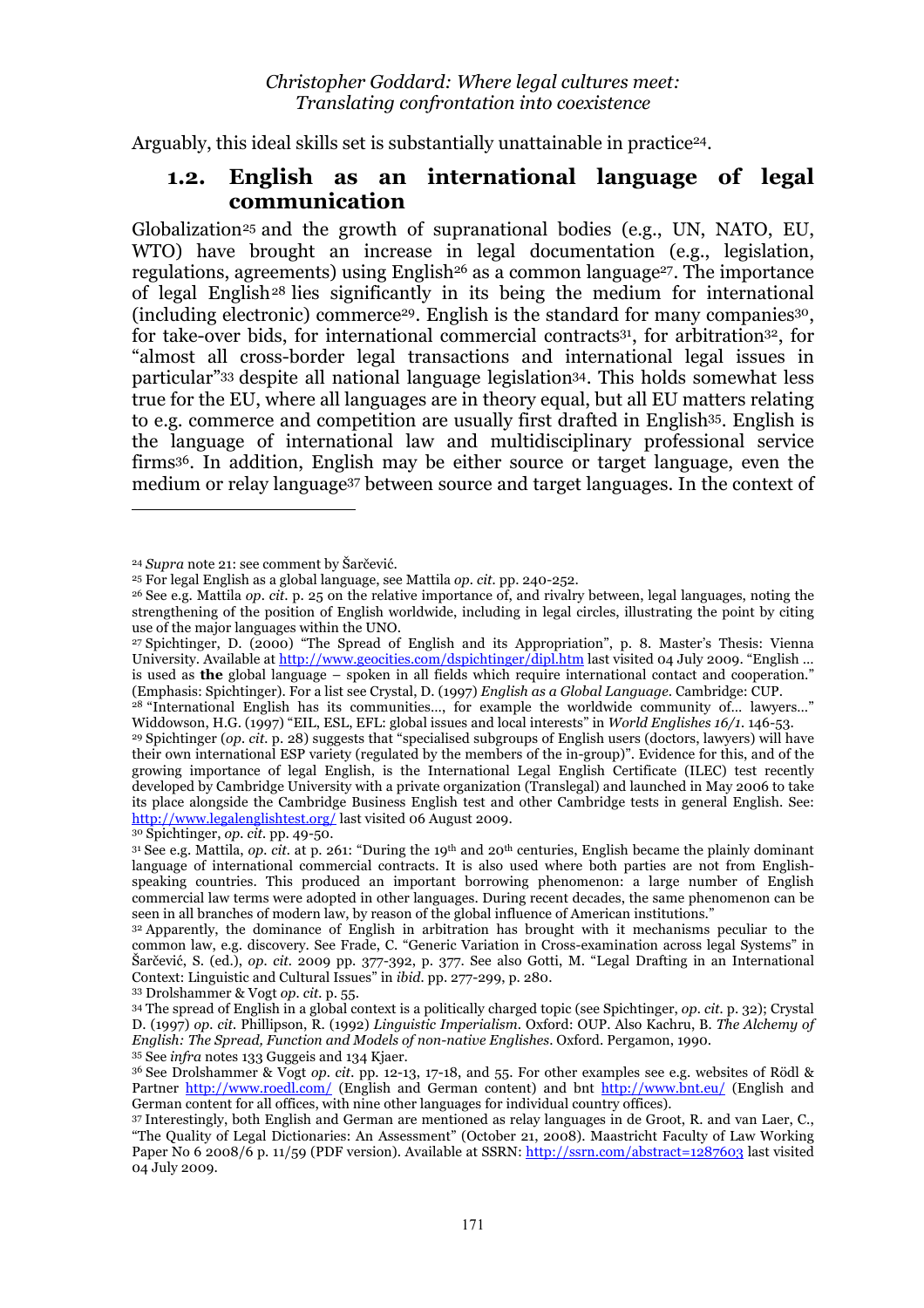European academic research "communication between national jurists now takes place in one *lingua franca*, namely English"38. According to Mattila, "legal English is in course of conquering the world"39, while "[a]t the beginning of the third millennium, it seems that the dominance of English is becoming ever stronger in international relations" and "[t]oday, the other major languages are incapable of posing a threat to the position of English as the lawyers' *lingua franca*".40 This is supported e.g. by Drolshammer and Vogt: "For the legal practitioners, the function of professional legal English has fundamentally changed in recent years: English has become their *lingua franca*"41. The same authors comment that "English is the language of globalization and its communication", adding "[t]his also holds true for legal English in the area of communication and law"42.

# **1.3. Cultural factors in producing and translating legal texts**

The situation as thus described implies the need for meaningful communication of information and ideas:

- (a) from a wide variety of source cultures, languages, and legal systems43;
- (b) through the medium of English<sup>44</sup> by lawyers and translators whose mother tongue may not be English;
- (c) for target audiences whose mother tongue may not be English and whose legal systems and cultures may not easily correspond with those of the source, the medium, or both.

At the same time, increased global interaction means that the ability to communicate interculturally45 in the world language of English has become an essential skill:

If language is seen as social practice, culture becomes the very core of language teaching. Cultural awareness must then be viewed as enabling language proficiency… Culture in language teaching is not an expendable fifth skill, tacked on… to… speaking, listening, reading and writing.46

Different cultures employ different communication styles, different rhetorical patterns. Effective communication of a message depends on the sender's expression matching the recipient's impression<sup>47</sup>. To achieve this, the message must comply with the rules and expectations of both sender and recipient. However, in inter-cultural communication, these rules and expectations may differ according to the cultural conditioning of the participants. This implies that

<sup>38</sup> Ajani, G. and Rossi, P "Multilingualism and the Coherence of European private Law" in Pozzo, B. And Jacometti, V. *op. cit.* 79-93 fn 11 p. 82.

<sup>39</sup> Mattila, *op. cit.*, p. 252.

<sup>40</sup> Mattila *op. cit.* p. 259.

<sup>41</sup> Drolshammer & Vogt *op. cit.* p. 1.

<sup>42</sup> Drolshammer & Vogt *op. cit.* p. 51, adding: "This emerging body of globalized knowledge will produce yet another layer of lingua franca use of English and legal English".

<sup>43</sup> See e.g. Drolshammer & Vogt *op. cit.* p. 2: "Now is the age of Anglo-American law and of English as the Language of Law"; see also pp 32-34 for more general issues on legal English.

<sup>44</sup> See *supra* note 38 de Groot & Van Laer.

<sup>&</sup>lt;sup>45</sup> The term "cross-culturally" is also used.<br><sup>46</sup> Kramsch, C. (1993) Context and Culture in Language teaching. OUP.

<sup>&</sup>lt;sup>47</sup> Nixon, J. and Dawson, G. (2002) "Reasons for cross-cultural communications training," in *Corporate Communications: An International Journal*, Vol. 7, No. 3.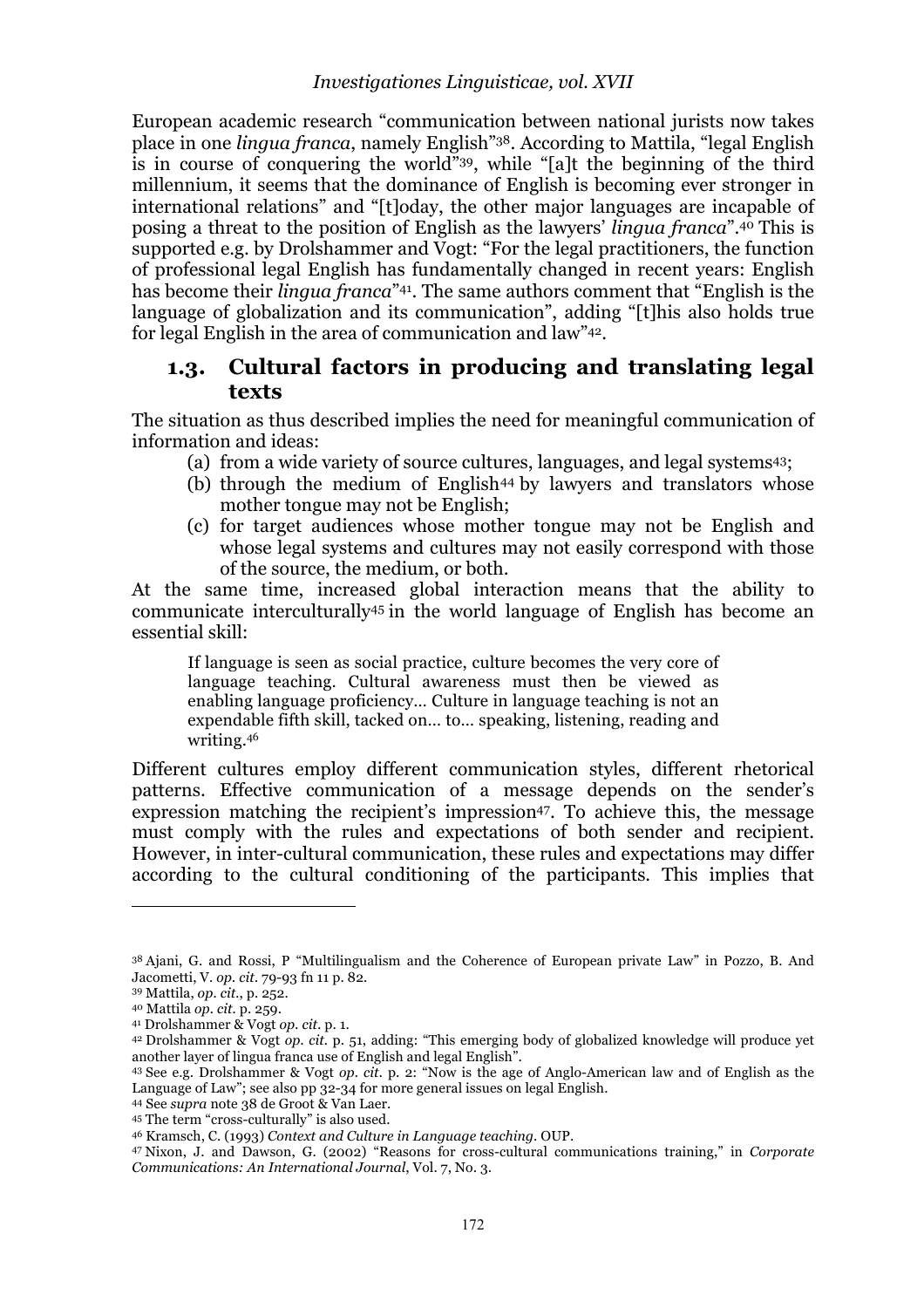messages may be misinterpreted, and that, as a consequence, communication may be ineffective. The challenge for people engaged in cross-cultural communication is to develop awareness that what is 'meaningful and relevant' may vary according to the cultural values of the people involved48. Therefore, culture functions as a frame of reference or a context in which all that occurs is understood. Law is one of the areas in which English assumes a high profile as a global common language in inter-cultural contexts. Moreover, translation should be seen as inter-cultural transfer, with both source and target language embedded in their corresponding cultures.49

However, the relationship between language and culture is both complex and intricate; in addition, communication problems may arise from cultural differences; moreover, these factors become particularly acute in professional settings when the interacting parties use the same linguistic code (i.e. English) but not the same cultural style50. Thus, although English can be described as a tool "which presents us with unprecedented possibilities for mutual understanding"51, it can also be argued<sup>52</sup> that English "can also act as a medium and subject of global **misunderstanding**"53. At the same time, a command of English may play a crucial role in professional advancement54.

In the legal context, these factors play a role, since language and law are closely related and are generated through social practices. Indeed, language is the essence of the law, since the law is substantially formulated through language55. As Mattila notes:

Law is necessarily bound to language (notably in matters of legal interpretation), and in that sense legal language has existed as long as the law. In certain contexts, the language aspect of law dominates: legal translation, legal lexicography, and legal rhetoric.56

Both are formalized communication systems because both are governed by their own rules of creation and reproduction. Although non-language law exists, this is minor and requires little translation  $-$  e.g., traffic signs<sup>57</sup>, sirens, traffic police hand signals. At the same time, "[l]egal language differs from most other languages for

<sup>&</sup>lt;sup>48</sup> In the legal context, see *infra* example at note 154 Stapleton.<br><sup>49</sup> Kocbek, A. "A Targeted Approach to Legal Translation" in Šarčević, S. (ed.), *op. cit.* 2009 pp. 43-62, p. 44.

<sup>&</sup>lt;sup>49</sup> Kocbek, A. "A Targeted Approach to Legal Translation" in Šarčević, S. (ed.), *op. cit.* 2009 pp. 43-62, p. 44.<br><sup>50</sup> Gémar, J-C, What Legal Translation is and is not – Within or Outside the EU" in Pozzo, B. and Jacomet *op. cit.* 69-77 at p. 70 mentions "cultural constraints" as being "even more acute in the field of law" and (p. 73) "the specificity of languages and cultures".

<sup>51</sup> Crystal, *op. cit* p. viii.

<sup>52</sup> Spichtinger, *op.cit.* p. 16.

<sup>53 (</sup>Emphasis: Spichtinger).

<sup>54 &</sup>quot;… because a knowledge of … British or American English may be necessary for international power positions (TOEFL/Cambridge examinations) there is a pressure to conform to an inner circle variety within many … professions." (Spichtinger, *op. cit.*, p.34)

<sup>55</sup> See e.g. Drolshammer & Vogt *op. cit.* p. 2: "Law follows language and language often carries the law" (repeated on p. 55); Tiersma, P.M. *Legal Language.* University of Chicago Press, 2000, pp. 1-2. 56 Mattila *op. cit.* p. 6.

<sup>57</sup> H.L.A Hart *The Concept of Law* 2nd edition. Oxford University Press. 1997, p. 90.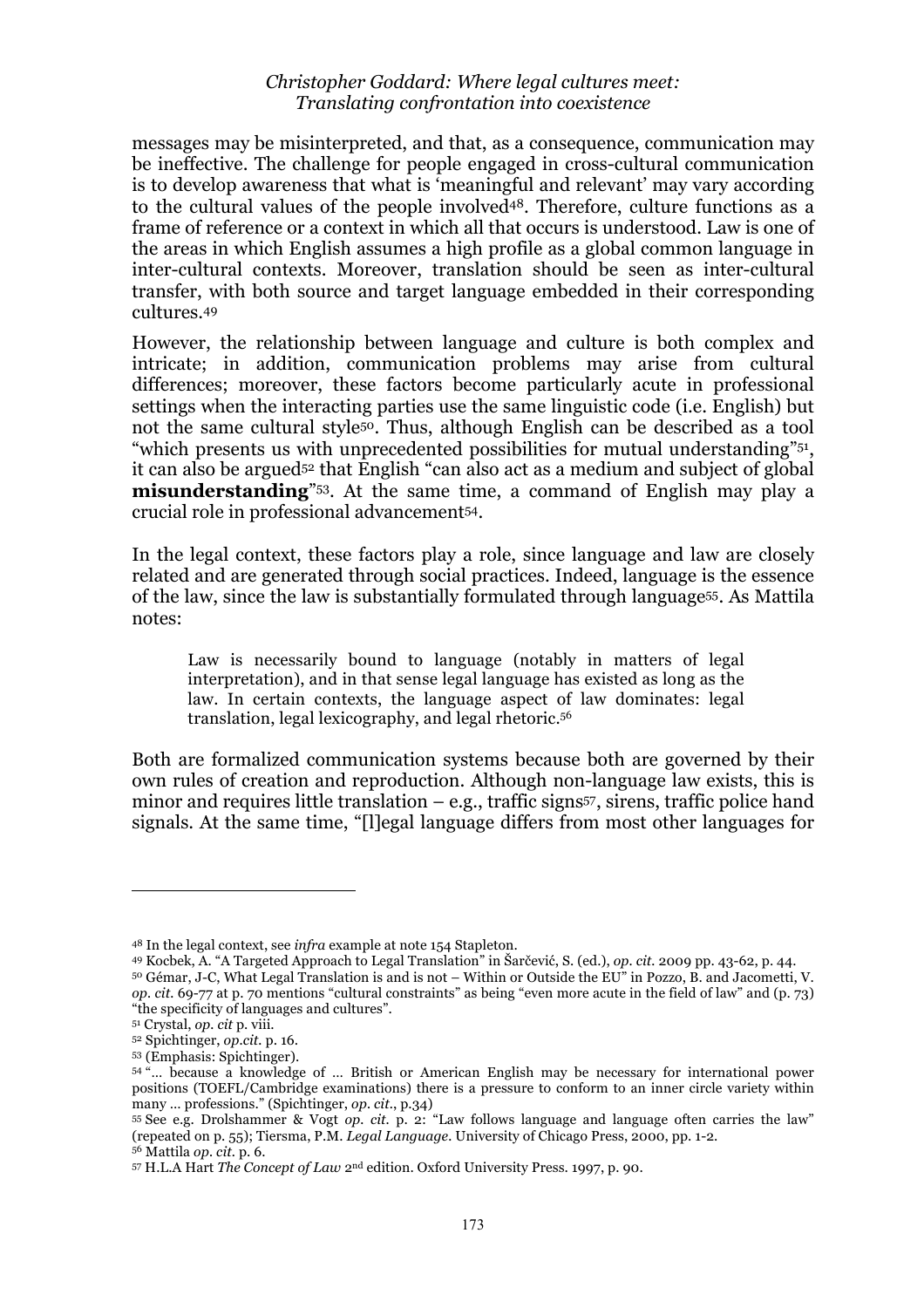special purposes in that it describes a metaphysical phenomenon. Law does not exist in the physical world"58.

The relatively autonomous development and status of legal cultures and legal systems, even those with close links, is reflected in the development and status of both ordinary and legal languages<sup>59</sup>. The result is that "[t]he technical language of jurists is extremely system-bound. Since legal systems vary from state to state, each country has its own independent legal terminology<sup>"60</sup>. Put another way, "[d]ifferent languages get their meanings in different cultures, from different usage. Legal terms get their meaning through legal usage, through communication within the legal system<sup>"61</sup>. Moreover, "[i]mportant elements of a particular legal system are its drafting traditions and stylistic conventions"62. At the same time, an international technical legal language is noticeable by its absence, except where some areas, such as international and European Community law, have become 'internationalized' so that a multilingual terminology is under way63. However, in the EU context the impact of Community law has presented challenges to interpreters of national law and thus "conferred obvious importance upon such expressions as 'legal culture' and 'legal tradition'64.

It follows that lawyers and legal translators should be familiar with different cultures and different legal cultures<sup>65</sup>. Put differently, they require intercultural awareness. For, "although legal systems may share many similarities, their fundamental approaches to many legal problems vary to such an extent that they may be considered different legal cultures"66. Here we can distinguish between confederations such as the US or Switzerland, which amount to one national jurisdiction, and the common law of Canada and the civil law of Japan<sup>67</sup>.

 $\overline{a}$ 

64 Ajani and Rossi *op. cit.* p. 83, where fn 11 lists useful literature on the theme.

<sup>58</sup> Mattila, *op. cit.* p 106.

<sup>59</sup> Mattila *op. cit.* p. 261.

<sup>60 &</sup>quot;Law, Legal Language and the Legal System: Reflections of the Problems of Translating Legal texts", de Groot, G.R., (1991), 'Recht, Rechtsprache und Rechtsystem: Betrachtungen über die Problematik der Übersetzung juristischer Texte', in *Terminologie et Traduction*, 3, pp. 279-312 in Gessner *et al.*, *op. cit*. 1996 at p 155. Translation by John Blazek, Brussels.

<sup>61</sup> Lindroos-Hovinheimo, S. *op. cit.* 2007, pp 368-383 at p. 375.

<sup>62</sup> Gotti, M. "The Formulation of legal Concepts in Arbitration Normative Texts" in Bhatia *et al.* (eds) *op. cit.* at p. 30. See also Gémar, J-C "What Legal Translation is and is not – Within or Outside the EU" in Pozzo, B. and Jacometti, V. *op. cit.* 69-77 at p. 70 for translators' need to "sharpen their writing skills"; and Gotti, M. "Legal Drafting in an International Context: Linguistic and Cultural Issues" in Šarčević, S. (ed.), *op. cit.* 2009 pp. 277- 299, p. 278.

<sup>63</sup> *Ibid.*, adding: "But for legal areas such as constitutional law, administrative law, criminal law or civil law, an international terminology is fundamentally absent."

<sup>&</sup>lt;sup>65</sup> "Globalising processes have created one world-wide network of legal communications". Teubner, G. "Legal Irritants: Good Faith in British Law or How Unifying Law Ends Up in New Divergences", 61 (1998) *Modern Law Review*, 16. Also see Teubner, G. (ed.), *Global Law Without a State* (Aldershot, Dartmouth, 1997). 66 Drolshammer & Vogt *op. cit.* p.3.

<sup>67</sup> *Ibid.* p.4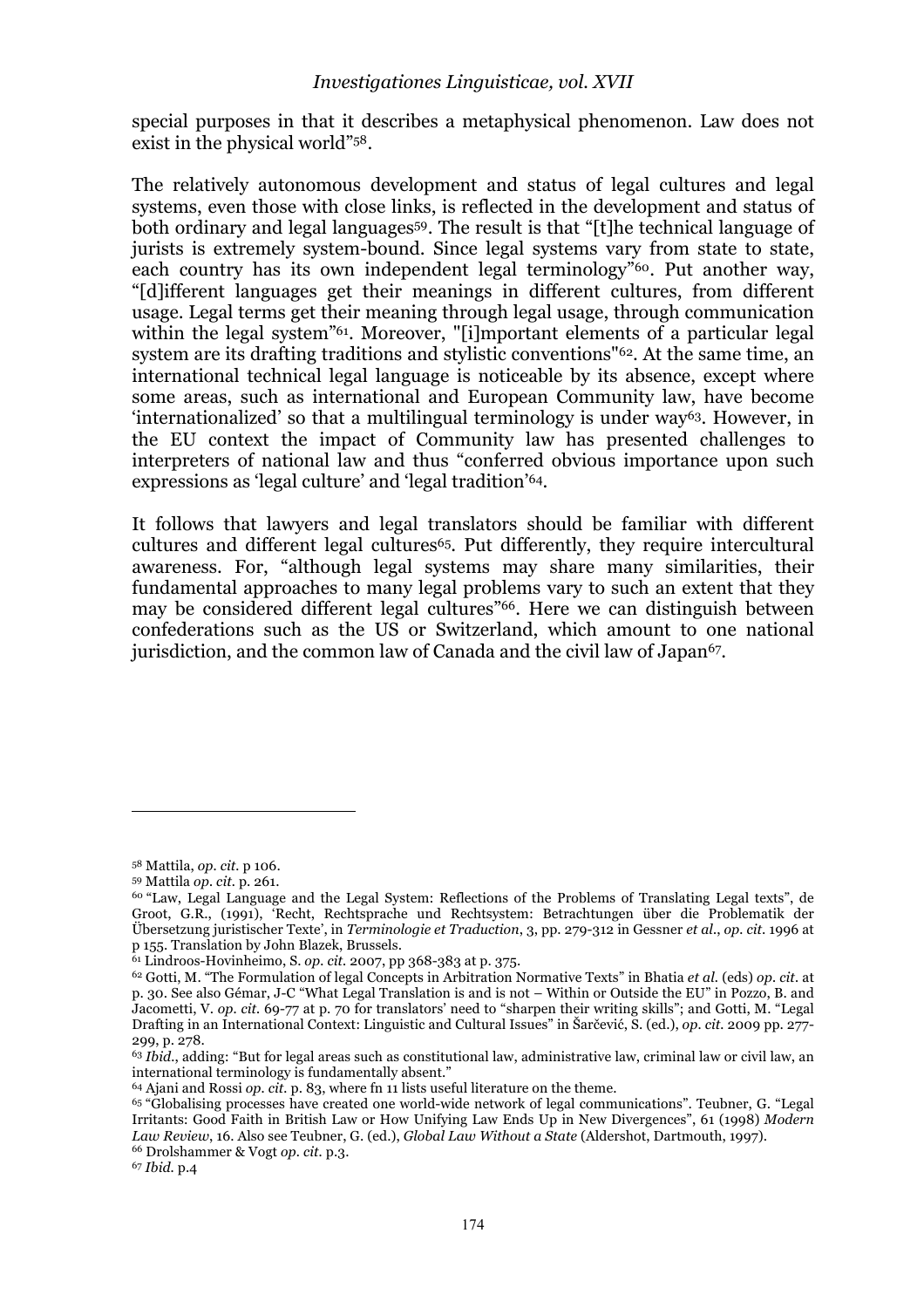# **1.4. Pitfalls for lawyer and non-lawyer non-native users of English in legal contexts**

To summarize so far: the rise of English as the *de facto* global legal language intensifies the need for translation of legal texts into English<sup>68</sup>, and  $-$  as a corollary - production of legal texts in English, even where the governing law of the contract is not expressed in English<sup>69</sup>. In practice, both involve NNS<sup>70</sup>. Some problems of drafting are followed by a more detailed look at pitfalls71 facing the translator, although to some considerable extent NNS translators and lawyers may face overlapping difficulties in practice when working in or through English.

## *Legal drafting: use of common-law language and contract models*

Our first example relates to international contracts72, largely drafted on the basis of common law models <sup>73</sup> . Ideally, these might be written in English but conceptualized and structured in line with the governing (i.e. not English) law, taking up the linguistic challenge e.g. expressing legal concepts in a foreign language74. However, "international commercial contract practice does not seem to follow this path":

Not only does the drafter of the contract use the English language, it also applies contract models developed in England, the USA or other common law jurisdictions. This means that the drafter … thinks and structures the contract according to the common law legal tradition … and not under the law that has been chosen to govern the legal relationship between the parties.75

Use of common law models in English "ensures fluency in the language of the contract and a *prima facie* result which is linguistically much more proficient than if the drafter had translated legal concepts from the governing law". However, linguistic coordination is required to ensure that conceptually the text conforms to the governing law76. This situation is distinguished from that where the parties

l

<sup>68 &</sup>quot;It is a common feature in legal translation that the text may be written in … English, but the document's local legal context is not an English-speaking country." Lindroos-Hovinheimo, S. *op. cit.* pp. 367-383 at p. 376. 69 See e.g. Cordero Moss, G. "Harmonized Contract Clauses in Different Business Cultures" in Thomas Wilhelmsson *et al.* (eds) *op. cit.* pp. 221-239, p. 221.

<sup>70</sup> Here the author relies on empirical evidence in the shape of his own daily encounters with this phenomenon over several years as a practising legal linguist, including dealing with (i.e. revising, proofreading, editing) legal texts produced in English or translated into English by NNS lawyers and non-lawyers, and training NNS lawyers and translators. See also *supra* note 1.

<sup>71</sup> It is interesting to compare the following language versions see *infra* note 82:

English French German Russian<br>pitfall piège Gefahr ловушка

pitfall piège Gefahr ловушка

<sup>72</sup> See generally Mattila *op. cit.* pp. 250-252.

<sup>73</sup> Cordero Moss *op. cit.* at p. 221-2.

<sup>74</sup> *Ibid.*

<sup>75</sup> *Ibid.* She pointedly adds (p. 222): "separating proper use of the English language from adoption of the underlying legal structures would have assumed (a) a thorough knowledge of the English or other common law system under which the model had been developed, (b) an understanding of the function of the various contract clauses in that legal system, (c) a systematic comparison with the governing legal system and (d) exclusion or correction of the contract clauses that turned out to be tailored to the legal system under which the model was developed and not to the governing legal system." <sup>76</sup> *Ibid.*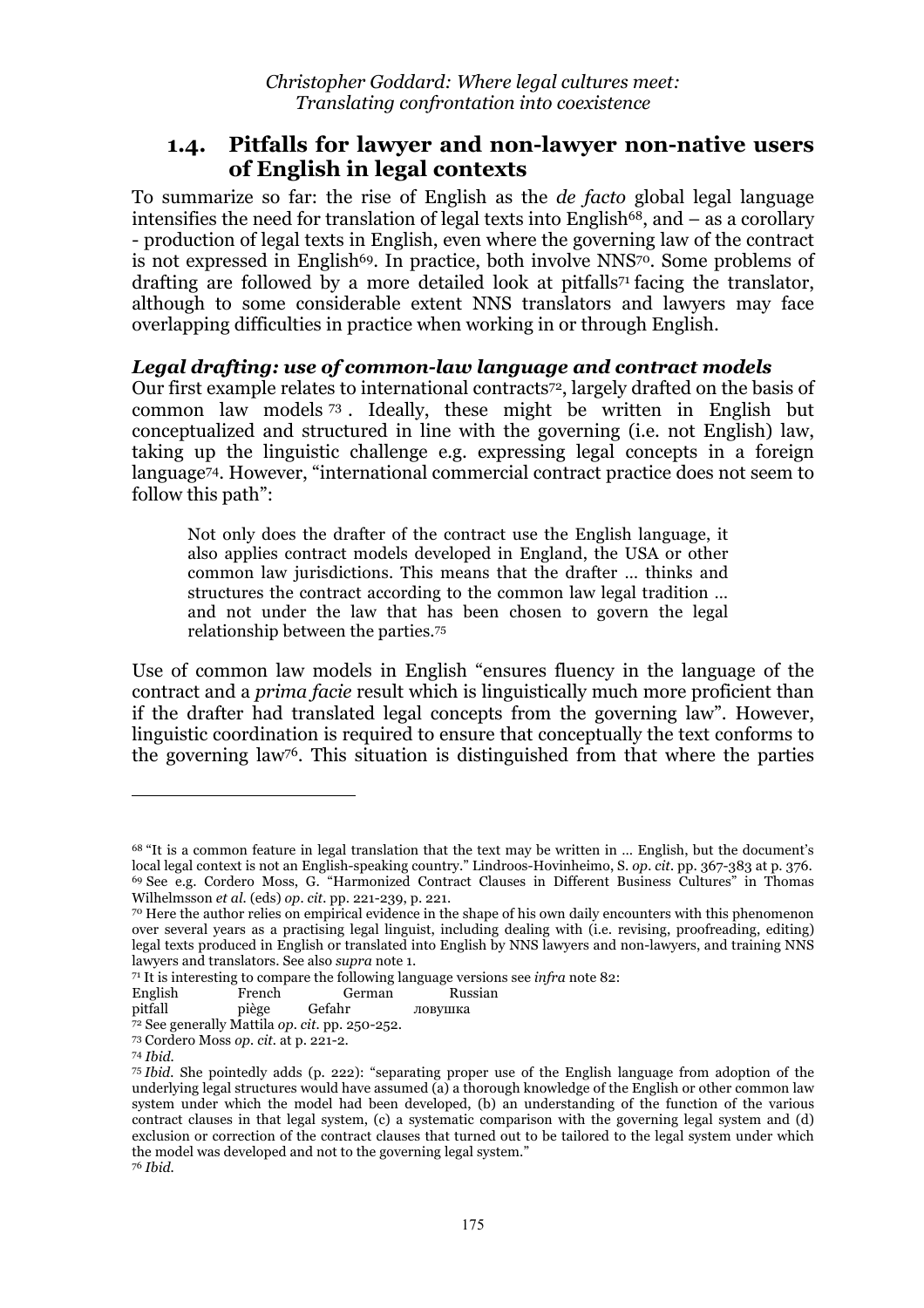choose English law as the governing law77. Interestingly, Drolshammer & Vogt point to the influence of common law terms such as breach of contract on continental European legal systems78. This contrasts with EU legal English, which appears to be developed by NNS79, thus suggesting the existence of more than one type of legal English<sup>80</sup>.

## *Legal drafting: use of common-law functional clause models*

Drafting in English offers other booby traps<sup>81</sup>. Here, Cordero Moss takes up the theme of "poor coordination between the common law contract model and the civilian governing law" in the shape of "ubiquitous representations and warranties clauses" whose function is "primarily connected with the common law distinction between pre-contractual representations and terms of the contract, a distinction which does not exist, at least not with the same legal effects, in many civilian systems."82

Another example is concepts or institutions that exist, or are protected, in the law of the drafting language, English, but not in that of the governing law  $-$  e.g. retention of title clauses <sup>83</sup> , or other contractual security rights in movable property84. Cordero Moss lists others as problematic85, though referring to still others (e.g. "time is of the essence" in charterparties) that have become widespread or uniform86, and suggests a "three-tier approach" to deal with the problem87. Salmi-Tolonen presents three types of conceptual and terminological problems that occur in international commercial contracts88, at the same time asking "[w]ho carries the risk if the parties … assign different meanings to the same clause in a

 $\overline{a}$ 

81 See note 72: English French German Russian

booby trap piège Falle ловушка олуха/ мина-ловушка

<sup>77</sup> See e.g. "[I]t may be that English contract law suits the interests of commercial parties better than French contract law", Smits, J.M., "Legal Culture as Mental Software, or: How to Overcome National Legal Culture?" in Thomas Wilhelmsson *et al.* (eds) *op. cit.* pp. 141-151 at p. 148.

<sup>78</sup> Drolshammer & Vogt *op. cit.* p. 57 including fn 11.

<sup>79</sup> See *infra*: section on English in the EU.

<sup>80</sup> *Infra* note 133 Guggeis.

<sup>82</sup> Cordero Moss *op. cit.* p. 223.

<sup>83</sup> Verstijlen, F.M.J. "General Aspects of Transfer and Creation of Property Rights including Security Rights" in Drobnig, U., Snijders, H.J. and Zippro, E.-J. (eds) *Divergences of Property Law, an Obstacle to the Internal Market?* München: Sellier. European Law Publishers, 2006, pp. 23–24.

<sup>84 &</sup>quot;[S]ecurity rights validly created in one jurisdiction may be weaker in effects or completely unenforceable in another". See Juutilainen, T. "Security Rights and the Lack of a Priority Debate: How to Proceed with Choice of Law and Harmonization?" in Thomas Wilhelmsson *et al.* (eds) *op. cit.* pp 343-363, at p. 343.

<sup>85</sup> Cordero Moss *op. cit.* p. 228.

<sup>86</sup> *Ibid.* pp 228-9.

<sup>87 &</sup>quot;(a) [T]he private international law phase, aiming at verifying whether adopting a contract model developed under a certain legal system may mean that the parties have chosen the law of that system to govern the contract, (b) the international commercial practice phase, aiming at verifying whether the clauses and the effect that those clauses were meant to achieve in the system under which they had been developed, may be deemed to have become generally acknowledged in international commercial practice and, therefore, may be applicable as a trade usage irrespective of the governing law, and (c) the interpretative phase under the applicable contract law, aiming at verifying what effects those clauses were originally meant to achieve and, if those effects are the same as the originally intended effects, whether they may be obtained under the governing law." Moss *op. cit.* at p. 223 and pp. 223-7.

<sup>&</sup>lt;sup>88</sup> She uses "non-conformity", "avoidance", and "impossibility of performance" as examples. See Salmi-Tolonen, T. "Negotiated meaning and International Commercial Law" in Bhatia *et al.* (eds) *op. cit.* pp. 117-139.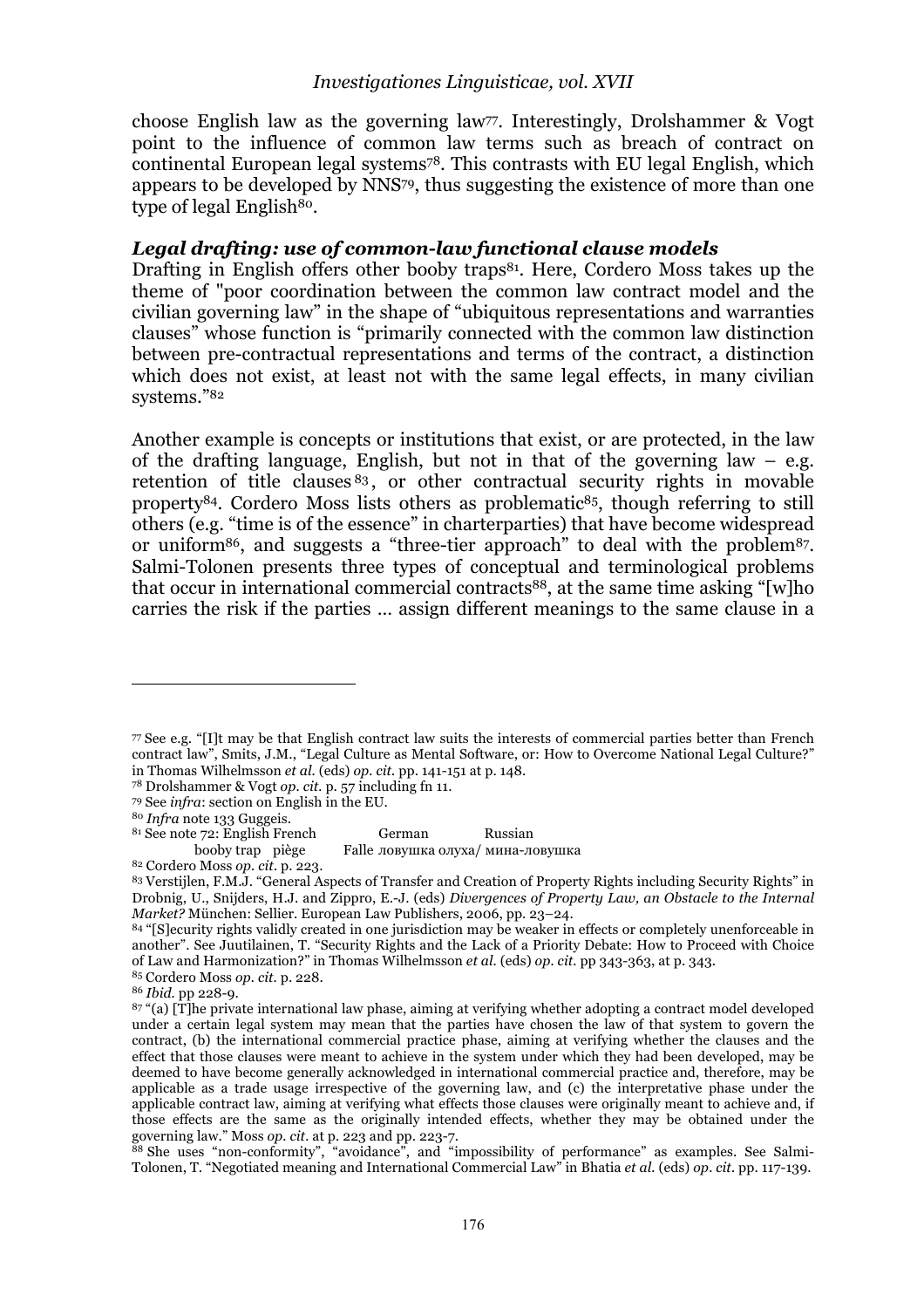contract?"89 Mattila notes the considerable risks involved in transmitting legal messages internationally:

This task is highly difficult and errors often occur in legal translations. Problems linked to these translations are aggravated in cases where there is a need to operate through an intermediary language, before the final translation. A text is translated, let us say, from Greek into English, then from English into Finnish.90

As if to corroborate, Bogdan mentions heightened risk of misunderstanding where two NNS lawyers exchange information in English, using terminology foreign to both their legal systems91.

## *Legal translation: basic problems*

As a complex process, translation emerges through dynamic interaction between influencing factors such as cultural and social contexts; translation norms, traditions, and expectations; ideology and world-view; and text design <sup>92</sup> additionally involving close analysis of contexts in which terms are used93. If legal translation is a communicative act within the legal context94, the background to it is law's essential link to:

- a place, in the shape of the legal system or tradition to which that law belongs, and
- a language, in the shape of the legal language in which that law is framed.

This presents challenges in harmonising law95, comparing legal systems, and legal translating. That is, law faces the problems of many emigrants on becoming immigrants, in that they relocate but cannot shed the characteristics of their native land and language96. Put differently, "[l]aw is clothed in language and it seems that these clothes cannot be changed without the risk of changing the content as well".97 Indeed, "the problem in legal translation is that legal texts are not only

l

<sup>89</sup> *Ibid.* p. 134, citing Jayme, E. 1999. Langue et droit. Rapport général. Jayme, E. (ed.) *Langue et droit. Xve Congrès international de droit compare*. Bruxelles: Bruylant, 11-34.

<sup>90</sup> Mattila *op. cit.* p. 37.

<sup>91</sup> Bogdan, M. *Comparative Law* 1994. Kluwer, p. 40 (also cited by Mattila *op. cit* p. 17 note 45). See also Chromá, M. "Semantic and legal Interpretation: Clash or Accord?" in Šarčević, S. (ed.) *op. cit.* 2009 pp. 27-42 at p. 54.

<sup>92</sup> Lindroos-Hovinheimo, S. *op. cit.* 2007, pp 368-383 at p.369, citing (fn 7) Longa, V.M. 'A Nonlinear Approach to Translation' (2004) 16 *Target: International Journal on Translation Studies*, 209–210.

<sup>93</sup> Mattila *op. cit.* p. 263.

<sup>94</sup> Šarčević, S. *New Approach to Legal Translation* pp. 55–56.

<sup>95</sup> Glanert, S. "Zur Sprache gebracht: Rechtsvereinheitlichung in Europa" (2006) *European Review of Private Law*, 163. She says that "Die Sprache resistiert der Rechtsvereinheitlichung."

<sup>96</sup> Lindroos-Hovinheimo, S. *op. cit.* 2007, pp 368-383 at pp. 367-8. Also Paunio, E. notes that "Legal translations are complex also due to differences in legal traditions and legal systems.": "The Tower of Babel and the Interpretation of EU Law – Implications for Equality of Languages and Legal Certainty" in Wilhelmsson *et al.*, *op. cit.* pp. 385-402 at p. 386.

<sup>97</sup> Adding: "The importance of language has been acknowledged, for instance, in the field of comparative law". Lindroos-Hovinheimo, S. *op. cit.* 2007, pp 368-383 at p. 368 citing van Hoecke, M. and Warrington, M. "Legal Cultures, Legal Paradigms and Legal Doctrine: Towards a New Model for Comparative Law" (1998) 47 *International and Comparative Law Quarterly*, 532–536 and Legrand, P. "How to Compare Now" (1996) 16 *Legal Studies*, 234–235.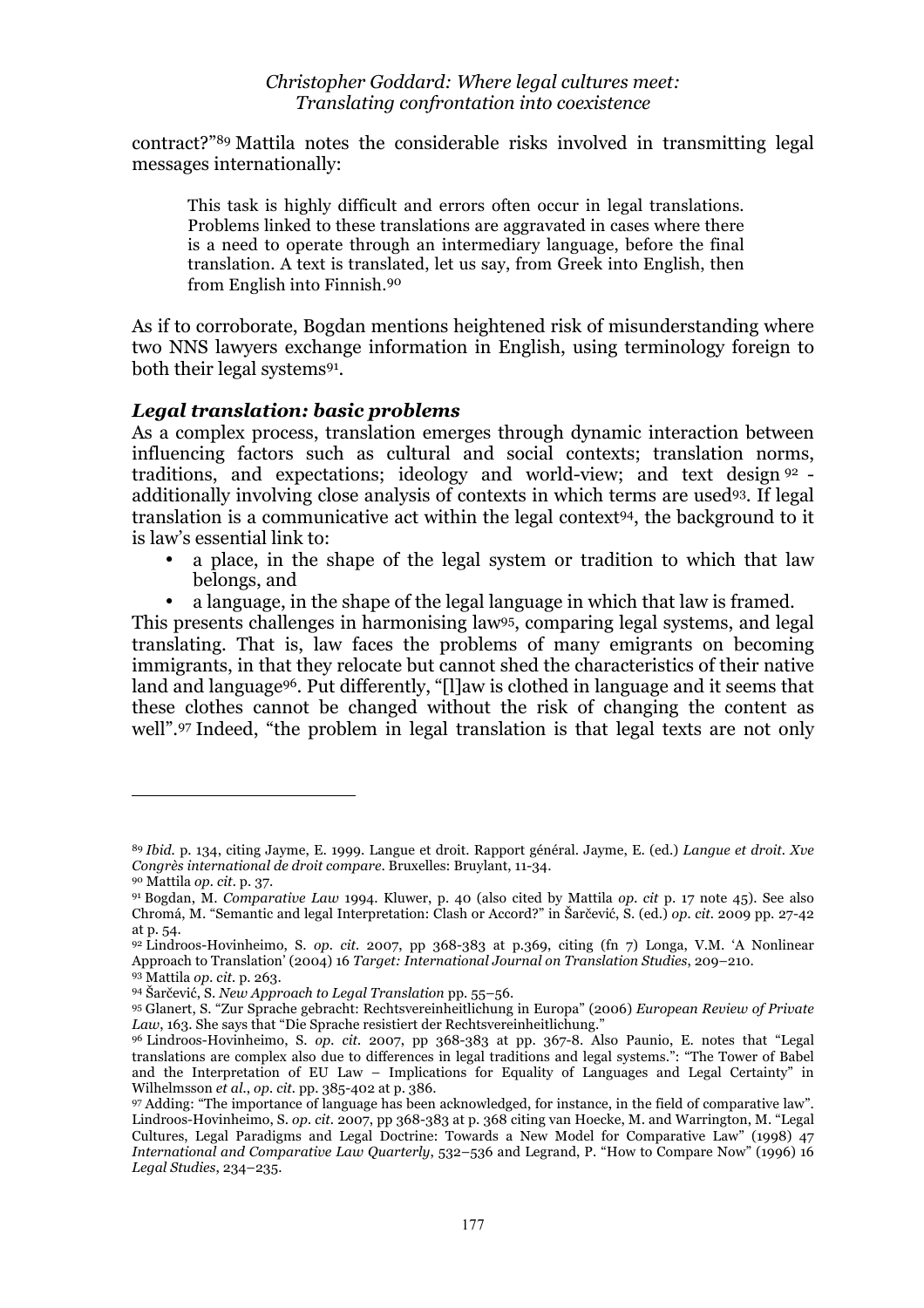essentially constructed by the language that they are expressed in but also by the legal system they belong to"98.

Thus, translation of a legal text implies some knowledge both of the relevant legal system, as well as both the language and the legal language involved so as to understand the text in order to translate it <sup>99</sup> . In practice, this means that translators face an at times bewildering array of combinations "as to the similarity and dissimilarity of legal institutions and their designations"100. These institutions may or may not correspond 101 legally, functionally, or linguistically (e.g. as calques), while literal translation may be misleading or meaningless. The same applies to "words of foreign origin understood on the basis of words outwardly similar in other languages<sup>"102</sup>. Despite these challenges, legal systems, languages, and professionals somehow manage successfully to interact<sup>103</sup>.

#### *Legal translation: conceptual problems*

Mattila, having identified lawyers' need to cooperate with foreign colleagues, in the shape of both lawyers and language specialists such as translators, too<sup>104</sup>, points to frequency of errors in legal translation, compounded where a need exists to operate through an intermediary language before final translation105. In addition, he comments that "knowledge of the similarities and differences between legal concepts of various countries helps avoid misunderstandings in international cooperation" <sup>106</sup> . In this respect, another challenge to translators arises: "the meaning of legal concepts is never fixed but 'tends to be in a constant state of flux, being redefined by lawmakers, judges or scholars'"107. A further challenge presents itself in the shape of lack of equivalence in the target language, touched on implicitly above and now examined in more detail below<sup>108</sup>.

## *Legal translation: the problem of equivalence*

Considerable caution is called for as to the notion of equivalence in the field of legal translation, in particular as to its achievability<sup>109</sup>. For example, Gémar notes that "difficulties arise because the legal norms (or rules) and concepts do not

100 Mattila *op. cit.* pp. 261; see also *supra* note 9 Mattila and *infra* note 116 de Groot.

<sup>98</sup> Lindroos-Hovinheimo, S. *op. cit.* 2007, pp 368-383 at p. 379.

<sup>99</sup> Lindroos-Hovinheimo, S. *op. cit.* 2007, pp 368-383 at p.375, adding: "In a way it is a vicious circle: to get to know the system we must know the language, but to get to know the language we must know the system. What this shows is the fundamental connection between a legal language and its use in a legal system."

<sup>101</sup> See e.g. de Leo, D. "Pitfalls in Legal Translation", *Translation Journal* Vol. 3 No. 2 April 1999 available at http://accurapid.com/journal/08legal.htm last visited 22 July 2009.

<sup>102</sup> Mattila *op. cit.* pp. 261-2.

<sup>103</sup> Lindroos-Hovinheimo, S. *op. cit.* 2007, pp. 368-383 at pp.367-8.

<sup>&</sup>lt;sup>104</sup> Mattila, *op. cit.* p. 20.<br><sup>105</sup> Mattila *op. cit.* p. 37: see *supra* note 91 Mattila.

<sup>&</sup>lt;sup>106</sup> Mattila *op. cit. p. 106, citing David, R. and Brierley, J. (1978), Major Legal Systems in the World Today, 2<sup>nd</sup>* ed. (London: Steven, 1978) pp. 6-17.

<sup>107</sup> Kjaer, A. L. "Legal Translation in the European Union: A Research Field in Need of a New Approach" *op. cit.* citing Sandrini, P. 1996 "Comparative Analysis of Legal Terms: Equivalence Revisited', in Galinski, Ch. / Schmitz, K-d (Hg.): *Terminology and Knowledge* Engineering (TKE '96), Frankfurt/Main: Indeks Verlag, 342-351 at p. 345). See also *infra* note 113 Tessuto.

<sup>108</sup> Gémar, J-C. "What Legal Translation is and is not – Within or Outside the EU" in Pozzo, B. And Jacometti, V. *op. cit.* 69-77 notes (p. 76) that "the translator … strives for *linguistic* equivalence, the lawyer for *legal* equivalence" (emphasis: Gémar).

<sup>109</sup> See e.g. discussion in Garzone, G. "International Commercial Arbitration Rules as Translated/Rewritten Texts" in Bhatia *et al.* (eds) *op. cit.* pp. 47-73 at p. 51 and fn 5.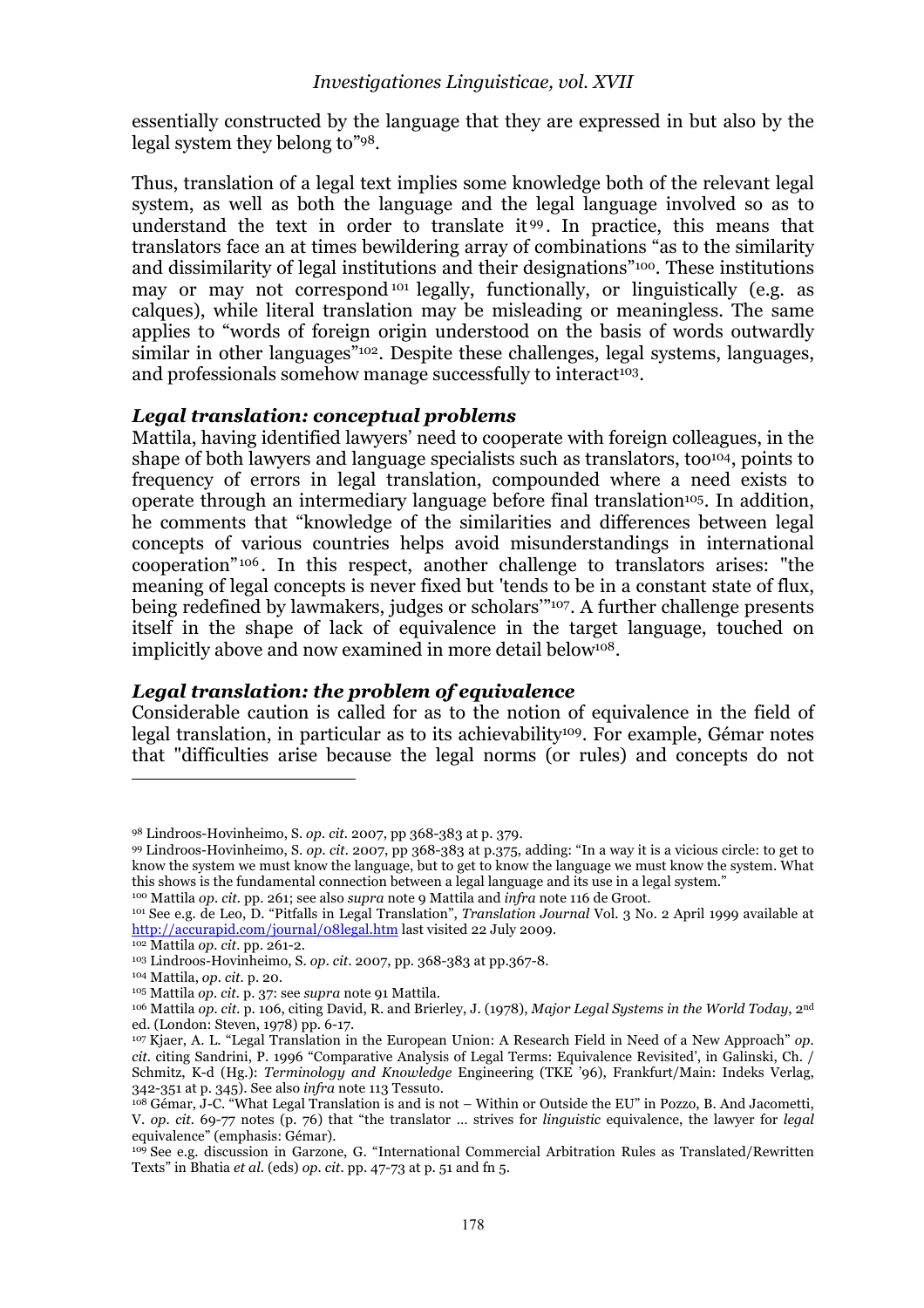correspond"110. Tessuto points to legal concepts being "intrinsically bound up with the national legal systems and principles in which they are formulated"111, adding that "[c]oncepts are continually redefined by the legal community, making it more difficult for language users (e.g. lawyers, translators, …) when a word and concept with an established core of meaning is stretched beyond its ordinary use<sup>"112</sup>. Kjaer broadly rules out target language equivalent coverage of meaning of source language concepts, adding "[d]ue to interdependency of legal language and legal system, what can be hoped for, at best, is partial equivalence"<sup>113</sup>.

Bogdan questions whether even such common terms as "marriage" can be translated with just one word114. Moreover, de Groot asserts that "[w]hen the target language and the source language relate to different legal systems, absolute equivalence is impossible" <sup>115</sup>, illustrating as follows:

For example, can the German *Ehescheidung* be translated into French with *divorce* or into Italian with *divorzio*? We know that the grounds for divorce are different in Germany, France and Italy and, further, that there are essential differences regarding the nature of the marriage which is dissolved through the divorce, specifically in the field of marital property law. There is thus no absolute equivalence.<sup>116</sup>

Legal terminology, as the face of, or vehicle for expressing legal concepts in different legal systems also echoes differences between the systems themselves and the attitudes and approaches of lawyers working within those systems, to form the most significant challenge to translators – and lawyers - both between similar and dissimilar legal systems117. The challenge to establishing uniform terminology in law, as opposed to the natural sciences, is explained by absence of full equivalence between terms in differing local cultures. Put differently, "a common language for

<sup>110</sup> Gémar "What Legal Translation is and is not – Within or Outside the EU" in Pozzo, B. And Jacometti, V. *op. cit.* 69-77 p. 74, citing Sacco, R. "La traduction juridique. Un point de vue italien", in *Cahiers de droit*, 1987,

<sup>&</sup>lt;sup>111</sup> Adding: "As well as being socio-culturally determined, they are subject to moral values and traditions of the country concerned at a particular point in time". Tessuto, G. "Legal Concepts and Terminography: Analysis and Application" in Bhatia *et al.* (eds) *op. cit.* 283-302 at p. 286.

<sup>112</sup> *Ibid.* See also *supra* note 108 Kjaer.

<sup>113</sup> Kjaer "Legal Translation in the European Union: A Research Field in Need of a New Approach" *op. cit.* citing (fn 22) Cao, D. (2007b) "Translating Law", in *Multilingual Matters* 2007 pp. 53-82; de Groot, G. R. 1999 "Das Übersetzen juristischer Terminologie" in de Groot, G.-R. / Schulze, R. (eds), *Recht und Übersetzen*, Baden-Baden, Nomos, 11-46; de Groot, G.-R., 2002 "Rechtsvergleichung also Kerntätigkeit bei der Übersetzung juristischer Terminologie", in Ulrike Hass-Zumkehr (Hrsg.) *Sprache und Recht*. Jahrbuch des Instituts für deutsche Sprache 2001. Berlin, New York: de Gruyter, pp. 222-239; Šarčević, S. 1997 *New Approach to Legal Translation* pp. 229-249.

<sup>114</sup> Bogdan, M. *op. cit.* pp. 50-51 (section on translation).

<sup>115</sup> de Groot (1991) *op. Cit.* in Gessner *et al.* (eds). *op. cit.* p. 157. 116 *Ibid.*

<sup>117</sup> Pozzo, B. And Jacometti, V. *op. cit.* at p. xv, adding: "Indeed, if on the one hand there is difficulty in translating terms such as *trust*, which are Anglo-Saxon in origin and lack direct counterparts in civil law systems, the same degree of difficulty can be encountered in translating terms such as *contract, contrat* and *contratto*, which seem apparently interchangeable, but which in reality express profoundly different legal concepts.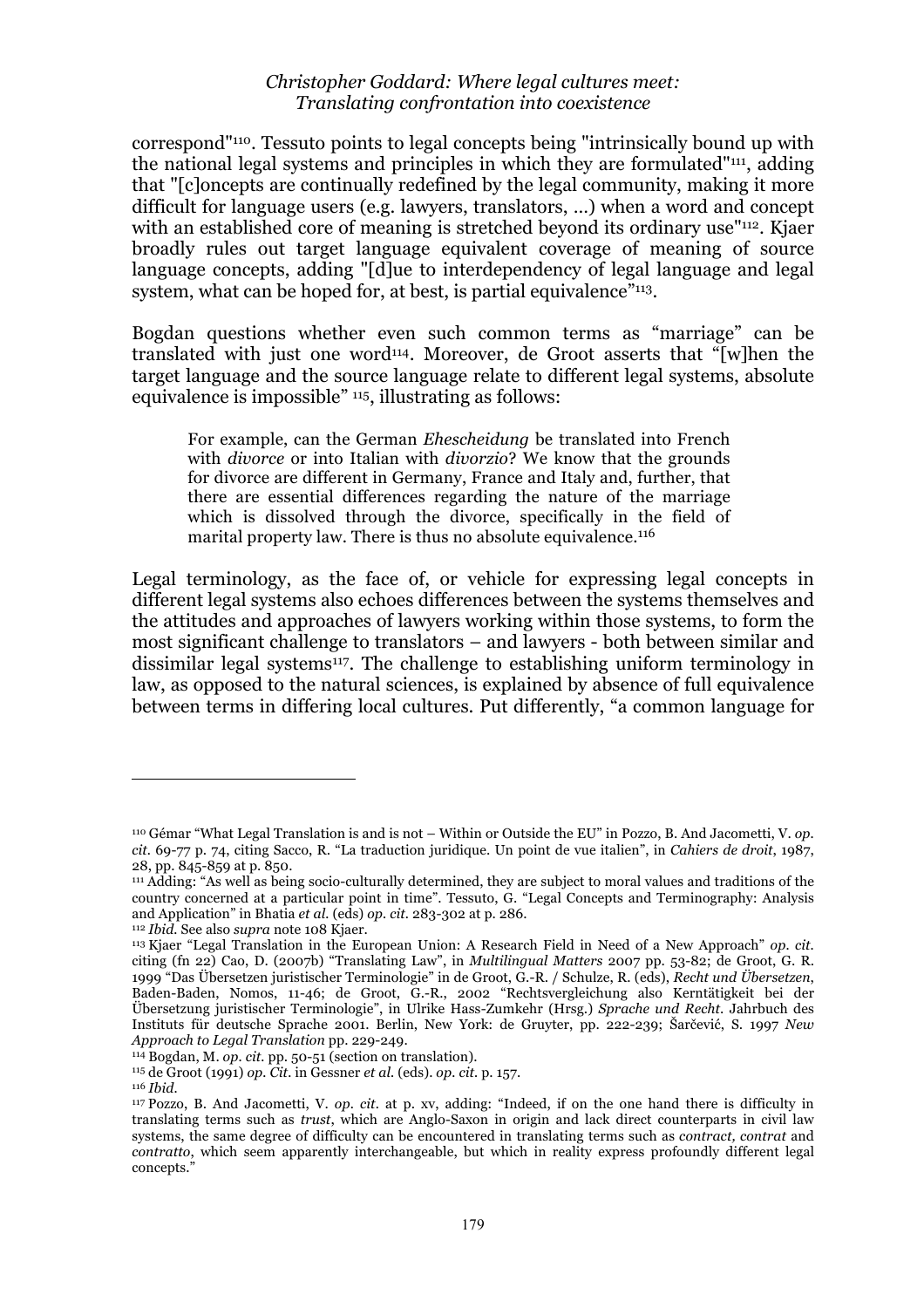#### *Investigationes Linguisticae, vol. XVII*

law requires a shared basis of principles, concepts and rules which support the instrument of language in a coherent way"118.

Here, de Groot 119 notes essential factors as the context and the goal of the translation, followed by the type and importance of the text, with the relative importance of equivalence varying accordingly so that on a line from 'rough summary' to 'authentic text' "[i]n the latter case, it is extraordinarily important that the concepts in the target text have neither a narrower nor a broader content than that of the source text." In asserting the need to establish only "'approximate equivalence' of concepts in order to be able to conclude that we can use one concept as a translation of another", he emphasises that at times what is required is a functional equivalent:

It regularly occurs that legal problems in different legal systems are resolved in very different ways – through very different legal institutions… The required equivalence must not only be a *functional* one, but also must be well founded in terms of the technical structure of the legal system.

Translation difficulties are exacerbated between unrelated legal systems, notwithstanding close linguistic links between the relevant technical legal languages. De Groot cites frequent problems between Anglo-American (common law) countries and Dutch (civil law) due to "fundamental systemic differences". A contrasting situation occurs where two legal systems differ but the legal languages are similar. Here, de Groot cites German and Dutch, linguistic close relatives but with "differences of system and detail" which can lead to "dangerous mistakes" in translations due to very many legal "false friends" between Dutch and German, in the shape of concepts with different meanings in the respective legal systems.120

Approaches to problems of equivalence include, e.g.: simply not to translate the word or phrase; devise a loanword; or use circumlocution, in the sense of roundabout expression or indirect description <sup>121</sup> . According to Šarčević, "translators regularly attempt to compensate for conceptual incongruity by using descriptive paraphrases, definition, and even borrowings to indicate the law according to which national terms and institutions are to be interpreted"122. Ability to do so implies at least some knowledge of the relevant legal systems - possibly, too, of the legal cultures in which those systems operate, as well as an ability to

<sup>118</sup> Ajani and Rossi *op. cit.* p. 83.

<sup>119</sup> This paragraph paraphrases de Groot 1991 *op. cit.* 157-159.

<sup>120</sup> *Ibid.*

<sup>121</sup> Blomqvist *op. cit.* at p. 308, adding: "Unless the context makes it absolutely clear as to what the term refers to, all these three solutions will need some explanatory remarks. These solutions are also bound to give rise to disapproving comments from the readers and in particular the legal community. Unfortunately for the sensible veteran translator, there are no other options for solving the equivalence problem." See also Chromá "Semantic and Legal Interpretation: Two Approaches to Legal Translation" in Bhatia *et al.* (eds) *op. cit.* p. 308: "… the … recipient should be provided with as explicit, extensive and precise legal information in the target language as is contained in the source text, complemented (by the translator) with facts rendering the original information fully comprehensible in the different legal environment and culture".

<sup>&</sup>lt;sup>122</sup> Šarčević, S. 2000 "Legal Translation and Translation Theory: a Receiver-Oriented Approach" at http://www.tradulex.org/Actes2000/sarcevic.pdf in the context of international treaties and conventions. See also de Groot 1991 *op. cit.* under the section: "Substitute solutions in case of insufficient equivalence".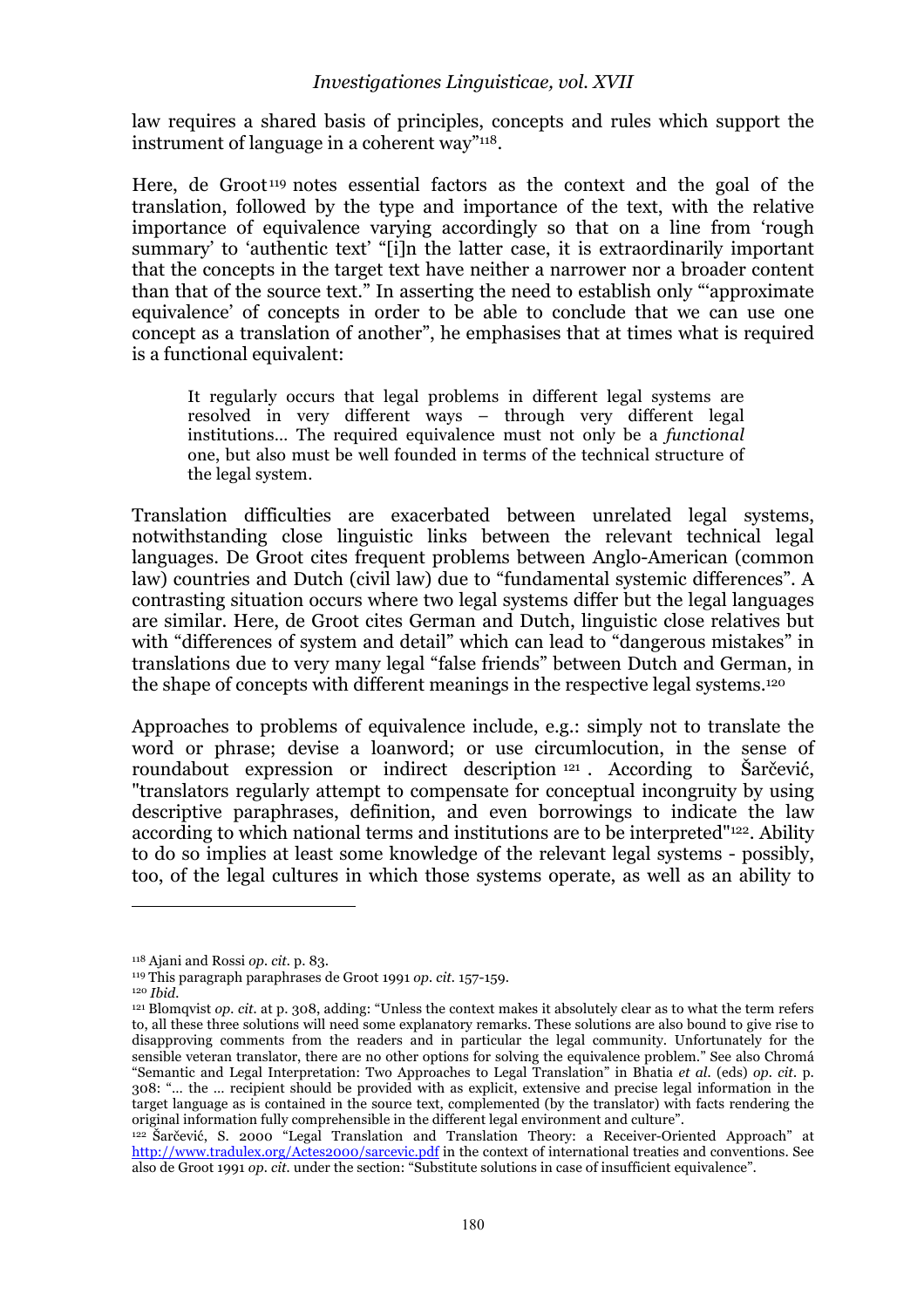conduct some legal research and comparative law studies<sup>123</sup>, with the legal translator becoming "legal investigator" for "analysis of the legal rules behind the text to be translated"124. Finally, in certain circumstances intersemiotic translation may provide a way to bridge the gap between different legal systems. Though differing from what is ordinarily meant by translation, this involves two different sign systems, i.e. expressing a legal message from one system by signs from a different system.125

#### *Legal translation in EU law: a special case*

In an EU context, significant differences exist between national laws, both in content and in concepts (thus also terminology), as well as procedures. If this were not so, then harmonisation would be unnecessary126. Šarčević notes that "the greatest obstacle to uniform application and interpretation is undoubtedly the incongruity of legal systems"127. Additionally, "[c]onceptual and terminological difficulties are compounded in the EU, where a multilingual legislature struggles with lack of common EU legal terminology"<sup>128</sup>. Besides, "[a]s EU law uses its own specific terminology, legal concepts possess independent meanings between EU law and national legal systems"<sup>129</sup>. Moreover, "[e]ven if most legal concepts used in EU law express legal notions deriving from national legal systems, their meanings may vary due to differences in legal cultures and legal systems"130. Further, "[w]ith the spread in the areas of (EU) intervention… interpreters have had to face the necessity of re-interpreting national law, even common law, in the light of Community policies as expressed in legislation and the case-law created by the Court of Justice"131.

To complicate matters, EU texts are largely drafted in English132 by NNS lacking full command of the language. This results in drafts being "infected" by

<sup>123</sup> Samuel, G. 1998. "Comparative Law and Jurisprudence" in *International and Comparative Law Quarterly* 47/4, 817-836 p. 825; Kennedy, R., 2000. "Much Ado about Nothing: Problems in the Translation Industry" in *Temple International and Comparative Law Journal* 14/2, 423-444 (cited in Blomqvist *op. cit.* p. 309 fn 11). 124 Samuel, *op. cit.* in Blomqvist *op. cit.* p. 314.

<sup>125</sup> Lindroos-Hovenheimo *op. cit.* pp. 379-80

<sup>126</sup> See Kähler, L. "Conflict and Compromise in the Harmonization of European Law" in Wilhelmsson *et al.* (eds) *op. cit.* pp. 126-139 at p. 126: "For if no substantial differences exist between the national private laws, then a process of harmonization is unnecessary… Differences in concepts, structure and content of the law would not matter." He adds (p.138): "… only fundamental differences between national laws can explain the presumed need to harmonize European private law."

<sup>127</sup> Šarčević, S. 2000 *op. cit.,* citing Gémar, J-C 1995 *Traduire ou l'art d'interpréter* vol. I & II, Sainte-Foy, Presses de l'Université du Québec at II-150.

<sup>128</sup> Pozzo and Jacometti *op. cit.* p xvi., also Pozzo, B. "Multilingualism, Legal Terminology and the Problems of Harmonising" in Pozzo and Jacometti *op. cit.* pp. 3-19.

<sup>129</sup> Paunio *op. cit.* p. 398. *CILFIT v. Ministère de la santé*, Case 283/81 [1982] ECR 3415, paras 18–19.

<sup>130</sup> Paunio *op. Cit.* P. 398 citing Schermers, H. and Waelbroeck, D. *Judicial Protection in the European Union* (Sixth edition, The Hague, Kluwer Law International, 2001), p. 13.

<sup>131</sup> Ajani and Rossi *op. cit.* p. 83.

 $^{132}$  Guggeis estimates some 72%, adding that "this involves a 'contaminated' form of English with 'foreign' influences, use in constructions and turns of phrase which at times are incomprehensible to the English themselves": Guggeis, M. "Multilingual Legislation and the Legal-linguistic Revision" in Pozzo, B. and Jacometti, V. *op. cit.* 109-117 at p. 115. Compare statistics for the European Commission: Ajani and Rossi *op. cit.* 79-93 p. 82 (fn 11): in the European Commission 47% of oral communications arrive in English, 38 % in French; for written communications abroad, the respective percentages are around 54% in English and 35% French. Citing Quell, C., "Language Choice in Multilingual Institutions: A Case Study at the European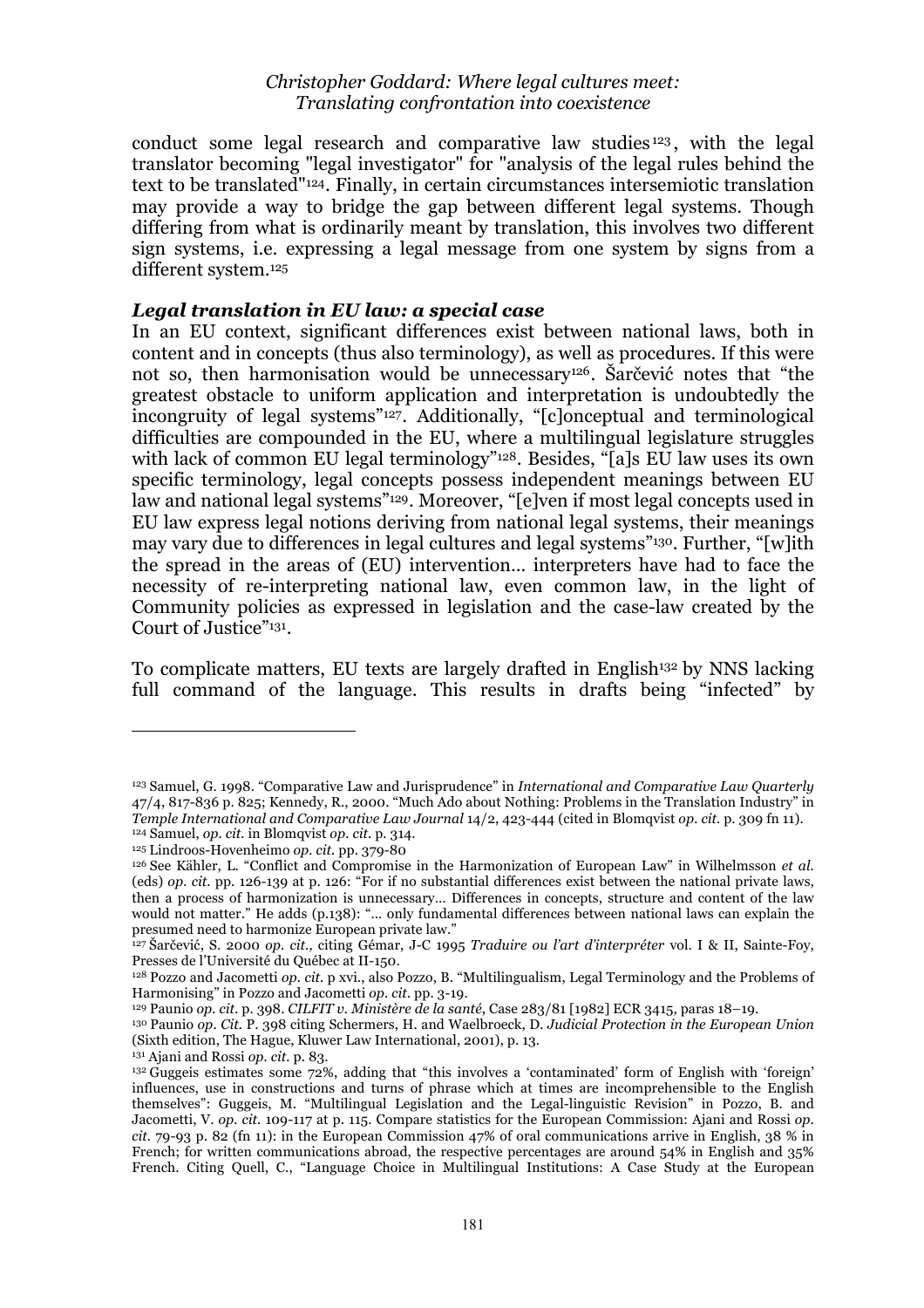considerable "hidden translation" of inference from the native tongue of the NNS drafter. Put differently, a NNS drafter may choose terminology that fails to correspond to the intended content<sup>133</sup>. This clearly raises questions as to e.g. standards of English and, in view of the spread of "common law English"134, the spectre of more than one brand of legal English.<sup>135</sup>

Ajani and Rossi suggest that "the specialised language used by the Community should… take the conceptualisation by national end-users into greater consideration, with the aim of improving greater comprehensibility and the 'systematic coherence' of principles, legal rules and European legal terminology"136. They deduce that the "condition for achieving greater uniformity in European law is the existence of a common legal culture"137. For them, the task of identifying common concepts lies within the competence of academic commentators138. Presumably, translators might work with academics in view of their comment elsewhere that "translators create law… If language is considered as part of the substance of Community legislative production, then the work of translators should be understood as a formant"139.

Gallas notes that technical terminology lies at the heart of precision in multilingual law-making, suggesting that a neologism should be established where EC law establishes new notions or variants of notions existing in national systems<sup>140</sup>. For him, the answer to the challenge of "legislative drafting in several languages lies in the field of comparative legal terminology" to deal with "the coexistence of various legal orders and numerous languages"141. For him, too, this would involve academics systematically comparing legal institutions, concepts, and corresponding terms "covering the whole Community area"142.

These suggestions should be seen in the light of the reality in the European Court of Justice, which "by using the teleological approach aims at an interpretation that has regard to the real intention of the legislator beyond the constraints of language and culture"143. The teleological approach assigns to the Court of Justice the last

Commission with Particular Reference to the Role of English, French, and German as Working Languages" in *Multilingua*, 16, 1997, 63, in particular 67.

<sup>133</sup> Kjaer, A. L. "Legal Translation in the European Union: A Research Field in Need of a New Approach" *op. cit.*, citing (fn 12) Seymour, E. *A Translator Writes*: www.europarl.europa.eu/trans/2001-trad\_en.pdf 134 As we have seen in the earlier section on drafting.

<sup>135</sup> Kjaer, A. L. "Legal Translation in the European Union: A Research Field in Need of a New Approach" *op. cit.*

<sup>136</sup> Ajani and Rossi *op. cit.* p. 92.

<sup>137</sup> *Ibid.* p. 84.

<sup>138</sup> *Ibid.*

<sup>139</sup> *Ibid.* p. 89.

<sup>140</sup> Gallas, T. "Understanding EC Law as 'Diplomatic Law' and its Language" in Pozzo, B. And Jacometti, V. *op. cit.* 119-128 at p. 126. 141 *Ibid.* P. 127-8.

<sup>142</sup> *Ibid.*

<sup>143</sup> Campana, M.-J. "Vers un langage juridique commun en Europe?", 2000, 8 *European Review of Private Law*, p. 39 *et seq.* cited in Paunio *op. cit.* p 391 fn 51.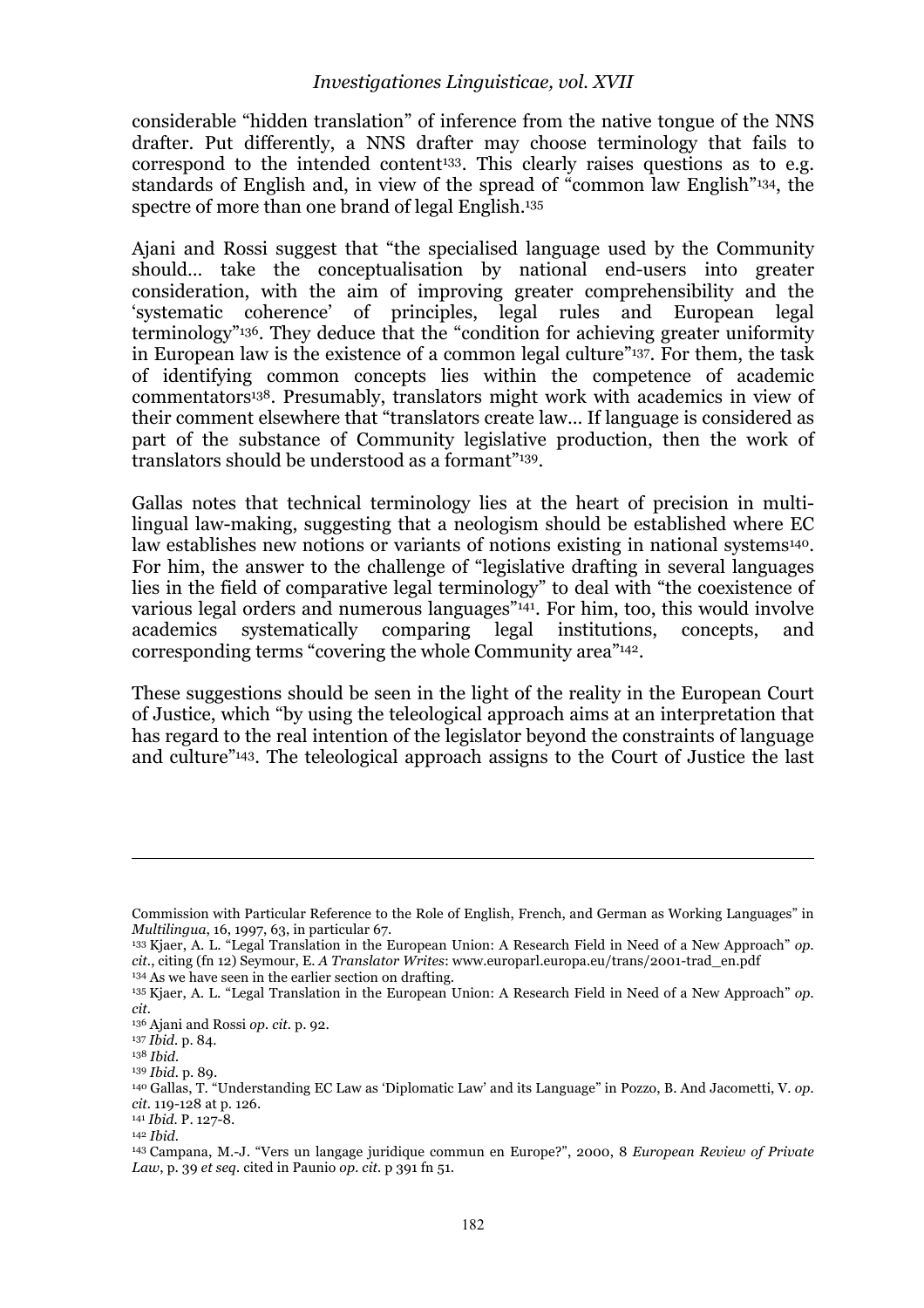word in interpreting EU law. In that case, little appears to be left for national courts, academics, translators, or lawyers to decide144.

To conclude this section, Kjaer's novel deduction 145 that "translation in the EU is not translation in the strict sense of the word" but "interlingual text reproduction" is based on the premise that:

The primary concern when translating legislation in the EU is not the target language legal conventions and target language recipient, but rather the reproduction of words and phrases that can ensure coherence and consistency within and across the 23 equally authentic language versions.

In concluding that "[t]heories and categories usually applied in translation studies cannot account for translation problems, translation solutions, and interpretation methods adopted within the legal framework of the EU", she suggests that an independent interdisciplinary research field be set up to focus "especially on the features of law and language characteristic of the multilingual and multilegal system of the EU."146

#### *Legal translation: other challenges*

 $\overline{a}$ 

Blomqvist asserts that many challenges in legal translation are less the result of source text ambiguity or the fact of two different languages and more the result of "the clash of two different legal systems and their associated culture"147. An example might be the "limping (legal) relationship" (in German: *hinkende... Verhältnis*), used to describe an asymmetry in legal norms between two jurisdictions, so that, e.g., a marriage is legal in one country but not recognized in another. This also connects with legal uncertainty.

Equivalency and other challenges stemming from differences between legal systems are compounded by the poor quality of many legal dictionaries<sup>148</sup>. In that case, the need for comparative law knowledge among lawyers operating internationally would be so much the greater. The same would apply *a fortiori* in the case of legal translators.

An entirely different question is the point of translating – and therefore publishing – certain texts at all, from the legal-cultural perspective. For example, in

kassel.de/~dippel/justitia/proc/08%20Wright,%20Translation.pdf last visited 30 July 2009.

<sup>144</sup> This is a separate matter from translation at the ECJ: see Wright, S. "From Academic Comparative Law to legal translation in Practice" at http://www.uni-

<sup>145</sup> Kjaer, A. L. "Legal Translation in the European Union: A Research Field in Need of a New Approach" *op. cit.*

<sup>146</sup> *Ibid.*, adding "Without abandoning comparative law and translation theory, the research field should take its point of departure somewhere else – as suggested in Kjaer 2004b a meaningful place to start is Habermas' theory of communicative action and Wittgenstein's functional approach to meaning."

<sup>147</sup> Blomqvist *op. cit.* p. 305, fn 1: "Sacco 'made powerful case for the view that the cultural connection between law and language renders contract in English law and contract in French law incommensurable'" (citing Sacco, R. 1991. "La Comparaison juridique au service de la Connaissance du Droit". Paris: Economica, p. 20 in Kasirer, N. 1999. Lex-icographie Mercatoria. *The American Journal of Comparative Law* 47/4, 653-675).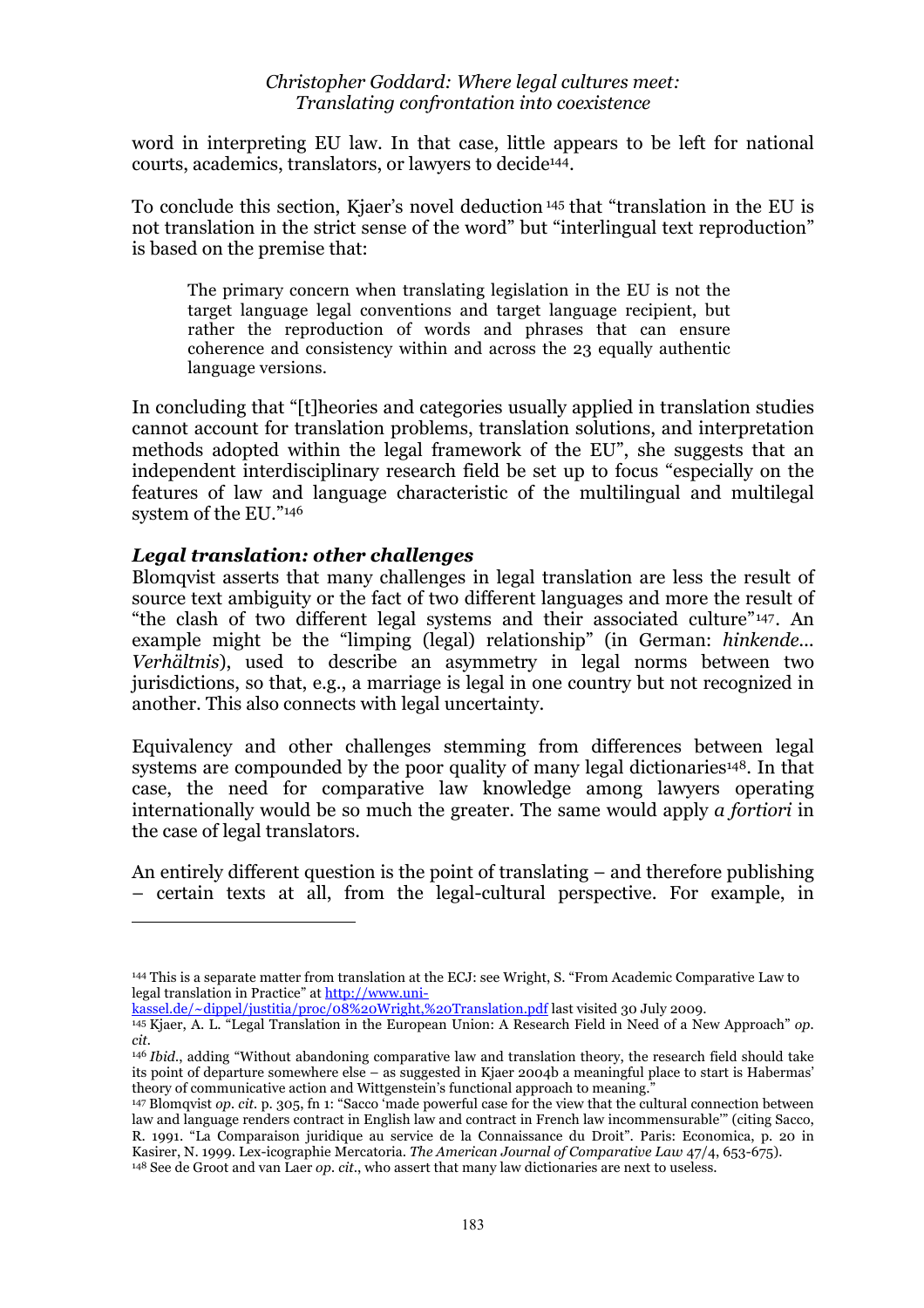#### *Investigationes Linguisticae, vol. XVII*

individualist countries such as the United Kingdom, the "preference for a free market approach and freedom over equality implies a less dominant role for the state"149. This is mirrored by lower taxes, so that the political impact of the term "taxpayers' money" differs from that in e.g. France or Germany150. Again, the UK's high intercultural ranking in individualism relates not only to the free market approach but also to protection of individual freedoms<sup>151</sup>. Thus, an article<sup>152</sup> arguing that protection of the vulnerable is a core moral concern of common law tort law:

would not be published in France or Germany because it would only discuss what is obvious and self-evident in these legal systems. In the individualist common law world (the author) advocates something which is outside the main stream.<sup>153</sup>

These two examples suggest that translated texts may look "foreign" or "strange" for two reasons: attitudes or ideas; and words or phrases. Background legalcultural knowledge is a distinct advantage in translation decisions, even to the extent of commenting on the advisability of translating at all.

To round off the section on translation difficulties, Mattila points to two main dangers. The first is void literal translation, e.g. where "the designation of a legal institution or organ is meaningless to a foreigner if literally translated: it is dictated by the country's original history." Mattila cites examples linked to the legal profession such as the French *maître* and the English Queen's Counsel<sup>154</sup>. (Blomqvist also gives an interesting account155 of an EU law case in the Court of First Instance156 involving a mistranslation of the Swedish version of the Court's Rules of Procedure, where "lawyer" was erroneously translated as *advokat* instead of *jurist*). The second is misleading literal translation, which Mattila characterises as "more dangerous than a meaningless one", such as the status and functions of a legal institution or organ differing wholly from what a literal translation in the target language suggests 157. He further divides this category into three subtypes. The first of these is manifestly misleading translations, where "linguistic interaction between legal cultures has been more important than legal interaction" so that "the designations of legal institutions or organs may be similar, in spite of a great divergence in content"158. The second is translations misleading due to polysemy, where "an identical concept stands behind terms similar in two or more

<sup>149</sup> Van Dam, C. "European Tort Law and the Many Cultures of Europe" in Wilhelmsson *et al.*, *op. cit.*, pp 58- 80 at p. 72.

<sup>150</sup> *Ibid.* By the same token, lower taxes are mirrored in state unwillingness to shoulder liability, including liability for lawful acts.

<sup>151</sup> The English reluctance towards strict liability is related to the concern for unfathomed economic consequences. See Markesinis, B.S. and Deakin, S. *Tort Law* (Oxford, Clarendon Press, 2003), p. 545. See also Collins, H. "European Private Law and the Cultural Identities of States", (1995) 3 *European Review of Private Law*, 353–365.

<sup>152</sup> Cited in van Dam, C. *op. cit.* at p. 72. See also *supra* note 50 Stapleton and *ibid.* note 154.

<sup>153</sup> Stapleton, J. "The Golden Thread at the Heart of Tort Law: Protection of the Vulnerable" (2003) 24(2) *Australian Bar Review*, 135–148.

<sup>154</sup> Mattila *op. cit.* p. 262.

<sup>155</sup> Blomqvist *op. cit.* pp. 318-322.

<sup>156</sup> Case T-219/00 *Ellos v OHIM (ELLOS)* (2002) ECR II-753.

<sup>157</sup> Mattila *op. cit.* p. 262.

<sup>158</sup> *Ibid.* See also de Groot *supra* notes 116 and 117.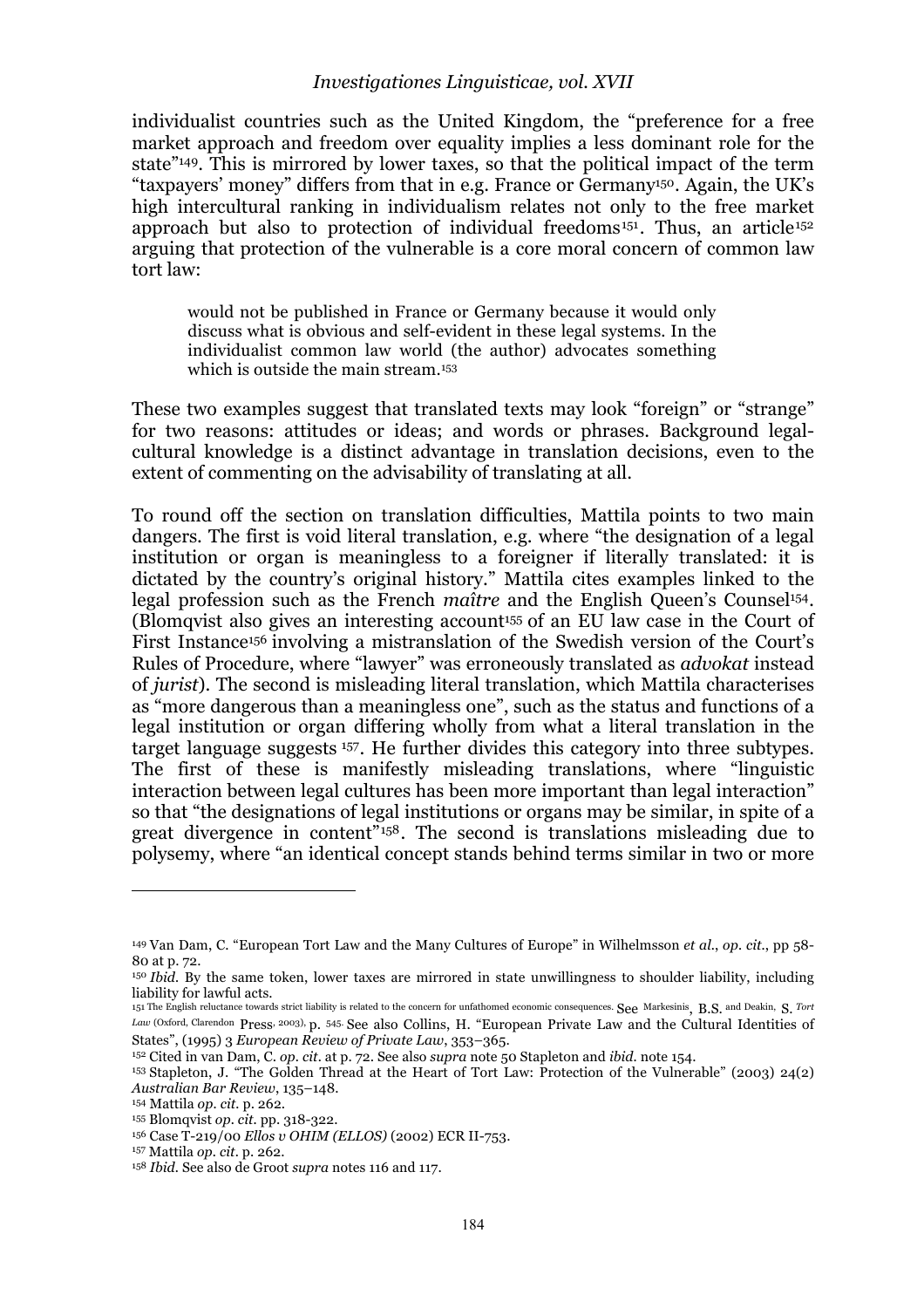languages in certain contexts of usage but two or several divergent concepts in certain other contexts"159. The third subtype is misleading legal nuances, such as curia/tribunal, or bankrupt/banqueroute, with their different connotations in different legal systems<sup>160</sup>

#### *Examples from own practice as a legal linguist*

To illustrate the challenges that face NNS drafters and translators working in English, as well as mother-tongue translators, we look at examples from the author's practice as a legal linguist with clients throughout Europe, all NNS. Texts prepared in English by NNS are followed by examples of the author's work as a translator and reviser.

#### *Proofreading text in English prepared by NNS*

To begin with, the anecdotal case of an individual who had in fact been divorced but whose translated foreign certificate clearly showed the English word "nullity". This caused some initial difficulty when presented to the UK authorities when the individual wanted to remarry. Happily, the registrar decided to overlook the discrepancy, accepting the explanation that the source language text read "divorce" in the relevant language and had simply been mistranslated. This type of error suggests lack of legal conceptual knowledge between two legal systems, as well as simple lack of legal knowledge in family law.

The next example stems from an enquiry from a law firm concerned with the meaning of "prosecuted party" in the following text, sent as an email attachment<sup>161</sup>:

7. ARBITRATION 7.1. All disputes and differences, which may arise during the execution of present AGREEMENT, are to be considered by agreement with both parties.

7.2. Should the dispute of parties not be solved by an agreement, it shall be decided by a competent law-court. Its competence shall be determined by Latvian law when the prosecuted party is the customer and by Slovak law when this party is the provider.

The parties were a regional airline (the customer) and a global oil company (the provider). The object of the contract was supply of fuel. The text, clearly prepared by a NNS English speaker, is unsatisfactory both legally and linguistically. From the linguistic aspect, the text contains errors of grammar, punctuation, syntax, and semantics. From the legal standpoint, the clause cannot be an arbitration clause because it contains no arbitration mechanism. In fact, the clause deals with dispute resolution and forum selection. From the legal linguistic aspect, the term "prosecuted party" is from criminal law; presumably, the parties intended "defendant (in civil proceedings)". This type of error suggests lack of legal conceptual knowledge between two legal systems, as well as simple lack of legal

<sup>159</sup> *Ibid.*

<sup>160</sup> *Ibid.*

<sup>161</sup> Email and attachment in author's possession.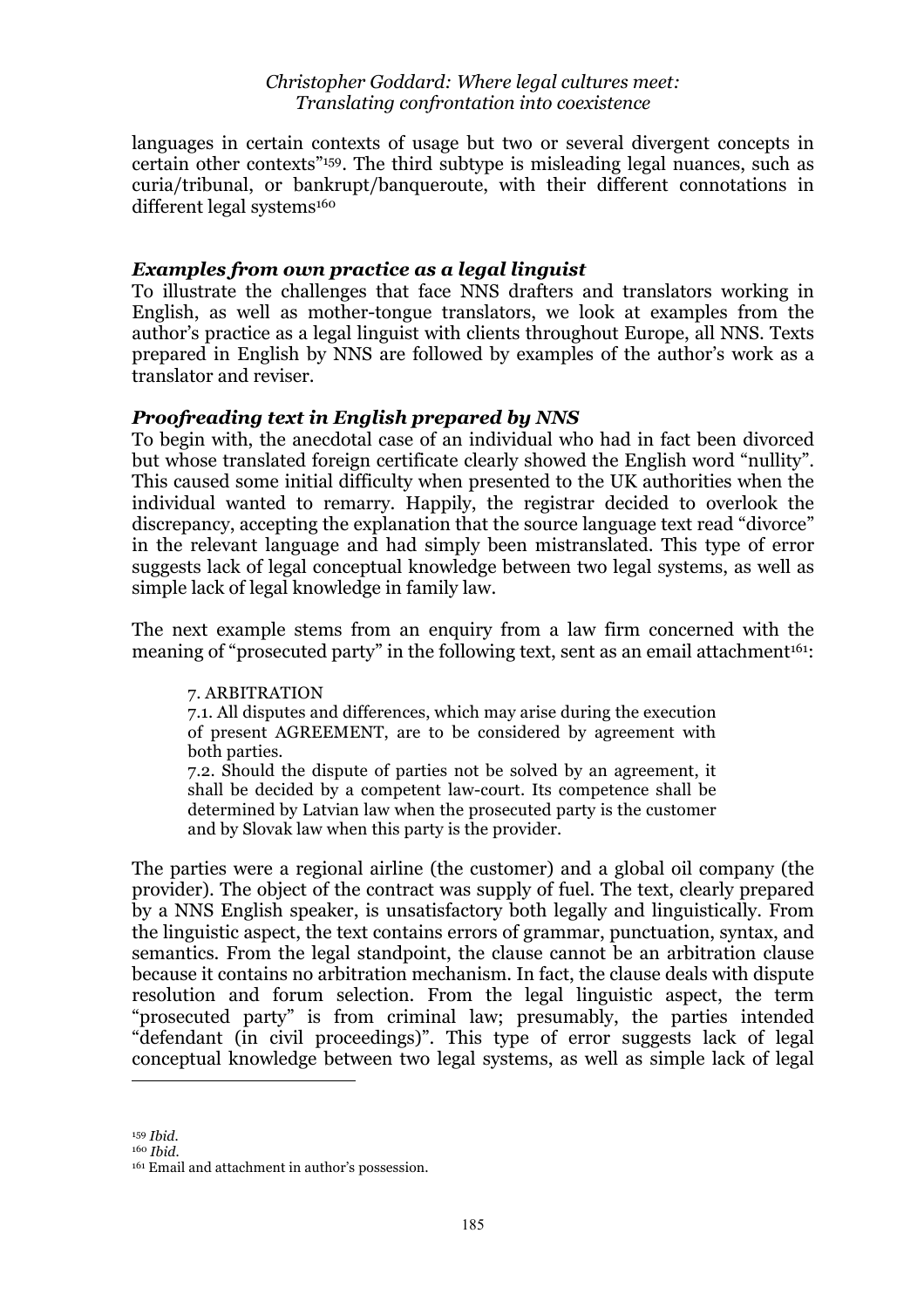knowledge in criminal and civil law. Even when that is clear, problems remain with understanding the meaning of clause 7.2. This is because "Its competence" refers to "law-court" in the previous sentence. As a result, the text suggests that Latvian law determines the competence of the court where the customer is defendant, while Slovakian law determines the competence of the court where the supplier is defendant.162 This still leaves the forum unclear: indeed, that is why the matter came before the court.

Next we examine examples of working documents dealing with linguistic questions. The first is an email exchange<sup>163</sup> at the International Criminal Court (ICC) in The Hague, where the author was working as temporary consultant in the translation department.

*Internal email from colleague (French) to author: I just read the editing of the decision mentioned above. I just have one question, you changed "in camera" for "closed session", could you explain me the reason, because we already issued some weeks ago a decision convening an in camera meeting …*

#### *(Reply)*

*Yes, I discussed this with D…, who saw my original edit (this morning) and commented that we are supposed to use 'closed session' except for one specific document, which (in error) used 'in camera'. I then changed my original draft to the one that you now have. I should add that in legal English generally, latinisms are strongly discouraged.*

The only comment here is that the NNS translator into English had not made a mistake but was rather unaware of changes in legal English prompted by the plain English movement.

The following contains extracts from an Estonian government report, translated into English by an Estonian translator (the client), with the author proofreading and copy-editing the English text. In each case, the relevant text is followed by comments from the author (in italics) and the client, with the relevant words shown in bold. These are taken from the original texts<sup>164</sup>.

#### Text 1

 $\overline{a}$ 

…whether they are adopted or **under curatorship**, whether…

#### *Guardianship (the relationship of guardian and ward)?*

This concept is a bit ambiguous for me too. The Estonian law says that a curator is appointed by a guardian to take care of a person. It seems to be a kind of caregiver of a person without capacity. The Min of Justice quote  $\overline{OED}$  in their terminology database in connection with this term: "caregiver - one appointed as guardian of the affairs of a person legally unfit to conduct them himself, as a minor, lunatic etc".

The law also says that a caregiver is not a person's legal representative while a guardian is.

<sup>162</sup> From author's email to client, in author's possession.

<sup>163</sup> Copies of originals in author's possession.

<sup>164</sup> Electronic copy with original exchange of comments in author's possession.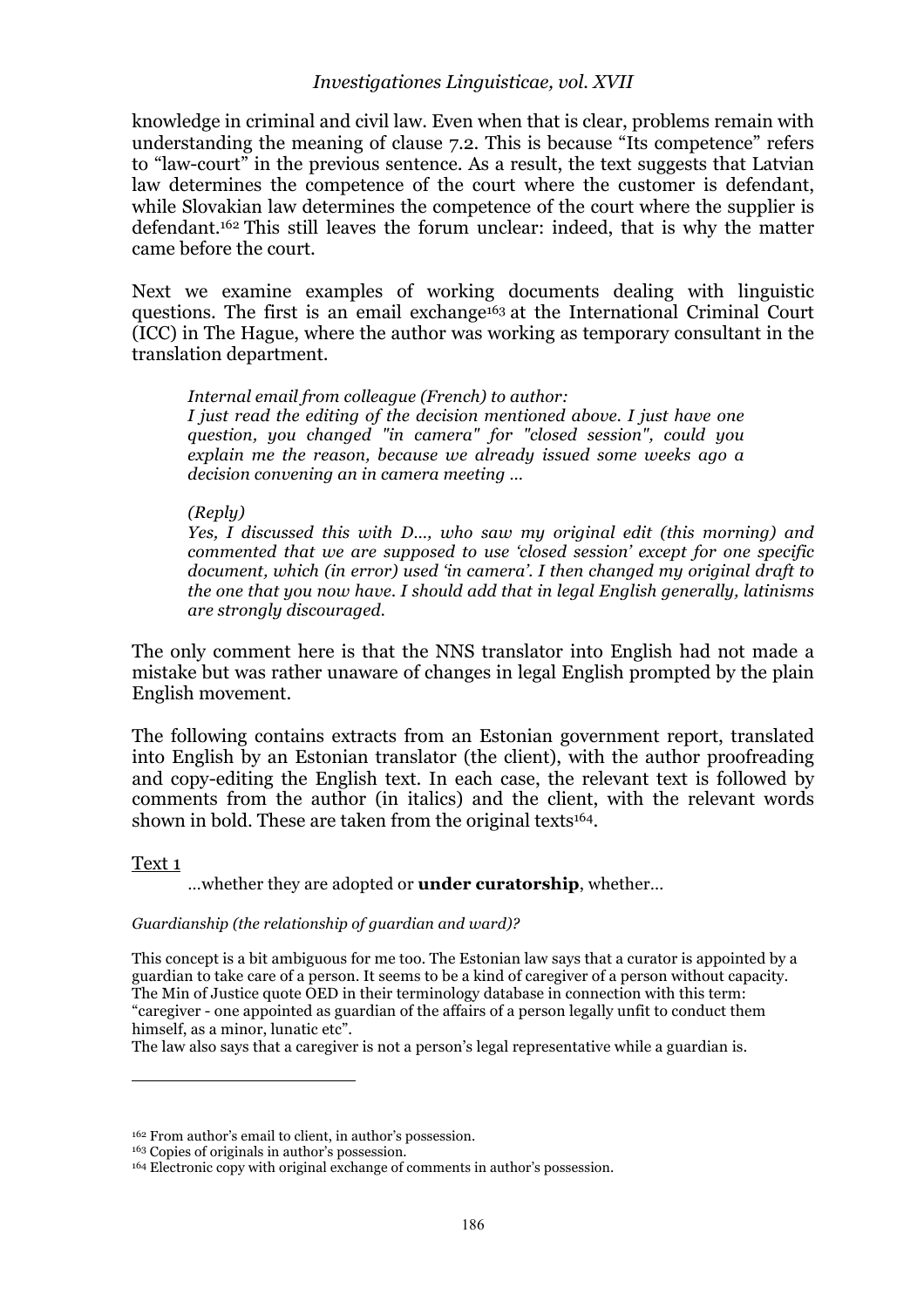*In England, curators take care of museums!:) We cannot use "under care" because this could be confused with "in care"= "in local authority care" but perhaps "fostering" is right – this is far less formal than guardianship and even less than adoption, but could be both short- or longer- term. For example, some couples foster many children. Foster parents generally need some kind of approval from the local authority, and generally receive state help. Perhaps here "adopted or fostered".*

I am almost willing to accept "adopted or fostered", but I found that "curatorship" is used in some international instruments, see e.g. http://hcch.e-vision.nl/upload/text34d.pdf Art 3(c) (there is parallel text also in French and German). Do you still think it may mean the same as "foster"?

*'curator' is the civil law equivalent of the common law 'guardian' (in this case) or 'trustee' (in others) - see attachment - but both are legal representatives. I was not able to access the text you mentioned but I did find a reference in an English-language document to curatorship (attached) from South Africa, where English is one (but not the only) language of law, whereas the law is mainly civil law based on Dutch (Mattila mentions it on p. 131.) Maybe better to use 'curatorship'?* 

I think I will use "curatorship" (because this was used by our Min of Justice and exists in a couple of European civil law Conventions) and if the readers do not understand this, the Government will have to explain what they mean.

*I agree to use ' curatorship' .*

The problem here was that common law English has no single term equivalent for the civil law expression "curatorship" but the solution adopted was one of those mentioned above – using "curatorship" as a loan word. Incidentally, the reference to Mattila was to the text here frequently cited, of which the client has a copy.

#### Text 2

Such acts are punishable by a **money penalty** or up to three years' imprisonment.

I really like "money penalty", but again, could you just explain to me what exactly is wrong with "pecuniary punishment".

*"pecuniary punishment" just sounds so strange, though I can't say it is wrong. It is certainly rather quaint, especially "pecuniary" – straight from the Latin "pecunia'= "money".*

Here, the author had substituted "money penalty" for "pecuniary punishment". The client's choice of words was not "wrong" but simply did not collocate.

#### Text 3

Sexual intercourse with a **descendant**

A parent, a person with the rights of a parent, or a grandparent, who engages in sexual intercourse with their child or grandchild is punished by up to five years' imprisonment.

*This looks strange in English. Descendants, like ancestors, are usually separated by a gap of several generations.*

 Can you think of any other word that covers the relationships mentioned in this paragraph (parents/grandparents vs children/grandchildren)? Offspring?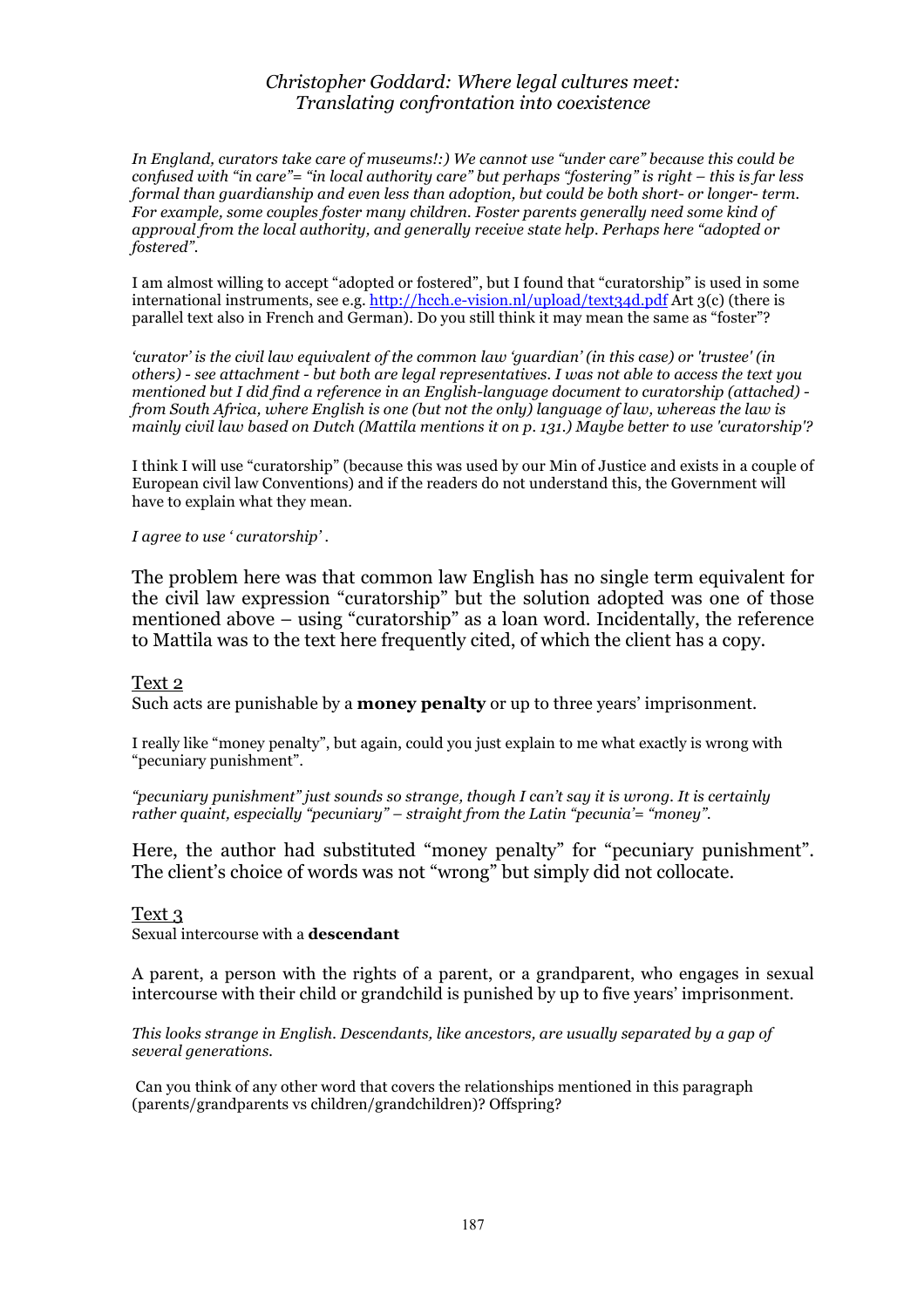*I would use the expression "(person) within the prohibited degrees of relationship", which covers both close blood relatives ('consanguinity') and adoptive parents or grandparents and others 'in loco parentis' (exercising parental authority).* 

Note: the first line is a subheading. In this text, the client's meaning was clear but the semantic choice in English required refocusing to fit with intended meaning.

#### *Translating text from French to English*

Mattila notes the complex relationship between legal English and legal French, where multiple misleading events occur, in particular "terms that appear identical do not necessarily express the same concepts". For this reason, he suggests that:

translators of texts between French and English should be especially cautious in drawing conclusions on the basis of the similar appearance of the terms of these two legal languages. Even if the meaning of English and French terms is often the same, in many cases this appearance is misleading165

Elsewhere he notes:

Where polysemy occurs, interpreters of the text should be able to assign to the term the meaning appropriate to the context. They should be aware of the fact that the term may also have meanings other than the one first perceived<sup>166</sup>

In a recent French-English translation, the most interesting example of polysemy was the French word "solidarité"<sup>167</sup>, which has two entirely different meanings in English: "liability", and "interdependence". While in general this should not cause difficulty for translators, the problem in this case lay in the fact that the word, which was widely used throughout the text, could have had either meaning in some contexts.

Next, two more email exchanges<sup>168</sup> at the ICC, between the administrator and the translation section, with the words in question marked in bold. The first reads:

*Have you guys established a hard and fast translation of tache tache such as in the sentence, "une tenue militaire qu'on appelle tache tache". It came up in witness statements.*

*(Reply from the author) I spoke with S…, who said that even in Swahili this kind of 'camouflage spot' (MIL slang: 'camo-spots') uniform was called 'tache tache',* 

<sup>165</sup> Mattila *op. cit*. p. 201.

<sup>166</sup> Mattila *op. cit.* p. 111.

**<sup>1.</sup>** <sup>167</sup> *Passim* **in the following text which the author translated from French to English: "Déontolgie Infirmière Universelle. De la Déclaration universelle de droits de l'homme au Code déontologique du Conseil international des infirmières" Gilles Devers, Lamarre 2005. Electronic and hard copy in author's possession.**

<sup>168</sup> Copies of originals in author's possession.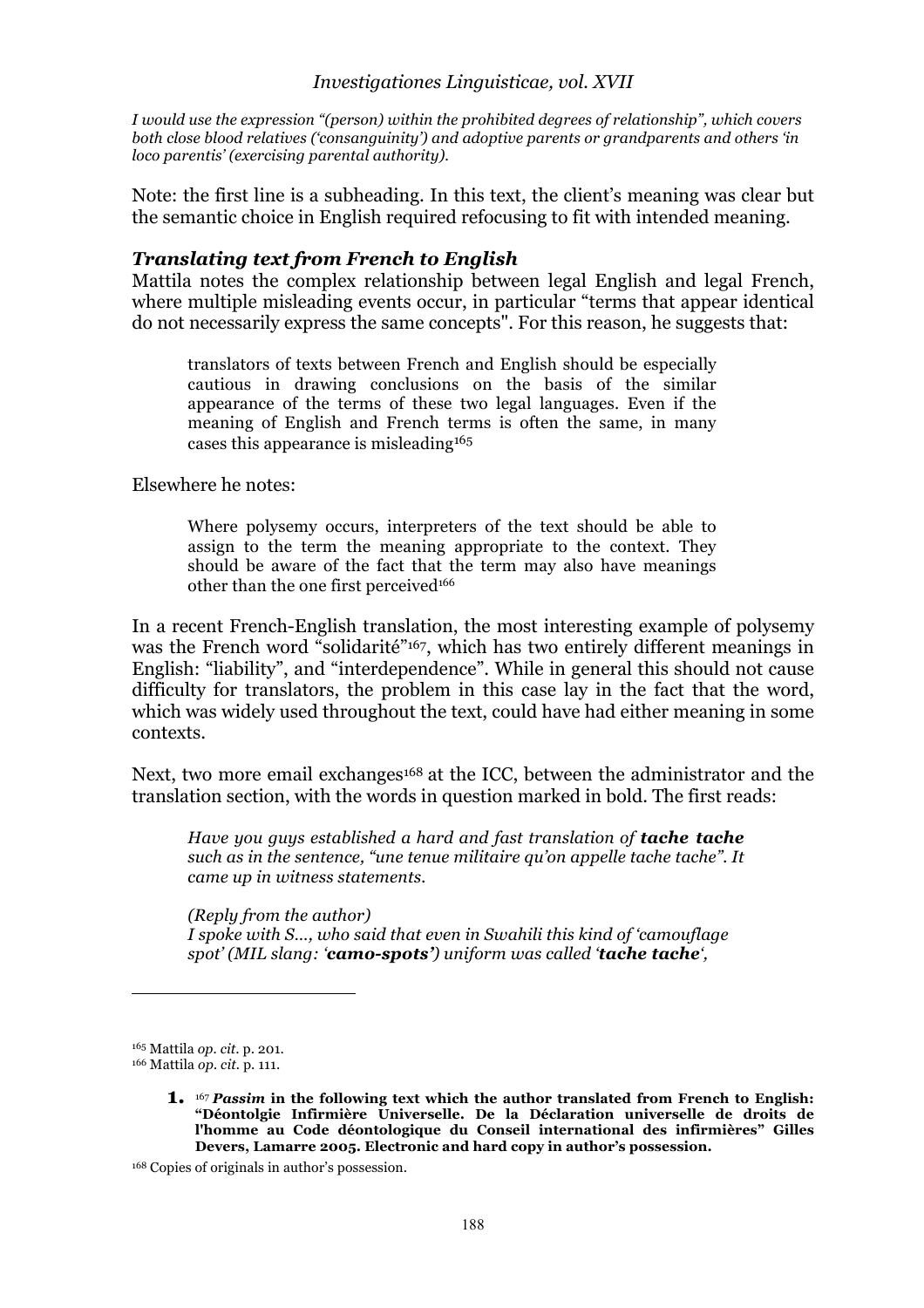*which suggests that Swahili borrowed it from French. Actually, 'camospots' would be not bad.*

Here, the full translation would have been "a military get-up known as camospots". Though not strictly legal, the expression arose in a legal context: witness statements from the Democratic Republic of the Congo in connection with a pending prosecution. While a literal translation would give e.g. "speckle-speckle", "spot-spot", or "blotch-blotch", none of these sounded "English", nor did they convey the intended meaning for a type of camouflage uniform. This explains the choice of "camo-spots" as a brief circumlocution doubling as a credible neologism in English to capture the spirit of the French original, at the same time fully informing the reader in English.

The next ICC internal emails<sup>169</sup> are from the author to the administration and their reply, again with the words in question shown in bold:

*…understand that you prepared a list of suggested terms covering certain areas. These may be of help in our team's current task: witness statement translations (Fr-En) from DRC <sup>170</sup> . So far, we have come across 'quartier' (=neighbourhood'?) and 'commandant' (='commander'?), both of which – so rumour has it – could be on your list.*

*(Reply from administration) As regards terminology, I can confirm that we are using neighbourhood and commander.*

This correspondence arose from the need to establish uniformity of terminology in witness statements, where more than one option was available for translation. As to "quartier", the problem was that DRC is a huge country with many administrative territorial divisions, which were difficult to transpose into English in a meaningful intercultural context.

#### *Translating text from German to English*

A classic example of lack of equivalence is presented by the common law English expression "consideration"171. The question here is whether to render the German "Gegenleistung" as "consideration" in German-English translations, as indeed the author has seen. However, not only do the two expressions fail to correspond conceptually but for linguistic reasons, too, "consideration" could mislead the NNS reader in English. On that basis, the author prefers "performance and counterperformance" or "mutual performance" in most cases.

<sup>169</sup> Copies of originals in author's possession.

<sup>170</sup> The Democratic Republic of the Congo.

<sup>171</sup> See discussion in Zweigert & Kötz *op. cit.* pp. 390-399 and references to Chloros, A.G. "The Doctrine of Consideration and the Reform of the Law of Contract" 17 *International and Comparative Law Quarterly* 137 (1968) p. 164 f. "English law would lose nothing if consideration were to be abolished" and Wright, L. "Ought the Doctrine of Consideration to be Abolished from the Common Law?" 49 *Harvard Law Review* 1225 (1936) at p. 1251 "I cannot resist the conclusion that the doctrine is a mere incumbrance."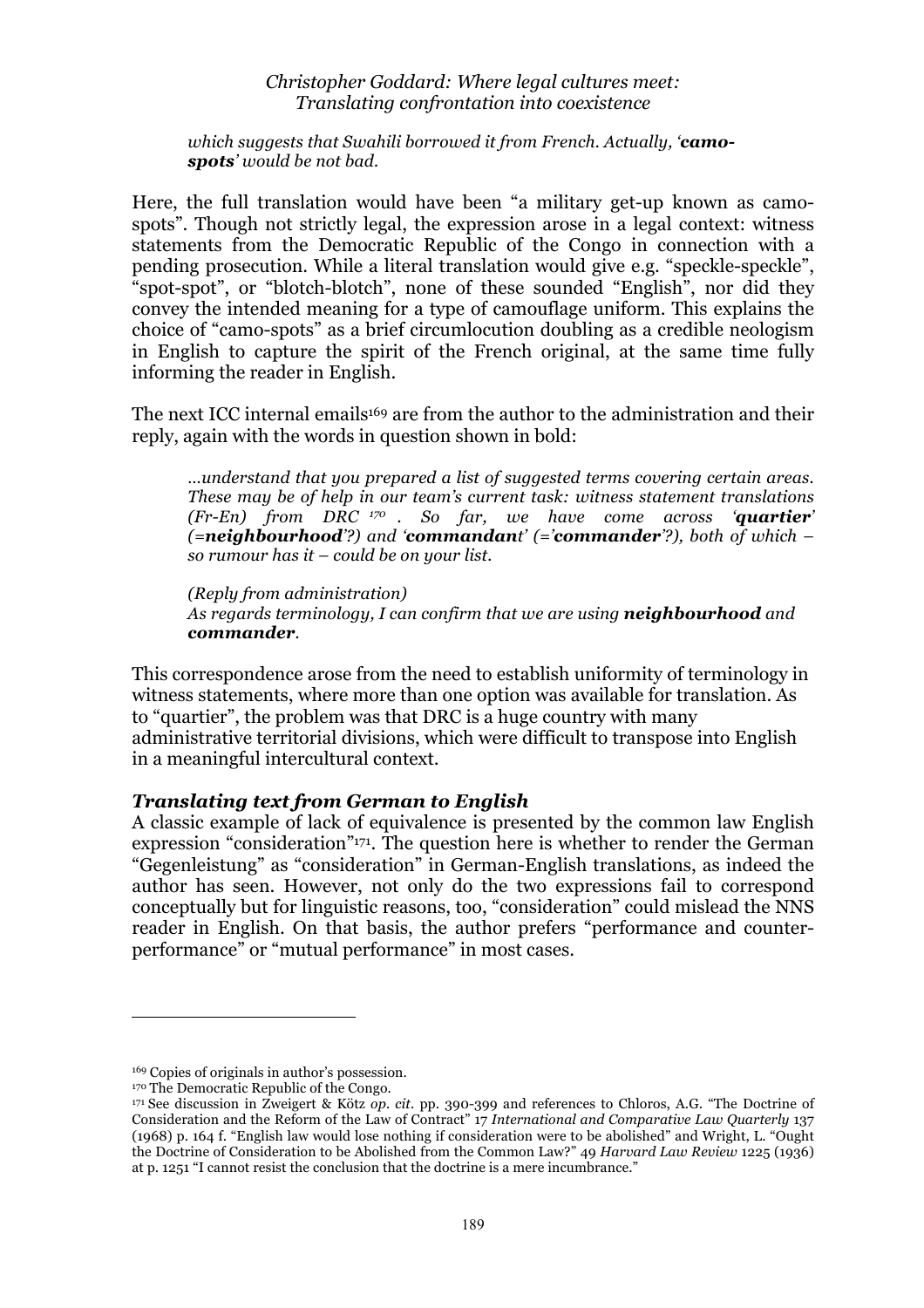The next example is of potentially void translations similar to those mentioned by Mattila<sup>172</sup>. Again, the relevant words are shown in bold.

*...ist stets an der Zusammenarbeit mit interessierten und motivierten Referendarinnen und Referendaren als Stationsreferendar/in oder in Nebentätigkeit interessiert.... mit dem Betreff (Referendar/Praktikant)*

*…is in constant co-operation with interested and motivated junior lawyers/ associates interested in compulsory in-house training (Stationsreferendar/in) or in part-time work…with the reference (junior lawyer/trainee Referendar/Praktikant).*

Here, the author was translating into English the entire website of a German law firm with offices throughout Central and Eastern Europe<sup>173</sup>. The problem stemmed from national differences in stages of lawyer training i.e. no full equivalent. With offices in so many countries, presumably the problem was multiplied several times. The choice of a brief descriptive near-equivalent followed by the original German in brackets appeared the most effective choice for dealing with the problem both in English and the other languages<sup>174</sup>. Interestingly, the matter was later reviewed in the wider context of a hierarchy of professional designations within the firm to satisfy both employees and clients. In short, the words "junior" and "trainee" were removed on the basis that they appealed to neither employees nor clients, so that the lowest designation became "associate".

Coincidentally, another of the author's law firm clients, with offices in four countries, recently copied the author into an email to all those involved in public communication in English:

Titles of our lawyers have been agreed as follows: **Partner, Specialist Counsel, Senior Associate, Associate, Legal Trainee, etc**. From now on titles of our lawyers should not include any of the following words: Attorney-at-Law, Advocate or any other similar references.175

This follows extensive consultation and discussion over more than a year and forms part of the firm's policy guidelines for legal writing in English. These aim at clarity, implying removal of terms that might confuse, such as "attorney-at-law" and "advocate".

To conclude the section on German-English translation, and to give a flavour of the legal linguist at work, the author offers some extracts from notes on translation of a contract<sup>176</sup> from German to English, prepared for the client by the author and his American assistant:

The text suggests that this is a hastily-prepared 'traveling draft'. That is, it resulted from meeting notes and is used as a base for further discussion, with consequent additions. For example, some articles seem incomplete,

<sup>172</sup> *Supra* note 155 Mattila.

<sup>173</sup> bnt website *supra* fn 37.

<sup>174</sup> Currently (Bela)Russian, Czech, Estonian, Hungarian, Latvian, Lithuanian, Polish, Slovak, Ukrainian.

<sup>175</sup> Original in author's possession. See also *supra* notes 156 Blomqvist and 155 Mattila.

<sup>176</sup> Original in author's possession.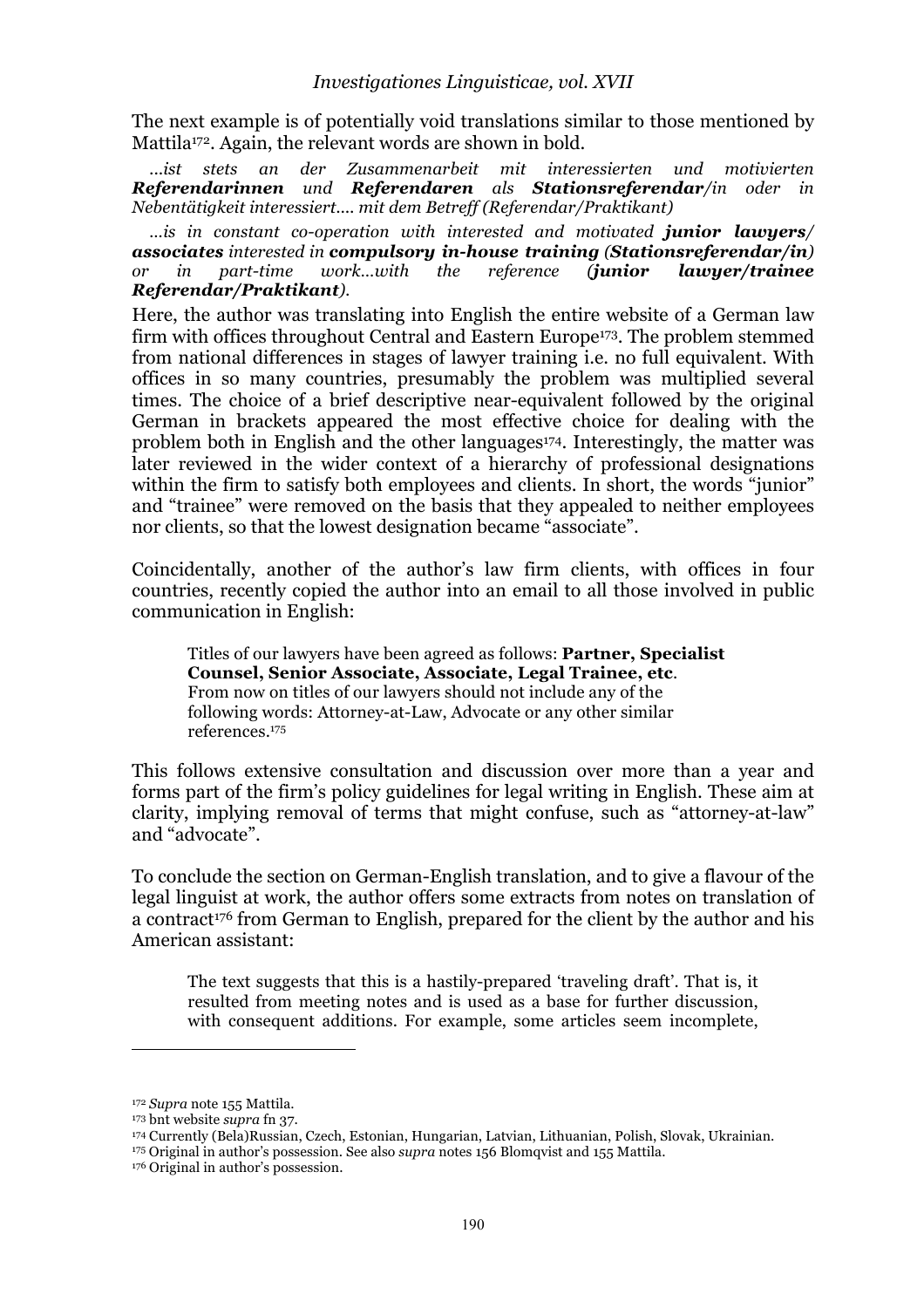the text is full of abbreviations, not to mention spelling mistakes, with an overall lack of discipline - presumably to be put right when all terms are finally agreed.

In addition, the author does not seem to have a legal background, and there are noticeable traces of Austrian-German. Moreover, the text is full of ITspecific expressions. The client should definitely have this checked by somebody knowing programmers-English.

Therefore, as a text it is formulated very badly (from the perspective of both legal terminology and 'common terminology'. Formulations are often vague and ambiguous, and different terms appear to be used for same object (e.g. for the SIM contract: document, agreement, contract).

Now, translating into good legal English, i.e. good English + maintaining the legal meaning, involves retrieving the exact legal meaning from the German original. Unfortunately, this was often not possible. Thus, translating more freely into good English would risk interpreting the text and giving it a meaning that the author did not intend.

This, in turn, involves sticking as much to the original formulations and wording as possible - even when it sometimes sounds a little bumpy and like 'translated-English'. At the same time, this enables the translated text to reflect all ambiguities and vagueness and leave the interpretation to the courts later on  $\odot$ ...

… Any time the following words or phrases are used in the original: "entsprechend" "jeweils / jeweilig", "Im Sinne von" "Im Rahmen" bzw. (beziehungsweise)… (mostly, but not always, just replaced with "and")

These can be very problematic to translate, particularly if you don't know the author and don't know everything about the context they are being used in. Often they are used vaguely, in hopes of covering up a weak point in a text, and so become even more difficult to translate…

The above should be self-explanatory, and is offered as a simple illustration, so that no further comment is needed.

#### *Translating text from Russian to English*

For reasons of space, this section focuses on one example, chosen for its interest as a possible mistranslation which has become "respectable with age" and therefore difficult to dislodge. The text was a doctoral thesis on Russian law177, which the author was proofreading and copy-editing. The local theme was "(justice of the peace) courts and peace judges/justices of the peace"178 based on the "Federal law

<sup>177</sup> Copy in author's possession.

<sup>178</sup> Butler, W.E. *Russian Law,* 1 ed., Oxford, Oxford University Press, 1999, p. 154. See p. 33.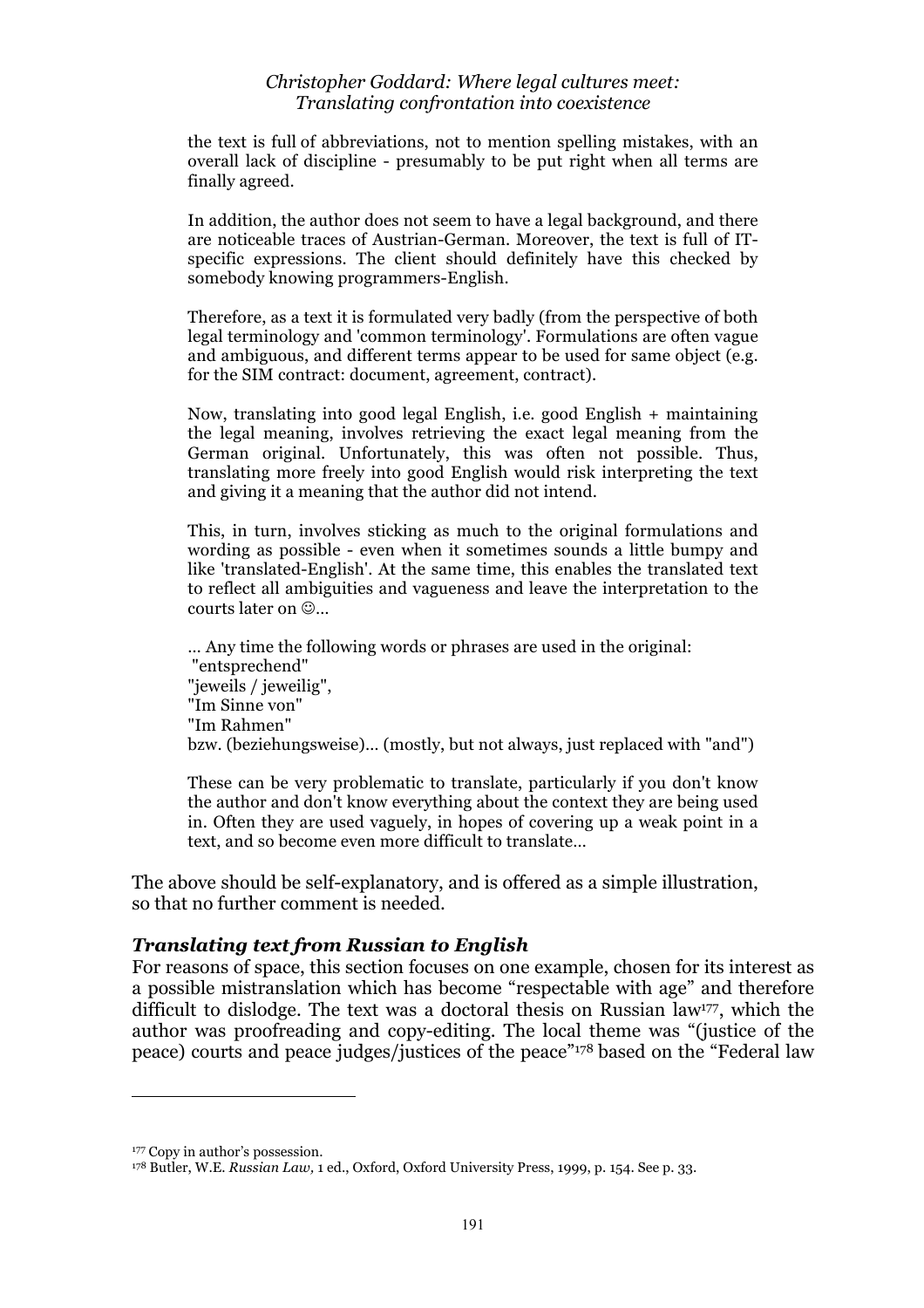#### *Investigationes Linguisticae, vol. XVII*

on Justice of Peace Courts"179. The text began with some background explaining the judicial reform of 1864 after emancipation of the serfs, establishing a new hierarchy of courts. These were to be open to all, including serfs. Two new courts were set up: peace courts (*sic*) and *volost* courts. The latter applied customary law. Both courts were accessible to ordinary people; they cost little, did not rely solely on written documentation, and dealt mostly with petty disputes. The institution lapsed after the 1917 Revolution and was reinstated following collapse of the Soviet Union.

The problem was twofold. First, even if the translation was correct, the terminology used was likely to confuse if not mislead the reader in English, since the organization and purpose of the Russian civil "justice of the peace courts" presided over by judges wholly differs from the English version: magistrates' courts with mainly criminal jurisdiction presided over by lay magistrates, also known as "justices of the peace".

Next, and more interestingly, was how the terms "(justice of the peace) courts and peace judges/justices of the peace" came to be applied in the first place. The adjective *mirovoi* in the terms *mirovoi sud* and *mirovoi sudja* are based on the Russian word *mir*, in cyrillic script written **мир.** Most dictionaries give only two meanings: "peace, and "world, universe, planet". However, a third obsolete meaning appears elsewhere180:

"1) peace; 2) world, universe; planet; \*obsol. (peasants') community (meeting)"

The client's description strongly suggests that the original 19th century courts had indeed been "community courts" and the judges "community judges" so that *mirovoi sud* and *mirovoi sudja* should have been so translated, i.e. within the now obsolete meaning. However, it seems the term *mirovoi* was twice abused: first when misunderstood by a translator lacking background legal knowledge and knowledge of Russian<sup>181</sup>, exacerbated by failure to perform legal analysis<sup>182</sup>; second when the translator applied inappropriate and ill-fitting names to suit the closest apparent semantic equivalent in English<sup>183</sup>. The client confirmed that the English term had been in use for a very long time, i.e. it presumably predates the 1917 Revolution and rejected correction of the error on the ground that the error has become embedded. The only remaining solution was for the client to add an explanatory footnote clearly distinguishing the English from the Russian version.

## *Revising text translated from Russian to English*

The last illustration involves a remote banking agreement, translated from Russian into English by the bank's NNS Russian-speaking translator. When revising the

l

<sup>179</sup> Dmidov, V. V. and Zykov, V. M. *Kommentarii k Zakonodatelstvy o Mirovyx sudjax*, Moscow, 2001. p. 8. Federalnyj zakon nr 188 "O mirovych sudjach Rossijskoj Federatsii" 17 December 1988.

<sup>&</sup>lt;sup>180</sup> RusUSA.com online dictionary http://www.rususa.com/dictionary/russian.asp last visited 30 July 2009. 181 See on interpretation of source language text, Chromá, M. "Semantic and legal Interpretation: Clash or Accord?" in Šarčević, S. (ed.) *op. cit.* pp. 27-42, in particular pp. 28-29 as to the primary requirement for the translator to fully understand (=correctly interpret the legal information in) ST so as to properly translate. <sup>182</sup> *Ibid.* p. 40.

<sup>183</sup> See *supra* note 158 Mattila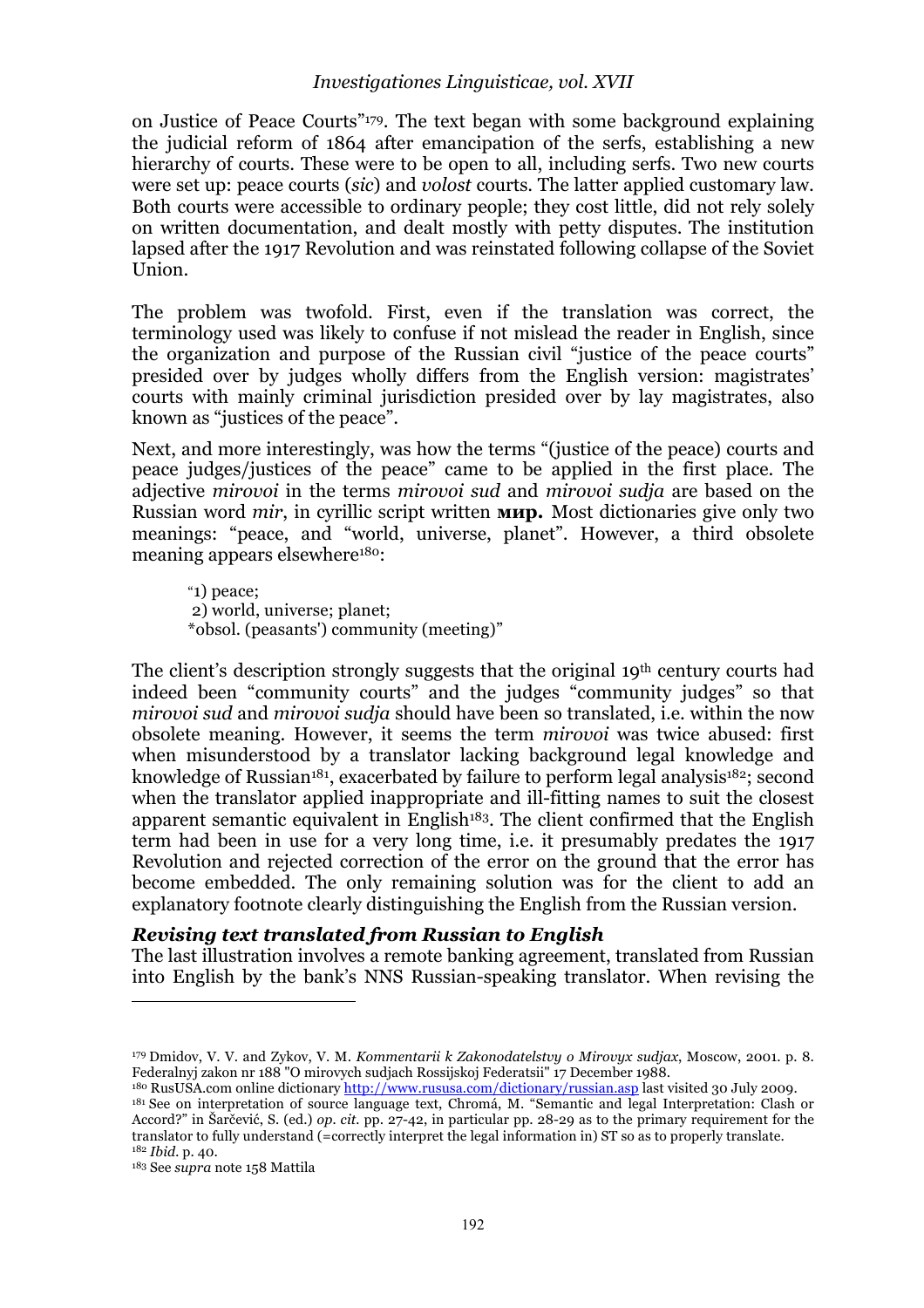English text against the Russian original, the author made numerous comments. However, just one will suffice to illustrate. The following piece shows the original and the translation with the relevant words in bold, followed by the author's comment.

Original text 1.36. Пользователь **несет имущественную отвественность** перед Банком и Клиентом за соблюденние настояших Положенийю Translation The User **bears full property liability** to the Bank and the Customer for compliance with these Terms and Conditions. Author's comment Another translation problem from the Russian original: the expression **'property liability'** [**imushyestvennaya atvestvennost**] does not exist in English. The Bank must check to ensure that the words 'full personal accountability' are the right ones.

Here, the problem was again one of lack of equivalence. Moreover, the translator had added "full", which did not appear in the original Russian text, between "bears" and "property liability". However, use of the word "full" did suggest that the nearest equivalent might be "full personal accountability". The author took the precaution of "putting the ball in the bank's court" to deal with.

# **2. Findings and Discussion: need for knowledge, skills, and research**

Here, we recall that this paper focuses on challenges to (especially NNS) lawyers and translators producing or translating legal texts in and into English, in the dual contexts of internationalisation of the law and legal practice and of English as the global language of legal communication. An examination of the main challenges suggests a need for certain knowledge and skills, with likely overlap<sup>184</sup> between legal and linguistic needs of lawyers and translators<sup>185</sup>. These are collated below under main headings of convenience, to some extent interlinked, along with comments from the literature, although for reasons of space the latter are rather brief.

## *Comparative law for lawyers and legal translators*

Comparative law appears first due to its links with several of the headings below. Among comparative lawyers, Bogdan points to the need for jurists to command comparative basic principles including hierarchies of sources of law, legal methods186, and an understanding of legal concepts and terminology187. As for

 $\overline{a}$ 

186 As for translators, see Šarčević *supra* pp. 2-3 and note 21.

<sup>184</sup> See e.g. *infra* note 219 Mattila.

<sup>&</sup>lt;sup>185</sup> This overlap in requirements perhaps to some extent echoes that between translators and interpreters. At the May 2008 FIT (Fédération Internationale de Traducteurs) conference in Tampere, two presenters made an impromptu joint presentation, one involving translator skills, the other interpreter skills, explaining that they had discovered sufficient overlap between their topics to justify doing so. The author was present but can identify only one presentation: "Should an interpreter also translate?" (Driesen) at http://www.box.net/shared/upud8nfk0o last visited 02 August 2009.

<sup>187</sup> Bogdan *op. cit.* pp. 85-6.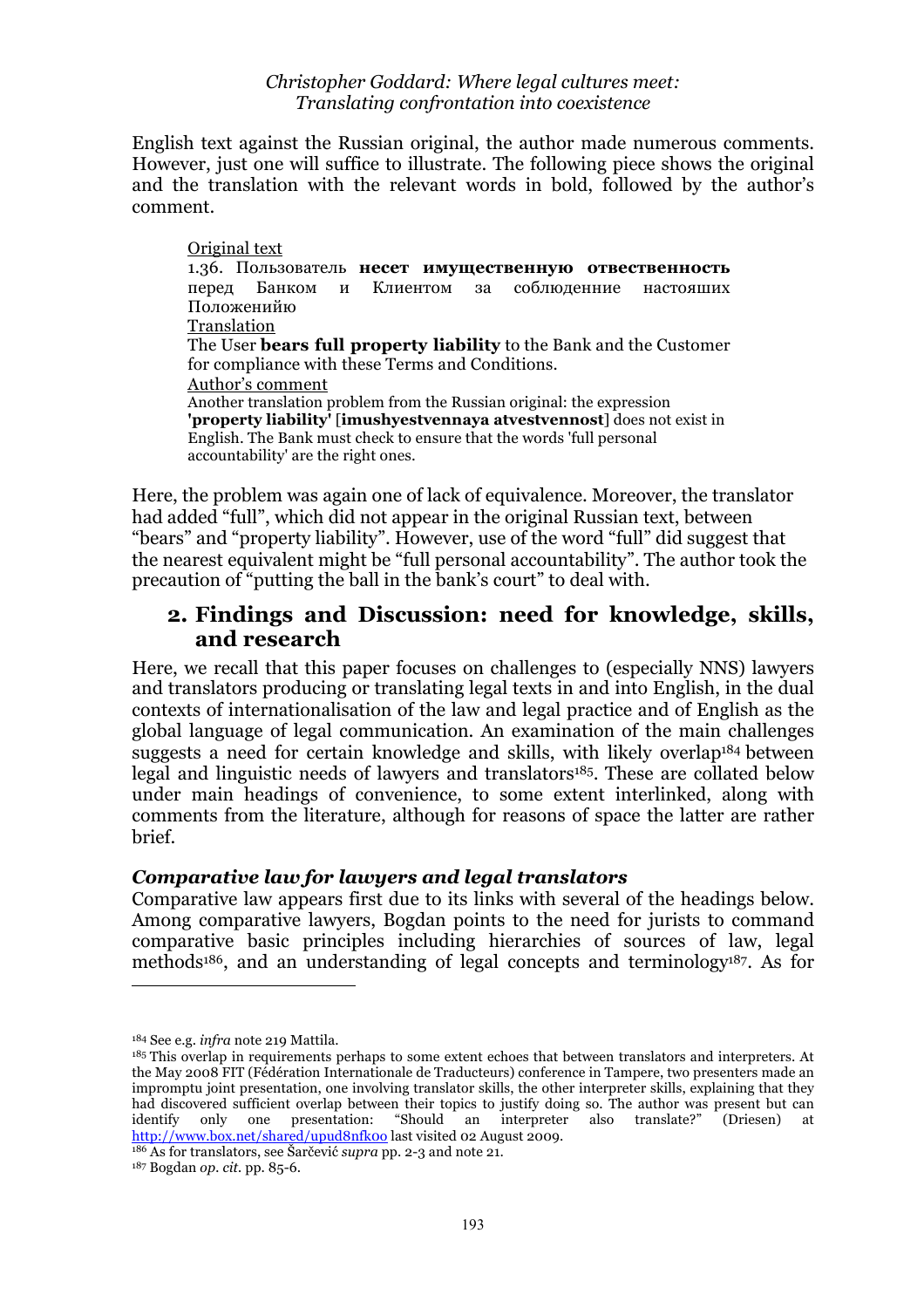translators, an example arises in international arbitration and cross-border litigation, which require translators who are expert in international and comparative law to promote "conceptual understanding of how the law of one jurisdiction operates as opposed to that of another jurisdiction"188. Zweigert & Kötz emphasize lawyers' need of comparative law189 - a call echoed elsewhere for translators<sup>190</sup> - and include the sociology of law on "the causal relationships between law and society"<sup>191</sup>. They also note the minimal input of comparative law at universities192, at the same time warning against focus on national law193.

#### *Legal systems and specialisms for lawyers and legal translators*

Here, a link exists with comparative law. Šarčević emphasises translators' need for subject expertise and "knowledge of the target legal system and preferably the source system"<sup>194</sup>, the first supported by Chromá<sup>195</sup>, the second by Kjaer<sup>196</sup>. Additionally, Kocbek notes the need for "a thorough knowledge of the legal systems from the stance of comparative law, as well as of the repercussions of the discrepancies between legal systems on the corresponding legal languages"197, suggesting a link with legal concepts and terminology. Lawyers' need here is clear, too.

#### *Comparative legal cultures for legal translators and lawyers*

Translation can be seen as intercultural transfer, in that source and target languages are culturally embedded, so that the translator operates as an "intercultural expert" in the sense of comparing cultures<sup>198</sup>. Put differently, the translator should be familiar with both source and target text cultures: a matter of cross-cultural pragmatics, on the basis that laws should not be seen in isolation from the culture in which they are rooted<sup>199</sup>. In addition, "[k]nowledge of legal and cultural backgrounds can contribute to a better understanding as to why countries look at certain issues as they do"200. At the end of the day, learning about legal cultures is about "[l]earning about each other's legal mentalities . . . and ways of solving concrete legal problems<sup>'201</sup>. Legal cultural awareness could form an

<sup>188</sup> Domijan-Arneri, M. "Problems in multilingual Litigation – A Practical Perspective" in Šarčević, S. (ed.), *op. cit.* 2009 pp. 345-360, p. 350.

<sup>189</sup> Zweigert & Kötz *op. cit.* p. 22-24.

<sup>190</sup> Gémar, *supra* note 20 and Šarčević, de Groot, Bocquet, *supra* note 21, Kocbek *op. cit* pp. 43-44.

<sup>191</sup> Zweigert & Kötz *op. cit.* p. 10-11 and 21.

<sup>192</sup> *Ibid.* pp. 3, 22. Echoed by Drolshammer & Vogt see *infra* note 210.

<sup>193</sup> *Ibid.* pp. 29-30.

<sup>194</sup> *Supra* note 21 Šarčević.

<sup>195</sup> *Supra* note 22 Chromá.

<sup>196</sup> *Supra* note 16 Kjaer.

<sup>197</sup> Kocbek *op.cit.* p. 44.

<sup>198</sup> Kocbek, A. *op. cit.* p. 44 citing Vermeer, H. J. (1987). "What does it mean to translate?" *Indian Journal of Applied Linguistics* 13 (2): 25-33 and Nord, C (1997). *Translating as a Purposeful Activity: Functionalist Approaches Explained*. Manchester: St. Jerome.

<sup>199</sup> Chromá, M. "Semantic and legal Interpretation: Clash or Accord?" in Šarčević, S. (ed.) *op. cit.* at pp. 34-35 citing Wierzbicka, A (2003). *Cross-Cultural Pragmatics*. 2nd ed. Berlin, New York: Mouton de Gruyter and Lessig, L. (1993). "Fidelity in Translation." *Texas Law Review 71*. Austin TX: University of Texas, 1165.

<sup>200</sup> Adding: "For example, it helps to understand why in the United Kingdom strict liability is considered to be a threat to mankind whereas in France it is seen as the basis of civilization." van Dam *op. cit.* at p. 78; compare *supra* notes 151 van Dam and 152 Markesisinis/Deakin; and Collins.

<sup>&</sup>lt;sup>201</sup> Van Dam *op. cit.* p. 80 note 107, citing van Gerven, W. "The ECJ-Case law as a Means of Unification of Private Law?" in *Towards a European Civil Code*, A. Hartkamp *et al*. (eds) (3rd edn, Deventer, Kluwer, 2004), p. 123.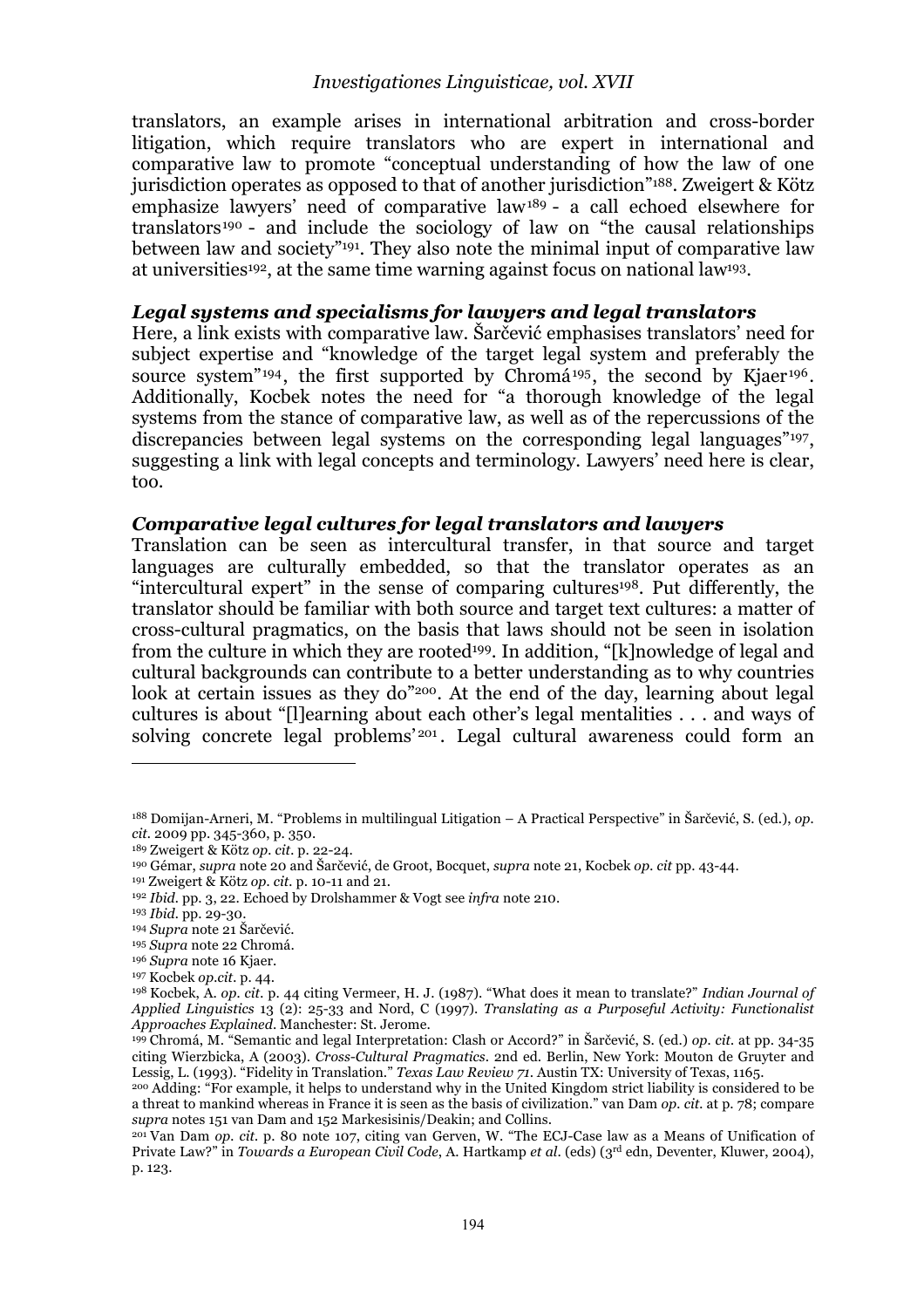explanatory or contextual element of comparative law<sup>202</sup>, perhaps under the heading of style<sup>203</sup>, again not only for legal translators but also for lawyers who aim to operate internationally or to translate legal texts.

## *Legal methods for translators*

Legal translators require analytical and interpretation skills, to know "how lawyers think". These skills imply subject-specific knowledge204, as well as the ability to "intervene in the text semantically, stylistically, and intellectually"205. Šarčević, too, emphasises the need for translators' "ability to solve legal problems, to analyze legal texts"206. Knowledge of legal methods is of course implicit for lawyers, although as we have seen the usefulness of comparative methods advocated by Zweigert & Kötz<sup>207</sup> appears an undeveloped theme in lawyer education and training208.

## *Legal English for lawyers and legal translators*

Drolshammer & Vogt argue convincingly, from the empirical standpoint, on the need for legal English<sup>209</sup> including formal in-house training in legal English e.g. for professional service firms210, also stressing legal English as "an essential element in bringing about the necessary comparability, compatibility, and interoperability of legal cultures"211. This applies as much to NNS translators working in English as to lawyers operating in international contexts. Legal English writing style would feature here. Finally, Drolshammer and Vogt assert that "the predominant use of English as a legal language blurs the conceptual and institutional differences between the various legal systems and cultures of the world. Unfortunately this is coupled with a decline in comparative law and international law as teaching subjects"212.

## *Translation skills*

 $\overline{a}$ 

Šarčević affirms translators' need for translation skills as supplemental to both legal and language skills<sup>213</sup>, on the basis that "translators must be competent in both translation and law to make legal-linguistic decisions"214, noting elsewhere

<sup>202</sup> In view of difficulties in defining legal culture: see e.g. Nelken, D. "Comparing Legal Cultures: An Introduction" in Nelken, D. (ed.) *Comparing Legal Cultures*, Dartmouth Publishing 1997 pp. 1-9.

<sup>203</sup> Zweigert & Kötz *op. cit.* p. 68, break this into five components: historical background and development; predominant and characteristic mode of legal thinking; distinctive institutions; legal sources; ideology. <sup>204</sup> Lessig, L. *op. cit.*, 1195-1196.

<sup>205</sup> Joseph, J. E. (1995). "Indeterminacy, Translation and the Law." In M. Morris (ed.) *Translation and the Law*. *American Translators Association Series,* Vol. VIII, 1995. Amsterdam/Philadelphia: John Benjamins Publishing Company, pp 13-36 at pp. 33-34.

<sup>206</sup> *Supra* note 21 Šarčević.

<sup>207</sup> Zweigert & Kötz *op. cit. passim* but e.g. p. 23 on different approaches.

<sup>208</sup> *Supra* note 192 Zweigert & Kötz.

<sup>209</sup> Drolshammer & Vogt *op. cit.* Note (p. 21): "The reluctance or disinterest in dealing with English as a legal language coincides with the state of education in legal English outside the Anglo-Saxon world".

<sup>210</sup> Drolshammer & Vogt *op. cit.* p. 49.

<sup>211</sup> Drolshammer & Vogt *op. cit.* p. 32.

<sup>212</sup> Drolshammer & Vogt *op. cit.* pp. 27 and 57.

<sup>213</sup> Šarčević, S. New Approach to Legal Translation, p. 115.

<sup>214</sup> *Supra* note 21 Šarčević.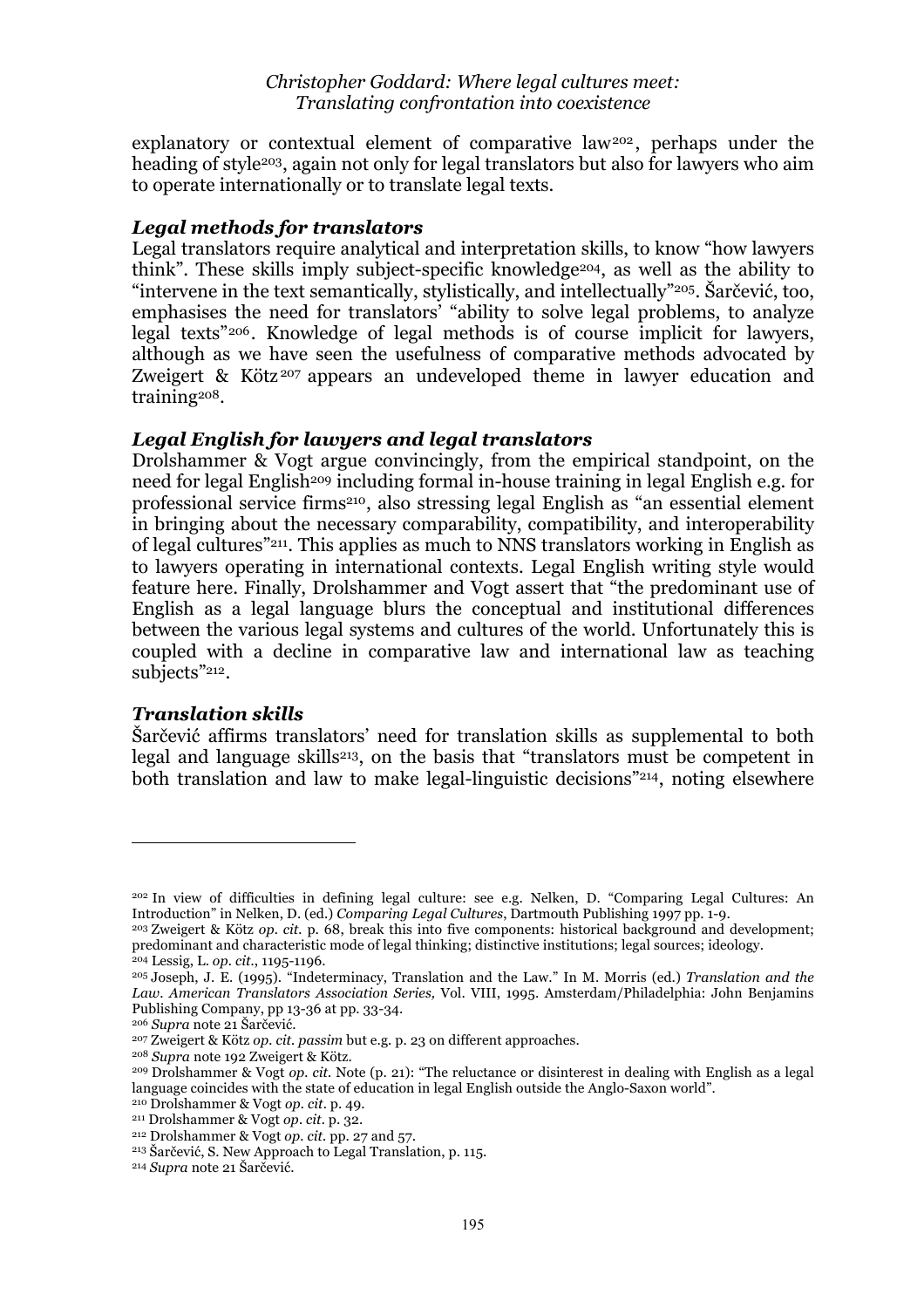the need to be able to perform conceptual analysis of legal vocabulary in the search for equivalence215. According to Kocbek:

given the specific requirements of legal translation, these translation skills would have to unite several stances, i.e. the findings of legal linguistics, comparative law and those approaches in translation science that particularly suit translation in legal environments.<sup>216</sup>

Kocbek's nine-stage approach to legal translation implies knowledge of interdisciplinary skills in intercultural legal communication and of the principles of cultural embeddedness, in turn involving familiarity with the language (terminology and concepts) used in different legal systems, and comparative legal science<sup>217</sup>.

## *Legal linguistic skills for lawyers and legal translators*

Mattila recommends legal linguistic skills both for lawyers and translators. As portrayed by him218, these skills appear to overlap with other skills requirements noted here.

## *Legal writing and drafting for lawyers and legal translators*

Self-evidently, both lawyers and translators require knowledge and skills in comparative legal writing styles in the languages in which they operate<sup>219</sup>. Mattila notes that lawyers typically acquire legal style, along with terminology, during studies and training, though are not required to purposively study legal language<sup>220</sup>. Chromá points out that "the consequences of a poorly drafted legal text or a poorly translated source legal text essentially do not differ<sup>"221</sup>.

## *Concepts and terminology for lawyers and legal translators*

Bogdan<sup>222</sup> notes lawyers' need for a grasp of concepts and terminology, while Šarčević affirms that, for translators, "[l]egal competence presumes … in-depth knowledge of legal terminology" <sup>223</sup> . Of interest here is Sandrini's four-step transcultural comparison of legal concepts of different legal systems, usable by

<sup>215</sup> Šarčević, S. (1989). "Conceptual Dictionaries for Translation in the Field of Law", *International Journal of Lexicography* 2/4: 277–293, p. 290.

<sup>216</sup> Kocbek *op. cit.* p. 43.

<sup>217</sup> *Ibid.* pp. 43-62, in particular pp. 43-44.

<sup>218</sup> Mattila, *op. cit.* p. 20: "Lawyers with an overall picture of the history, structure, and basic vocabulary of a foreign legal language are better placed to learn more easily and rapidly the particular terminology and style of this language in the field of their specialism (e.g., royalties, consumer law)… familiarity with the history and features of legal languages operates as an aid to better understanding of the linguistic factors bearing on, e.g., creation of neologisms, and translation between two languages…. The translator needs information on the characteristics of legal language from a universal standpoint, as well as on the history and features of the legal languages concerned."

<sup>219</sup> See also Šarčević *supra* note 21, Chromá note 22, Gotti note 63.

<sup>220</sup> Mattila *op. cit.* p. 20.

<sup>221</sup> Chromá, M. "Semantic and legal Interpretation: Clash or Accord?" in Šarčević, S. (ed.) *op. cit.* pp. 27-42, in particular p. 27, citing Goldstein, T. & Lieberman, J. K. (1991). *Lawyer's Guide to Writing Well*. Berkeley / Los Angeles: University of California Press, pp. 4-5; and Oettle, K. F. (2007) *Making Your Point. A practical guide to persuasive legal writing*. New York: ALM Publishing, pp. 8-10.

<sup>222</sup> *Supra* note 187 Bogdan.

<sup>223</sup> *Supra* note 21 Šarčević.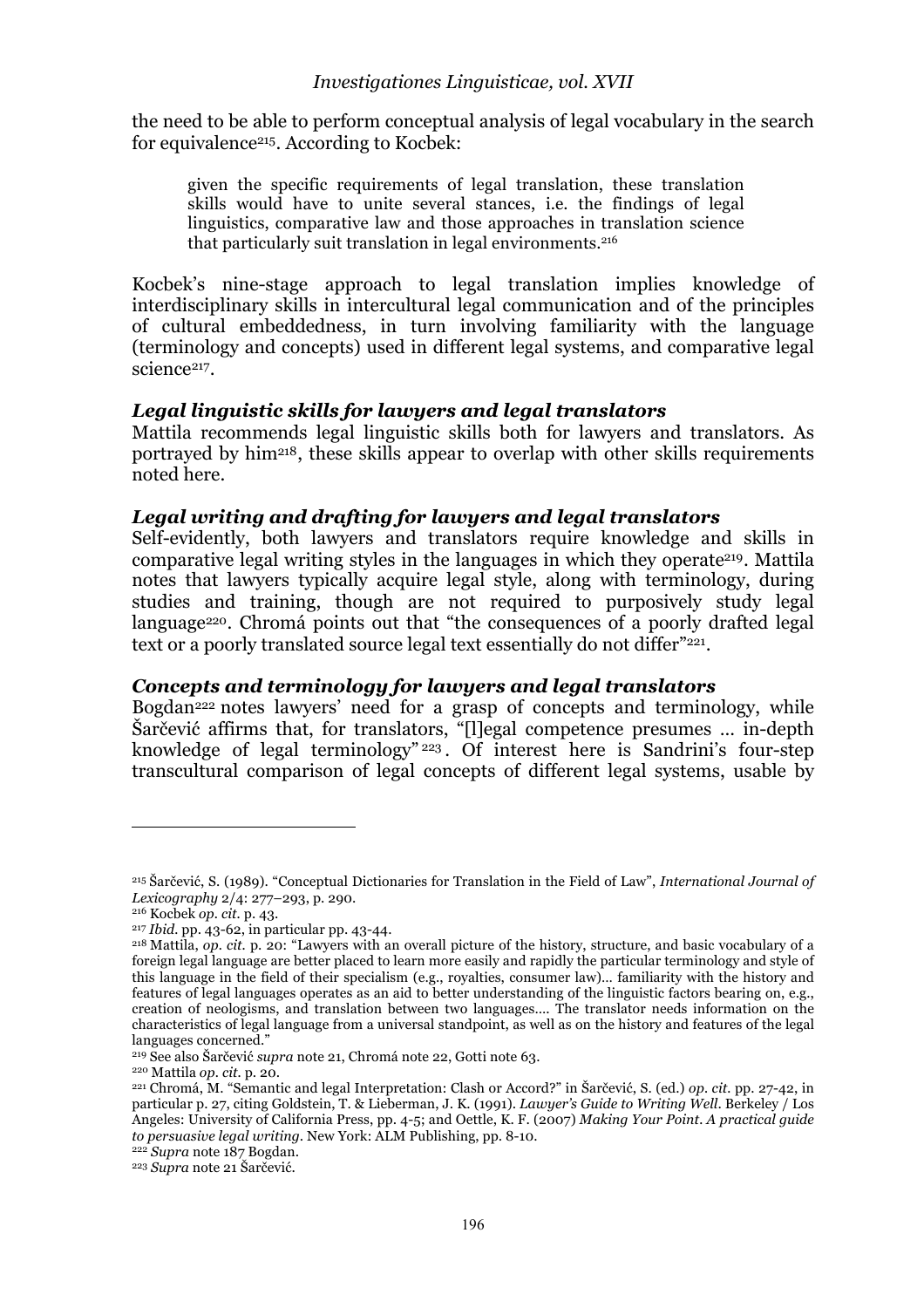legal translators and comparative lawyers<sup>224</sup>. Ajani and Rossi note that "[a] perspective on the language of law implies the deployment of a broad range of research techniques, assisted by linguistics"225; they promote the technique of terminological research, describing specialised legal vocabulary less by way of definitions, more through conceptual relationships and practical usage<sup>226</sup>. Tessuto suggests terminographical work to produce resource data of which one application would be in legal translation and information retrieval<sup>227</sup>, which falls under the next heading: legal informatics.

#### *Legal informatics for lawyers and legal translators*

This emerging discipline constitutes the application of information technologies to the field of law and the use of these technologies by legal professionals. Legal informatics, which unites computing and telecommunications, has rapidly developed with the internet. Unfortunately, this paper has space only to mention it, but no more.

#### **Summary**

We now very briefly see how the knowledge and skills requirements outlined above appear to fit into more general visions of legal education. This is followed by a note on the need for legal linguistic research and a brief conclusion.

#### *The future shape of legal education*

According to Gessner *et al.*, globalisation requires legal education to prepare practitioners *inter alia* "to deal with foreign legal systems, and to defend their own positions in cross-cultural negotiations", implying the need for legal knowledge, familiarity with legal cultural differences, and sufficient mastery of the English language.<sup>228</sup> They see modern legal education as an interdisciplinary exercise<sup>229</sup>. foreseeing "recreation of a common European Legal Culture"230.

Drolshammer & Vogt call for new strategies in legal education<sup>231</sup>; pointing to the need for analysis of the effects of globalization on the legal world, they list areas for training. These include: substantive law training in the national law of the lawyer's home jurisdiction; training in other legal systems; foreign and international legal

<sup>224</sup> Sandrini, P. "Der transkulturelle Vergleich von Rechtsbegriffen" in Šarčević, S. (ed.), *op. cit.* 2009 pp. 151- 166.

<sup>225</sup> Ajani and Rossi *op. cit.* p. 89, citing (fn 29) Durieux, C. "Traduction et linguistique textuelle", in *Terminologie et traduction*, 1, 1997, p. 50 ; P. Lerat, "Vocabulaire juridique et schémas d'arguments juridiques", in XLVII *Meta*, 2, 2002, p. 155.

<sup>226</sup> Ajani and Rossi *op. cit.* p. 90, citing (fn 30) J.C. Gémar, "Le plus et le moins-disant culturel du texte juridique. Langue, culture et equivalence", in *Meta*, XLVII, 2, 2002, p. 163 ; and (fn 31) P. Sandrini, *op. cit.* 1996.

<sup>227</sup> Tessuto, *op. cit.* at p. 299, adding: "translators may not be experts in the subject-field, which often results in incorrect or wrong translations; or research materials available in both TL and SL are inadequate in order to decide on priorities of the translation strategy in culture-specific contexts, or no easy access to subject-field specialists is available for translation".

<sup>228</sup> Gessner *et al.* (eds). *op. cit.*. 1996 at p xv. Translation by John Blazek, Brussels.

<sup>229</sup> *Ibid.*

<sup>230</sup> *Ibid.*pp. xv-xvi. See also Zweigert & Kötz *op. cit.* pp. 15 and 29 on the effect of nationalism and national codes on the *ius commune* with the "deplorable result that lawyers stopped looking beyond their national borders".

<sup>231</sup> Drolshammer & Vogt *op. cit.* p.1.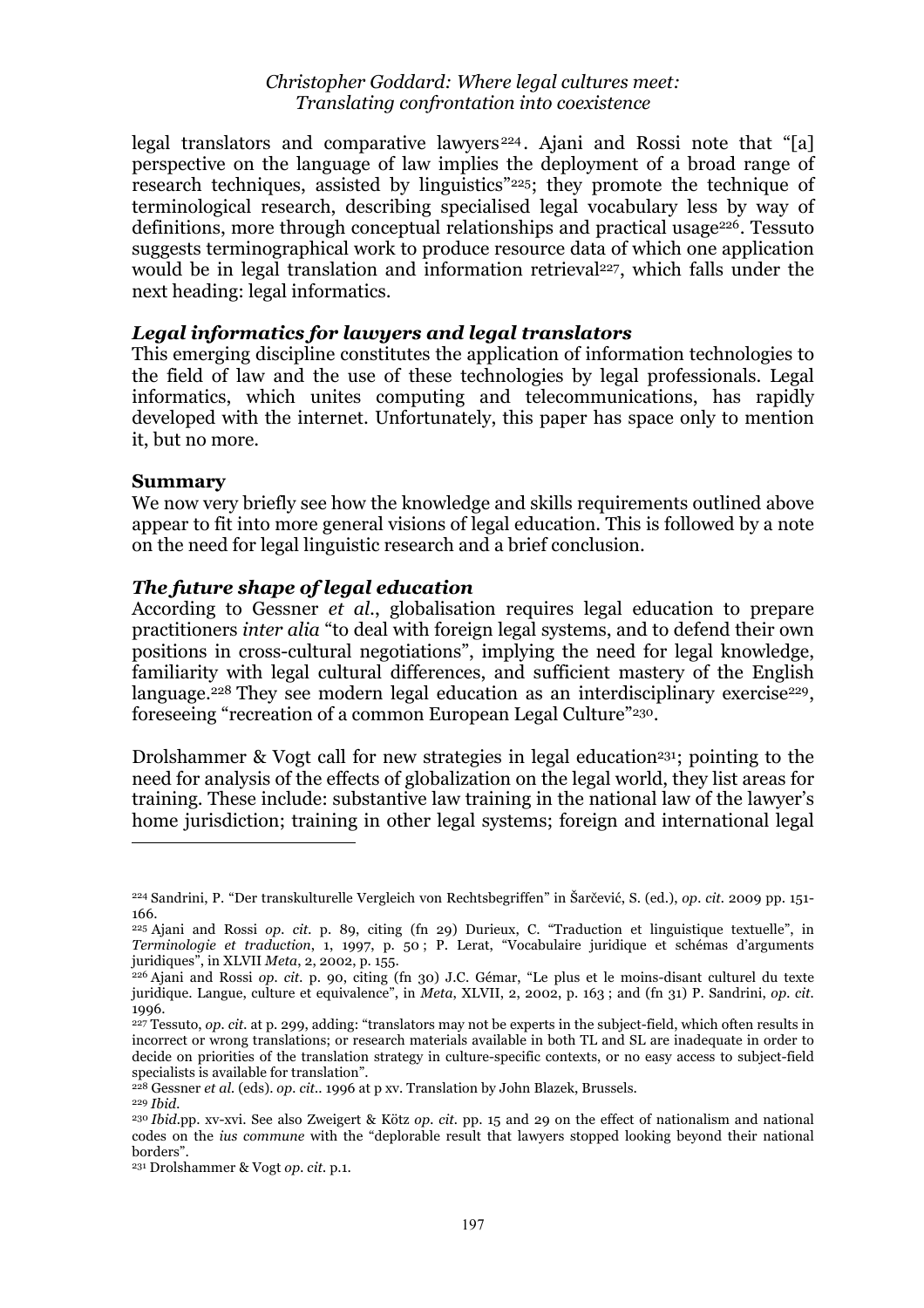#### *Investigationes Linguisticae, vol. XVII*

research abilities; an understanding of the international legal profession; proficiency in relevant foreign languages; interdisciplinary background knowledge; general educational background; experience in global transactions.232

Salmi-Tolonen asserts that "we need expert knowledge, we need legal knowledge and, on top of these, we need linguistic knowledge"233, stressing the need to "adjust our mental models by acquiring more multidisciplinary knowledge and paying attention to the implications that can be drawn from the scientific study of legal language."234

Glenn asserts: "[i]f law is no longer considered exclusively in terms of national sources, then it is the discipline of law in its entirety which must assume the cognitive burden of providing information on law beyond national borders."235

Husa affirms that "[g]lobalisation and the expansion of transnational law changes law in the sense of rules, principles, institutions and procedures" and that "legal education should be able to answer the call of the wild *i.e.* face the promises and perils of transnational legal education."236

#### *Legal linguistic research*

Mattila calls for jurilinguistic research on legal institutions and concepts<sup>237</sup>, also noting various ways in which comparative law can promote research in legal linguistics, such as concepts on which terms are based, linked to analytical work in legal translation and legal dictionary compilation, and micro-comparative research work into comparative legal institutions <sup>238</sup>. Asserting the importance of comparative law in relation to the study of different legal languages<sup>239</sup>, he proposes a legal linguistic approach for clarifying comparative law analyses, e.g. a focus on the legal linguistic distinction between concept as a mental abstraction and term as the appearance of a concept, at the same time noting the existence of comparative law texts that do not deal adequately with the challenge of legal language<sup>240</sup>. To this could be added research into different types of legal English, especially intercultural aspects of English as an international language of legal communication<sup>241</sup>. Drolshammer & Vogt note, firstly, the need for research into legal English as "a specific object of analysis"; secondly that the complex intrinsic relationship

http://www.germanlawjournal.com/article.php?id=1129 last visited 17 June 2009.

<sup>232</sup> Drolshammer & Vogt *op. cit.* pp. 7-8.

<sup>233</sup> Salmi-Tolonen, T. "Negotiated meaning and International Commercial Law" in Bhatia *et al.* (eds) *op. cit.* 117-139 at p. 135.

<sup>234</sup> Salmi-Tolonen, T. "Legal Linguistic Knowledge and Creating and Interpreting Law in Multilingual Environments" 1167-1191 *Brooklyn Journal of International Law* [Vol. 29:3 2004] at p. 1191.

<sup>235</sup> Glenn, H.P. "Aims of Comparative Law", in *Elgar Encyclopaedia of Comparative Law* 57, 59 (Jan Smits ed. 2006).

<sup>236</sup> Husa, J. "Turning the Curriculum Upside Down: Comparative Law as an Educational Tool for Constructing Pluralistic Legal Mind", *German Law Journal* No. 7 (1 July 2009)

<sup>237</sup> Mattila *op. cit.* pp. 265-267.

<sup>238</sup> Mattila *op. cit.* p. 16, citing (note 41) Sandrini, P. (1996), *Terminologiearbeit im Recht. Deskriptiver begriffsorientierter Ansatz vom Standpunkt des Übersetzers*, Wien, TermNet, p. 169.

<sup>&</sup>lt;sup>239</sup> Mattila *op. cit.* p. 16.<br><sup>240</sup> Mattila *op. cit.* pp. 16-17, though noting certain exceptions (footnotes 43, 44, and 45).

<sup>&</sup>lt;sup>241</sup> See Drolshammer & Vogt *op. cit.* p. 52: "This lack of in-depth language analysis also applies to the analysis of the effects of globalization on the legal world… legal English will play a prominent role".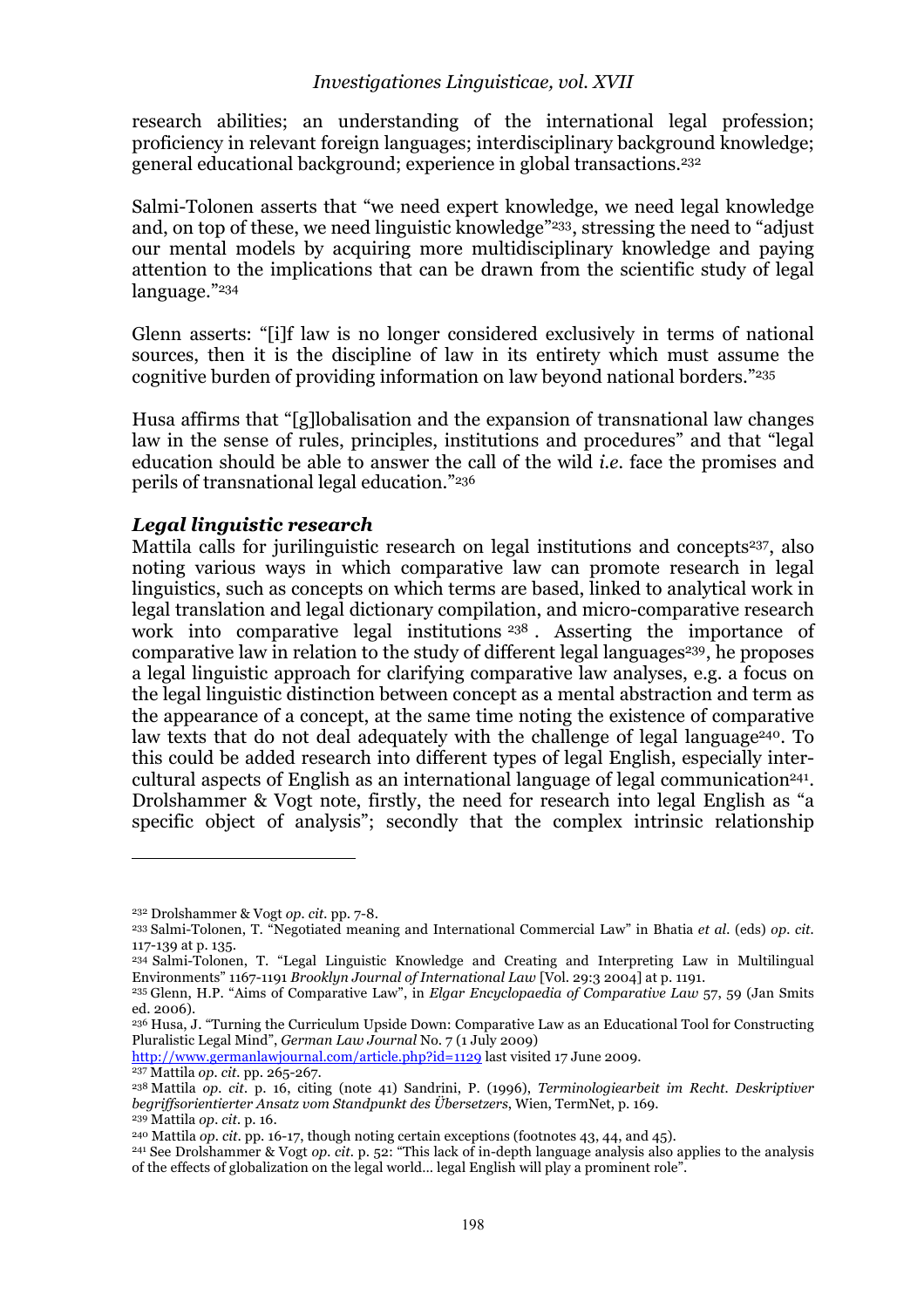between law and language requires further specialist analysis from the viewpoint of commensurability and translatability 242 both from legal and linguistic perspectives243, thirdly that "[i]nternationalization has brought about the need to have English as a *lingua franca* amongst all members of the legal profession"<sup>244</sup>.

## **2.1. Conclusion**

This research, in highlighting the knowledge and skills needs of lawyers and translators, does indeed appear to confirm that the corresponding education and training requirements do appear to overlap significantly in certain areas. This would be truer in the case of NNS lawyers and translators operating in English. However, with universities under pressure to focus on ECTS credits in main areas of the curriculum, it may be more realistic to achieve the required input in dedicated interdisciplinary245 programme modules jointly for legal translators and for lawyers who aim to operate internationally or to translate legal texts.

Clearly, much work remains to be done in the legal linguistic field which this paper encompasses. Equally clearly, this involves a very considerable team effort. Lawyers, linguists, translators, and judges, whether native or non-native speakers of English, can all valuably contribute to conceptual and terminological development and harmonisation of legal language in the context of legal English as global legal *lingua franca*. This implies collaboration, with each taking into respectful account the views of the others, but no group claiming to be the ultimate sole arbiter.

## **Bibliography**

Ajani, G., and Rossi, P. 2006. Multilingualism and the Coherence of European private Law. In: Pozzo, B. and Jacometti, V. (eds) *Multilingualism and the Harmonisation of European Law*. Kluwer Law International, pp. 79-93.

bnt http://www.bnt.eu/

- Bhatia, V., K., Candlin, C. N., Allori, P. E. (eds). 2008. *Language, Culture and the Law: The Formulation of legal Concepts across Systems and Cultures*. Bern: Peter Lang.
- Blomqvist, L. 2006. One Little Word... In: Anne Wagner and Sophie Cacciaguidi-Fahy (eds) *Legal Language and the Search for Clarity: Practice and Tools*. Bern: Peter Lang, pp. 303-27.
- Boella, G. and van der Torre, L. Contracts in Multiagent Systems: the Legal Institution Perspective at www.cs.unipr.it/CILC04/DownloadArea/BoellavdT-CILC04.pdf last visited 27 July 2009.
- Bocquet, C. 1994. *Pour une méthode de traduction juridique*. Prilly: CB Service.

<sup>242</sup> Drolshammer & Vogt *op. cit.* pp. 20-21 and 56-7.

<sup>243</sup> Drolshammer & Vogt *op. cit.* p. 20, adding "The degree of their interrelatedness is evidenced e.g. in Markus Nussbaumer's exemplary annotated bibliography… (Language and Law)". [Footnote 8 refers to Nussbaumer's "Sprache und Recht", Studentenbibliographieren Sprachwissenschaft, Heidelberg 1997 (Language and law, Bibliography, Philology].

<sup>244</sup> Drolshammer & Vogt *op. cit.* p. 26. See also suggested issues to be dealt with at pp. 32-34.

<sup>245</sup> See also Šarčević *supra* pp. 2-3 and note 21.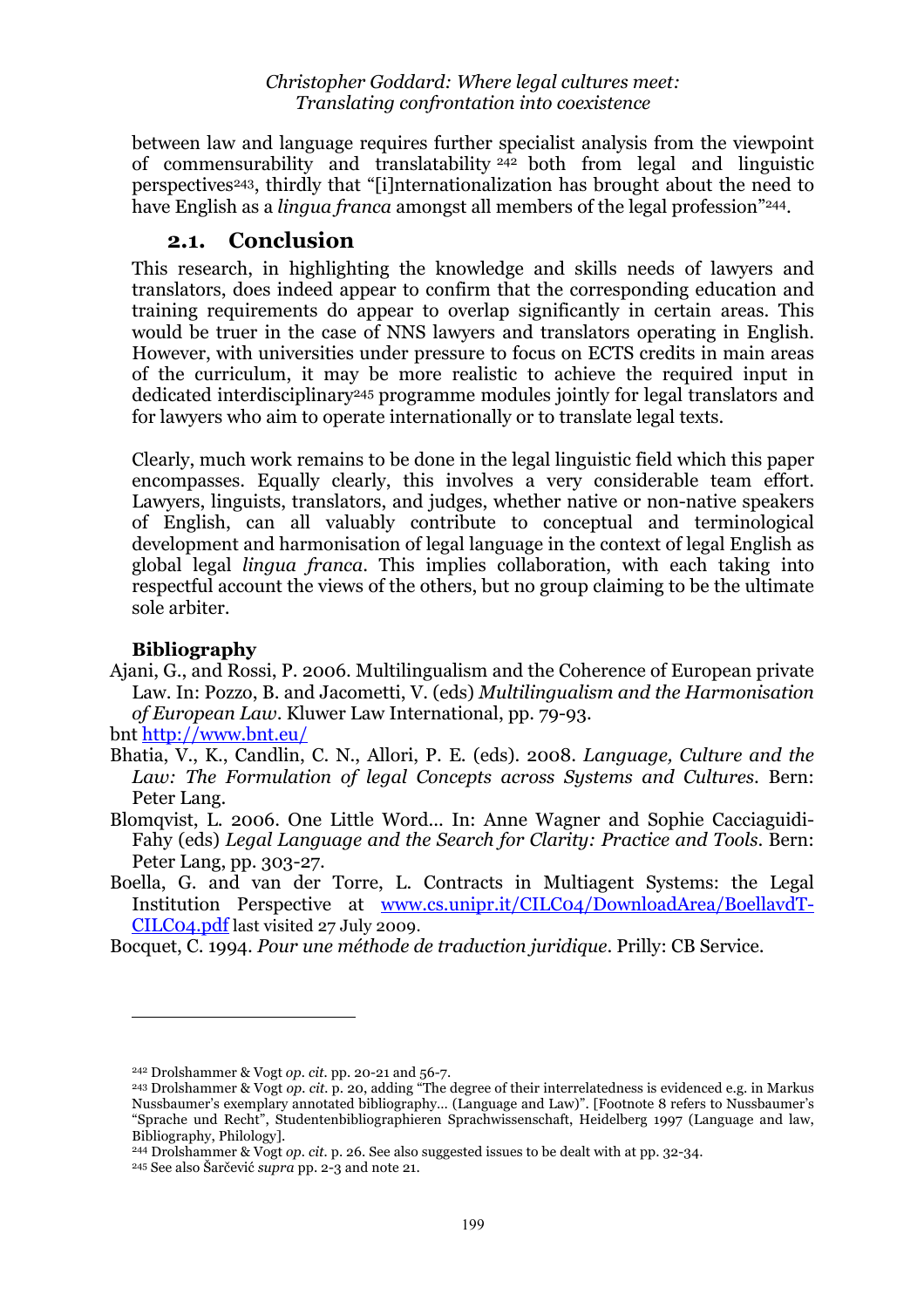Chartered Institute of Linguists Handbook at www.iol.org.uk/qualifications/DipTrans/DipTrans**Handbook**.pdf last visited 16 July 2009.

Bogdan, M. 1994. *Comparative Law*. Kluwer.

Butler, W. E. 1999. *Russian Law,* 1 ed. Oxford: Oxford University Press.

- Campana, M.-J. 2000. Vers un langage juridique commun en Europe? 8 *European Review of Private Law*.
- Cao, D. 2007. Translating Law. In: *Multilingual Matters* 2007, pp. 53-82.
- Chloros, A.G. 1968. The Doctrine of Consideration and the Reform of the Law of Contract. In: 17 *International and Comparative Law Quarterly*, p. 137.
- Chromá, M. 2008. Semantic and Legal Interpretation: Two Approaches to Legal Translation. In: V. K. Bhatia, C. N. Candlin & P. E. Allori (eds) *Language, Culture and the Law: The Formulation of legal Concepts across Systems and Cultures* Bern: Peter Lang, pp. 303-315.

Chromá, M. 2009. Semantic and legal Interpretation: Clash or Accord? In: Šarčević, S. (ed.) *Legal Language in Action: Translation, Terminology, Drafting And Procedural Issues*, Zagreb: Nakladni zavod Globus, pp. 27-42.

*CILFIT v. Ministère de la santé*, Case 283/81 [1982] ECR 3415, paras 18–19.

- Collins, H. 1995. European Private Law and the Cultural Identities of States, 3 *European Review of Private Law*, pp. 353–365.
- Crystal, D. 1997. *English as a Global Language*. Cambridge: CUP.
- Dam, Cees van. 2007. European Tort Law and the Many Cultures of Europe. In: T. Wilhelmsson, E. Paunio and A. Pohjolainen (eds), *Private Law and the Many Cultures of Europe*. Kluwer Law International, pp. 58-80.
- David, R. and Brierley, J.E.C. 1978. *Major Legal Systems in the World Today*, 2nd ed. London: Steven.
- V. V. Dmidov, V. M. Zykov. 2001. *Kommentarii k Zakonodatelstvy o Mirovyx sudjax*, Moscow.
- Domijan-Arneri, M. 2009. Problems in multilingual Litigation A Practical Perspective. In: Šarčević, S. (ed.), *Legal Language in Action: Translation, Terminology, Drafting And Procedural Issues*, Nakladni zavod Globus, Zagreb, pp. 345-360.
- Drobnig, U. Snijder, H.J. and Zippro, E.-J. (eds). 2006. *Divergences of Property Law, an Obstacle to the Internal Market?* München, Sellier. European Law Publishers.
- Drolshammer, Jens & Vogt, Nedim P. 2003. *English as the Language of Law? An Essay on the Legal Lingua Franca of a Shrinking World*. Zürich-Basel-Genf: Schulthess Juristische Medien AG.
- Durieux, C. 1997. Traduction et linguistique textuelle. In: *Terminologie et traduction*, 1.

*Ellos v OHIM (ELLOS)* (2002) ECR II-753 Case T-219/00.

- Federalnyj zakon nr 188 O mirovych sudjach Rossijskoj Federatsii. 17 December 1988.
- Fédération Internationale de Traducteurs conference, June 2008, Tampere (Driesen presentation) at http://www.box.net/shared/upud8nfk0o last visited 02 August 2009.
- Frade, C. 2009. Generic Variation in Cross-examination across legal Systems. In Šarčević, S. (ed.), *Legal Language in Action: Translation, Terminology, Drafting And Procedural Issues*, Zagreb: Nakladni zavod Globus, pp. 377-392.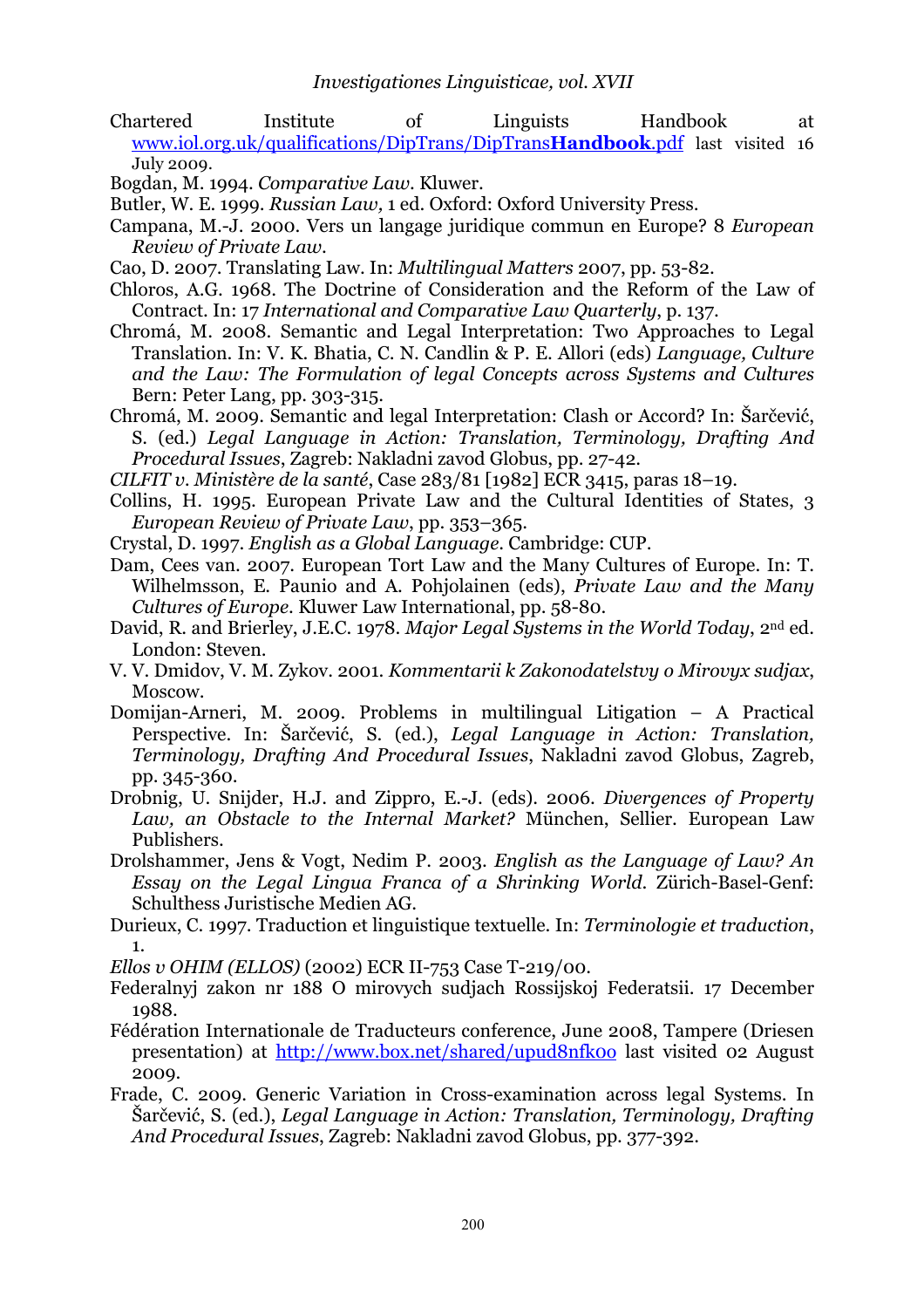- Galinski, Ch., Schmitz, K-d (Hg.). 1996. *Terminology and Knowledge* Engineering (TKE '96) Frankfurt/Main: Indeks Verlag.
- Gallas, T. 2006. Understanding EC Law as 'Diplomatic Law' and its Language. In: Pozzo, B. and Jacometti, V. (eds) *Multilingualism and the Harmonisation of European Law* Kluwer Law International, pp. 119-128.
- Garzone, G. 2008. International Commercial Arbitration Rules as Translated/Rewritten Texts. In: Vijay K. Bhatia, Christopher N. Candlin & Paola Evangelisti Allori (eds) *Language, Culture and the Law: The Formulation of legal Concepts across Systems and Cultures*. Bern: Peter Lang, pp. 47-73.
- Gémar, J.-C. 1988. La Traduction Juridique: Art ou Technique d'Interprétation? In: *Meta* 33/2, pp. 305-319.
- Gémar, J.-C. 1995. *Traduire ou l'art d'interpréter*, Vol. I & II, Sainte-Foy, Presses de l'Université du Québec.
- Gémar, J.-C. 2002. Le plus et le moins-disant culturel du texte juridique. Langue, culture et equivalence. In: *Meta*, XLVII, 2.
- Gémar, J.-C. 2006. What Legal Translation is and is not Within or Outside the EU. In: Pozzo, B. and Jacometti, V. (eds) *Multilingualism and the Harmonisation of European Law* Kluwer Law International, pp. 69-77.
- Gerven, W. van. 2004. The ECJ-Case law as a Means of Unification of Private Law? In: *Towards a European Civil Code*, A. Hartkamp *et al*. (eds) 3rd edn, Deventer: Kluwer.
- Gessner, V., Hoeland, A., and Varga, C. (eds). 1996. *European Legal Cultures*. Dartmouth. Aldershot. Translation by John Blazek, Brussels.
- Glanert, S. 2006. Zur Sprache gebracht: Rechtsvereinheitlichung in Europa. *European Review of Private Law*.
- Glenn, H. P. 2006. Aims of Comparative Law. In: *Elgar Encyclopaedia of Comparative Law*, pp. 57, 59 (Jan Smits ed.)
- Goldstein, T., Lieberman, J. K. 1991. *Lawyer's Guide to Writing Well*. Berkeley / Los Angeles: University of California Press.
- Gotti, M. 2008. The Formulation of legal Concepts in Arbitration Normative Texts. In: V. K. Bhatia, Ch. N. Candlin & P. E. Allori (eds) *Language, Culture and the Law: The Formulation of legal Concepts across Systems and Cultures.* Bern: Peter Lang, pp.23-46.
- Gotti, M. 2009. Legal Drafting in an International Context: Linguistic and Cultural Issues. In: Šarčević, S. (ed.), *Legal Language in Action: Translation, Terminology, Drafting And Procedural Issues*, Zagreb: Nakladni zavod Globus, pp. 277-299.
- Groot, G.-R. de. 1987. Problems of legal Translation from the point of View of a Comparative Lawyer. In: *Netherlands Reports to the Twelfth International Congress of Comparative Law*, The Hague: T.M.C. Asser Institute, pp. 1-19.
- Groot, G.-R. de. 1991. Law, Legal Language and the Legal System: Reflections of the Problems of Translating Legal texts. 'Recht, Rechtsprache und Rechtsystem: Betrachtungen über die Problematik der Übersetzung juristischer Texte'. In: *Terminologie et Traduction*, 3, pp. 279-312 in Volkmar Gessner, Armin Hoeland, Csaba Varga (eds). *European Legal Cultures*. Dartmouth. Aldershot. 1996. Translation by John Blazek, Brussels, p.155 *et seq*.
- Groot, G.-R. de. 1999. Das Übersetzen juristischer Terminologie. In: Gerard- Groot, Gérard-René de / Schulze, Reiner (eds), *Recht und Übersetzen*, Baden-Baden, Nomos, pp. 11-46.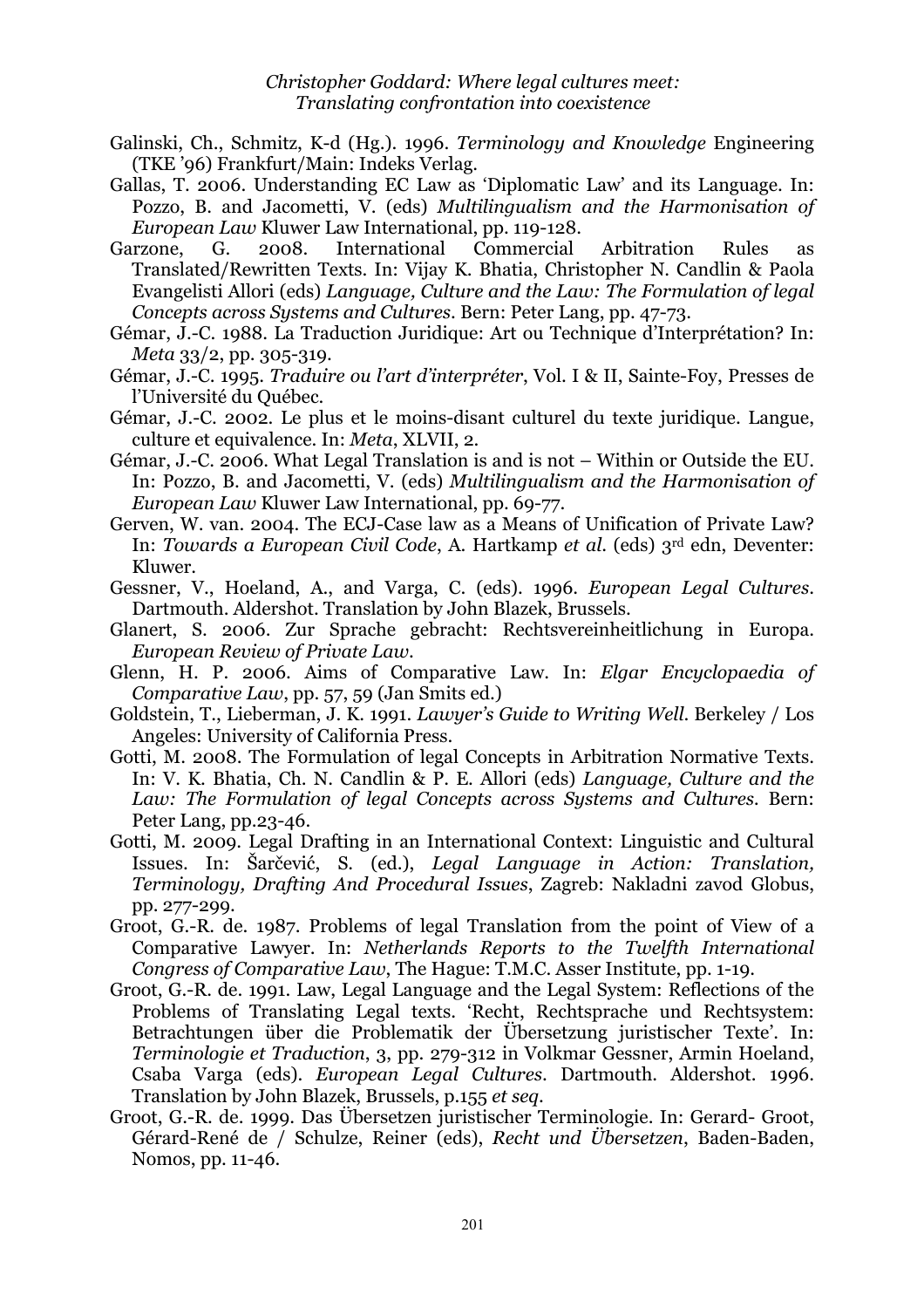- Groot, G.-R. de. 2002. Rechtsvergleichung also Kerntätigkeit bei der Übersetzung juristischer Terminologie. In: Ulrike Hass-Zumkehr (Hrsg.) *Sprache und Recht*. Jahrbuch des Instituts für deutsche Sprache 2001. Berlin, New York: de Gruyter, pp. 222-239.
- Groot, G.-R. de, and Van Laer, Conrad J. P. October 21, 2008. The Quality of Legal Dictionaries: An Assessment. Maastricht Faculty of Law Working Paper No 6 2008/6 p. 11/59 (PDF version). Available at SSRN: http://ssrn.com/abstract=1287603 last visited 04 July 2009.
- Guggeis, M. 2006. Multilingual Legislation and the Legal-linguistic Revision. In: Pozzo, B. and Jacometti, V. (eds) *Multilingualism and the Harmonisation of European Law* Kluwer Law International, pp. 109-117.
- Habermas, J. 1981. *Theorie des kommunikativen Handelns*, Bde 1-2. Frankfurt/Main: Suhrkamp.
- Hart, H.L.A. 1997. *The Concept of Law* 2nd edition. Oxford University Press.
- Hass-Zumkehr, U. 2001. (Hrsg.) *Sprache und Recht*. Jahrbuch des Instituts für deutsche Sprache. Berlin, New York: de Gruyter.
- Hoecke, M. van, Warrington, M. 1998. Legal Cultures, Legal Paradigms and Legal Doctrine: Towards a New Model for Comparative Law. In: 47 *International and Comparative Law Quarterly*, pp. 532–536.
- Hoecke, M. van (ed.). 2004. *Epistemology and Methodology of Comparative Law*, Oxford: Hart.
- International Legal English Certificate: http://www.legalenglishtest.org/ last visited 06 August 2009.
- Husa, J. 2009. Turning the Curriculum Upside Down: Comparative Law as an Educational Tool for Constructing Pluralistic Legal Mind. *German Law Journal* No. 7 (1 July 2009)
- http://www.germanlawjournal.com/article.php?id=1129 last visited 17 July 2009.
- Jayme, E. 1999. Langue et droit. Rapport general. In: Jayme, E. (ed.) *Langue et droit. Xve Congrès international de droit compare*. Bruxelles: Bruylant, pp. 11-34.
- Joseph, John E. 1995. Indeterminacy, Translation and the Law. In: Marshal Morris (ed.) *Translation and the Law*. *American Translators Association Series,* vol. VIII. Amsterdam/Philadelphia: John Benjamins Publishing Company, pp. 3-36.
- Juutilainen, T. 2007. Security Rights and the Lack of a Priority Debate: How to Proceed with Choice of Law and Harmonization? In: Wilhelmsson, T., Paunio, E. and Pohjolainen, A. (eds), *Private Law and the Many Cultures of Europe*. Kluwer Law International, pp. 343-363.
- Kasirer, N. 1999. Lex-icographie Mercatoria. *The American Journal of Comparative Law* 47/4.
- Kachru, B*.* 1990. *The Alchemy of English: The Spread, Function and Models of nonnative Englishes*. Oxford: Pergamon.
- Kähler, L. 2007. Conflict and Compromise in the Harmonization of European Law. In: Wilhelmsson, T., Paunio, E. and Pohjolainen, A. (eds), *Private Law and the Many Cultures of Europe*. Kluwer Law International, pp. 126-139.
- Kennedy, R. 2000. Much Ado about Nothing: Problems in the Translation Industry. *Temple International and Comparative Law Journal* 14/2, pp. 423-444.
- Kjaer, A. L. 2004. A Common Legal Language in Europe? In: Mark van Hoecke (ed.) *Epistemology and Methodology of Comparative Law*, Oxford: Hart, pp. 377-398.
- Kjaer, A. L. 2007. Legal Translation in the European Union: A Research Field in Need of a New Approach. In Krzysztof Kredens and Stanislaw Goźdź-Roszkowski (eds)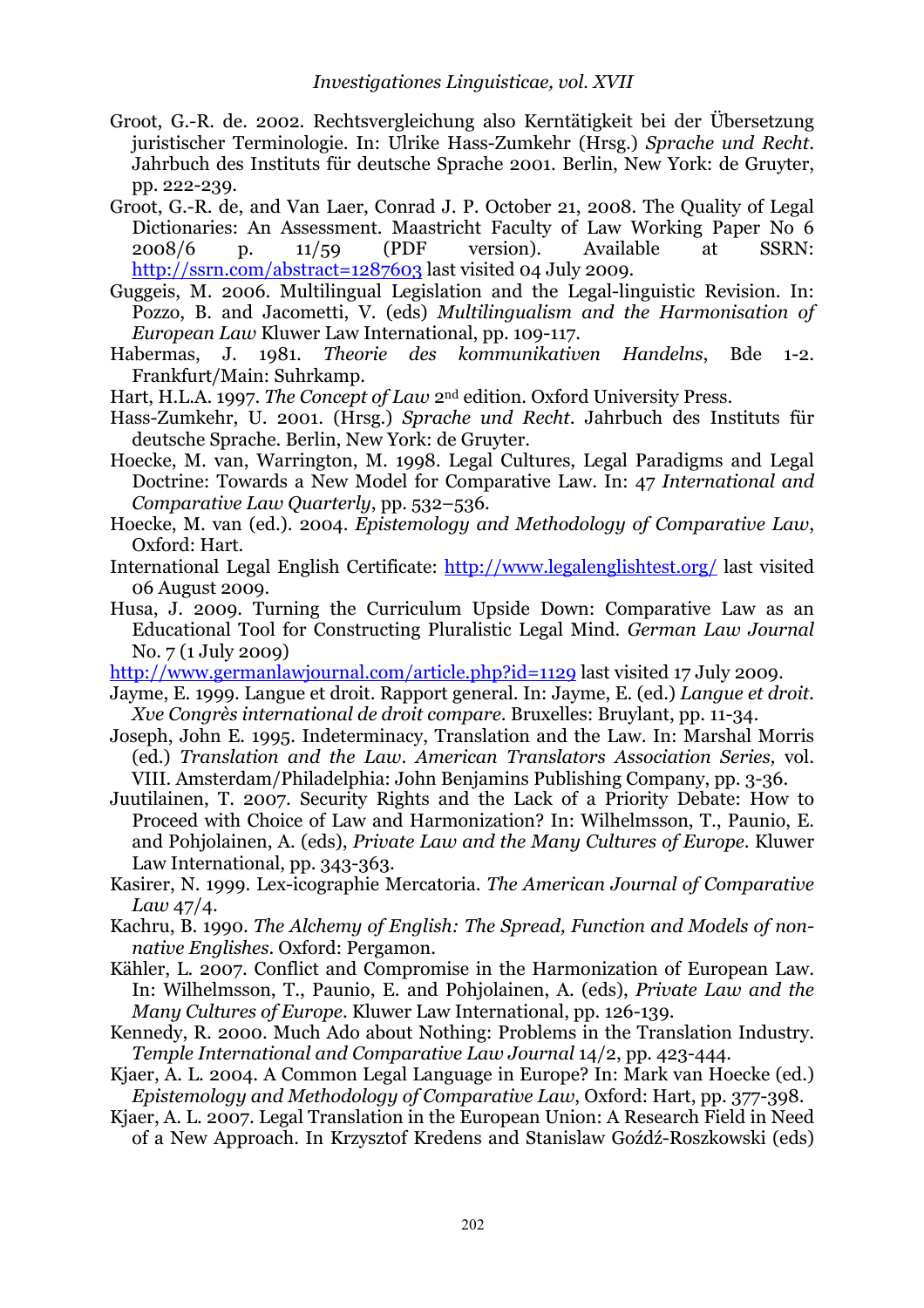*Language and the Law: International Outlooks*, Frankfurt am Main: Peter Lang GmbH, pp. 69-95.

Kocbek, A. 2009. A Targeted Approach to Legal Translation. In: Šarčević, S. (ed.), *Legal Language in Action: Translation, Terminology, Drafting And Procedural Issues*, Zagreb: Nakladni zavod Globus, pp. 43-62.

Kramsch, C. 1993. *Context and Culture in Language teaching*. OUP.

- Kredens, K., Goźdź-Roszkowski, S. (eds). 2007. *Language and the Law: International Outlooks*, Frankfurt am Main: Peter Lang GmbH.
- Lavoie, J. 2003. Faut-il être Juriste ou Traducteur pour Traduire le Droit? *Meta* 48/3, pp. 394-401.

Legrand, P. 1996. How to Compare Now. 16 *Legal Studies*, pp. 234–235.

- Leo, D. de. 1999. Pitfalls in Legal Translation. *Translation Journal* Vol. 3 No. 2 April 1999 at http://accurapid.com/journal/08legal.htm last visited 22 July 2009.
- Lerat, P. 2002. Vocabulaire juridique et schémas d'arguments juridiques. In: XLVII *Meta*, 2.
- Lessig, L. 1993. Fidelity in Translation. *Texas Law Review 71*. Austin TX: University of Texas, 1165.
- Lindroos-Hovinheimo, S. 2007. On the Indeterminacy of Legal Translation. In: T. Wilhelmsson, E. Paunio and A. Pohjolainen (eds), *Private Law and the Many Cultures of Europe*. Kluwer Law International, pp. 367-383.
- Longa, V.M. 2004. A Nonlinear Approach to Translation. 16 *Target: International Journal on Translation Studies*, pp. 209–210.
- Markesinis, B. S., Deakin, S. 2003. *Tort Law*, Oxford: Clarendon Press.
- Mattila, H. 2006. *Comparative Legal Linguistics*, Ashgate.
- Morris, M. (ed.). 1995. *Translation and the Law*). Amsterdam: Benjamins.
- Moss, G. C. 2007. Harmonized Contract Clauses in Different Business Cultures. In: Wilhelmsson, T., Paunio, E. and Pohjolainen, A. (eds) (2007), *Private Law and the Many Cultures of Europe*. Kluwer Law International, pp. 221-239.
- Nelken, D. 1997. Comparing Legal Cultures: An Introduction. In: Nelken, D. (ed.) *Comparing Legal Cultures*, Dartmouth Publishing.
- Nixon, J., Dawson, G. 2002. Reasons for cross-cultural communications training. In: *Corporate Communications: An International Journal*, vol. 7, No. 3.
- Nord, C. 1997. *Translating as a Purposeful Activity: Functionalist Approaches Explained*. Manchester: St. Jerome.
- Nussbaumer, M. 1997. Sprache und Recht. Studentenbibliographieren Sprachwissenschaft, Heidelberg.
- Oettle, K. F. 2007. *Making Your Point. A practical guide to persuasive legal writing*. New York: ALM Publishing.
- Paunio, E. 2007. The Tower of Babel and the Interpretation of EU Law Implications for Equality of Languages and Legal Certainty. In: Wilhelmsson, T., Paunio, E. and Pohjolainen, A. (eds), *Private Law and the Many Cultures of Europe*. Kluwer Law International, pp. 385-402.
- Phillipson, R. 1992. *Linguistic Imperialism*. Oxford: OUP.
- Pozzo, B., Jacometti, V. (eds). 2006. *Multilingualism and the Harmonisation of European Law,* Kluwer Law International.
- Quell, C. 1997. Language Choice in Multilingual Institutions: A Case Study at the European Commission with Particular Reference to the Role of English, French, and German as Working Languages. In: *Multilingua*, 16.
- Rödl & Partner http://www.roedl.com/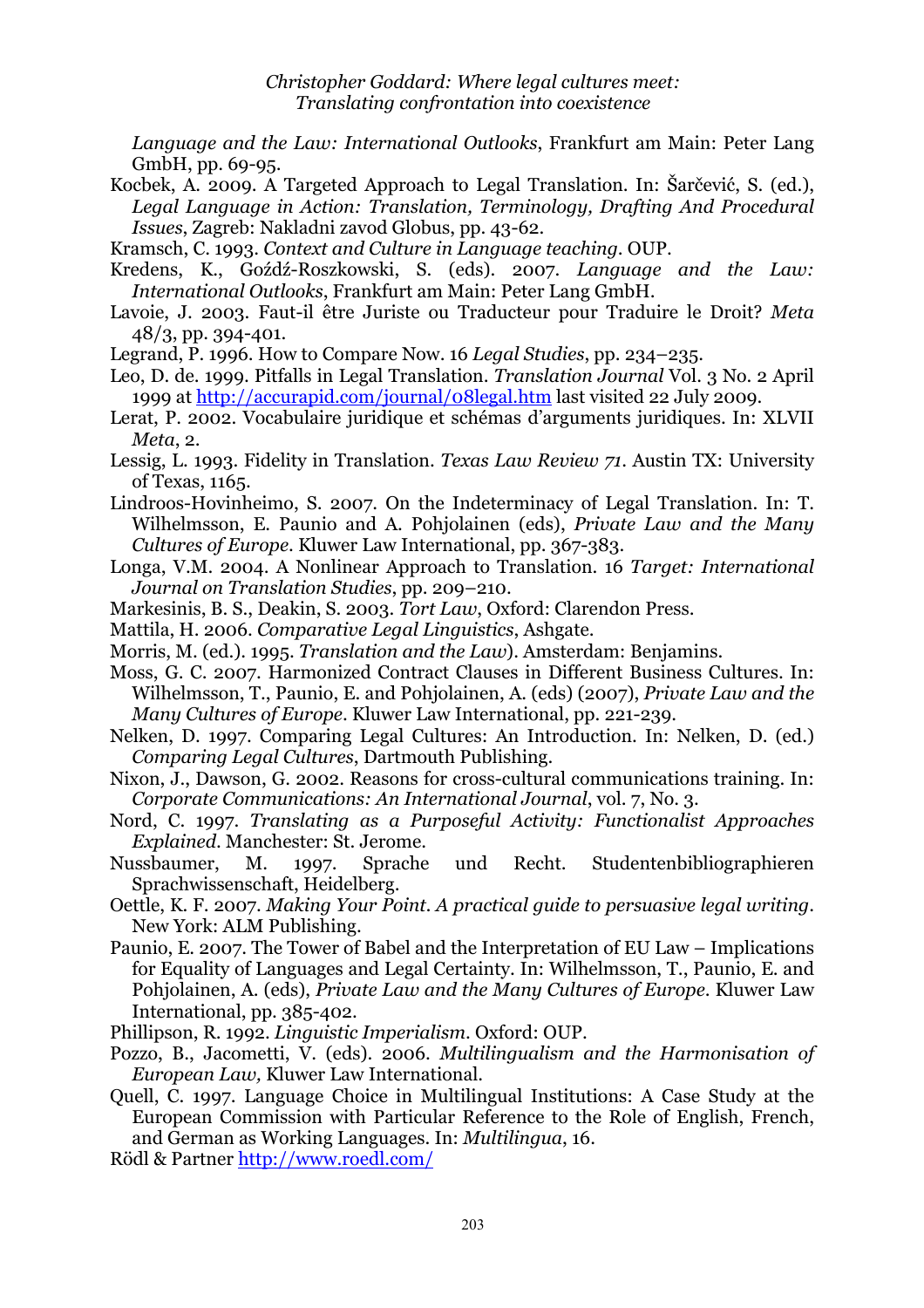- RusUSA.com online dictionary http://www.rususa.com/dictionary/russian.asp last visited 30 July 2009.
- Sacco, R. 1987. La traduction juridique. Un point de vue italien. In: *Cahiers de droit*, 28, pp. 845-859.

Sacco, R. 1991 (1999). La Comparaison juridique au service de la Connaissance du Droit. Paris: Economica, p. 20 in Kasirer, N. 1999. Lex-icographie Mercatoria. *The American Journal of Comparative Law* 47/4, pp. 653-675.

- Salmi-Tolonen, T. 2004. Legal Linguistic Knowledge and Creating and Interpreting Law in Multilingual Environments. 1167-1191 *Brooklyn Journal of International Law* [vol. 29:3] at p. 1191.
- Salmi-Tolonen, T. 2008. Negotiated meaning and International Commercial Law. In: V. K. Bhatia, Ch. N. Candlin & P. E. Allori (eds). *Language, Culture and the Law: The Formulation of legal Concepts across Systems and Cultures.* Bern: Peter Lang, pp. 117-139.
- Samuel, G. 1998. Comparative Law and Jurisprudence. *International and Comparative Law Quarterly* 47/4, pp. 817-836.
- Sandrini, P. (1996), *Terminologiearbeit im Recht. Deskriptiver begriffsorientierter Ansatz vom Standpunkt des Übersetzers*, Wien, TermNet.
- Sandrini, P. 1996. Comparative Analysis of Legal Terms: Equivalence Revisited. In: Galinski, Ch. / Schmitz, K-d (Hg.): *Terminology and Knowledge* Engineering (TKE '96), Frankfurt/Main: Indeks Verlag, pp. 342-351.
- Sandrini, P. 2009. Der transkulturelle Vergleich von Rechtsbegriffen. In: Šarčević, S. (ed.), *Legal Language in Action: Translation, Terminology, Drafting And Procedural Issues*, Zagreb: Nakladni zavod Globus, pp. 151-166.
- Šarčević, S. 1985. Translation of Culture-bound terms in Laws. In: *Multilingua* 4/3, pp. 127-133.
- Šarčević, S. 1989. Conceptual Dictionaries for Translation in the Field of Law. *International Journal of Lexicography* 2/4, pp. 277–293.
- Šarčević, S. 1997. *New Approach to Legal Translation*. The Hague: Kluwer Law International.
- Šarčević, S. 2000. Legal Translation and Translation Theory: a Receiver-Oriented Approach at http://www.tradulex.org/Actes2000/sarcevic.pdf
- Šarčević, S. (ed.). 2009. *Legal Language in Action: Translation, Terminology, Drafting And Procedural Issues*. Zagreb: Nakladni zavod Globus,.
- Seymour, E. 2001. *A Translator Writes* at www.europarl.europa.eu/trans/2001 trad\_en.pdf
- Schermers, H., Waelbroeck, D. 2001. *Judicial Protection in the European Union* sixth edition. The Hague: Kluwer Law International.
- Smith, S. A. 1995. Culture Clash: Anglo-American Case Law and German Civil Law in translation. In: Morris, Marshall (ed.) *Translation and the Law*. Amsterdam: Benjamins.
- Smits, J. (ed.). 2006. *Elgar Encyclopaedia of Comparative Law*, pp. 57, 59.
- Smits, Jan M. 2007. Legal Culture as Mental Software, or: How to Overcome National Legal Culture? In: Wilhelmsson, T., Paunio, E. and Pohjolainen, A. (eds), *Private Law and the Many Cultures of Europe*. Kluwer Law International, pp. 141-151.
- Sparer, M. 2002. Peut-on Faire de la Traduction juridique? Comment Doit-on l'Enseigner? In: *Meta* 47/2, pp.265-278.
- Spichtinger, D. 2000. The Spread of English and its Appropriation, Master's Thesis: Vienna University. Available at http://www.geocities.com/dspichtinger/dipl.htm p. 8, last visited 04 July 2009.